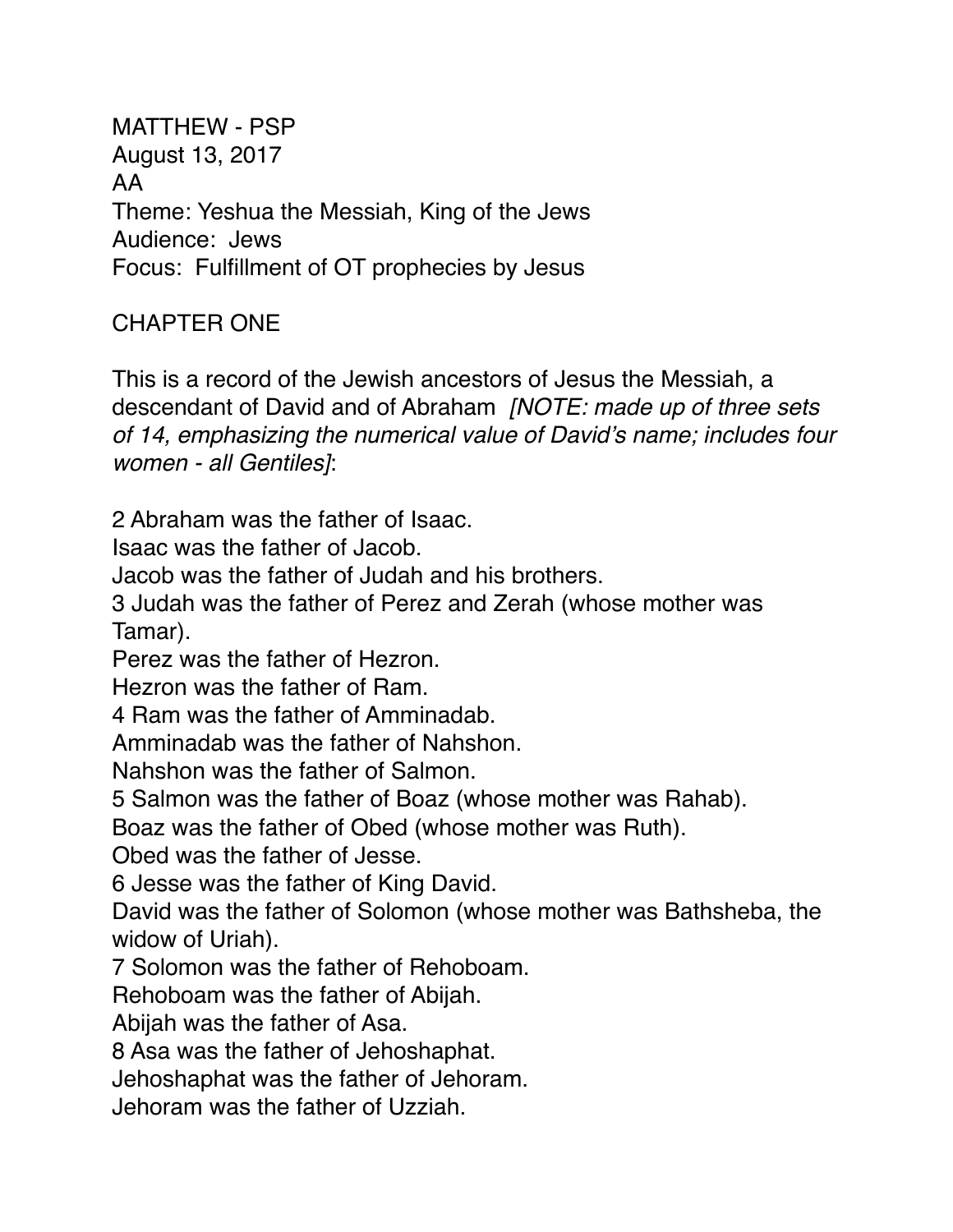9 Uzziah was the father of Jotham. Jotham was the father of Ahaz. Ahaz was the father of Hezekiah. 10 Hezekiah was the father of Manasseh. Manasseh was the father of Amon. Amon was the father of Josiah. 11 Josiah was the father of Jehoiachin and his brothers (born at the time of the exile to Babylon). 12 After the Babylonian exile: Jehoiachin was the father of Shealtiel. Shealtiel was the father of Zerubbabel. 13 Zerubbabel was the father of Abiud. Abiud was the father of Eliakim. Eliakim was the father of Azor. 14 Azor was the father of Zadok. Zadok was the father of Akim. Akim was the father of Eliud. 15 Eliud was the father of Eleazar. Eleazar was the father of Matthan. Matthan was the father of Jacob. 16 Jacob was the father of Joseph, the husband of Mary. Mary gave birth to Jesus, who is called the Messiah. 17 All those listed above include fourteen generations from Abraham to David, fourteen from David to the Babylonian exile, and fourteen from the Babylonian exile to the Messiah.

18 This is how Jesus the Messiah was born. His mother, Mary, was engaged to be married to Joseph. But before the marriage took place, while she was still a virgin, she became pregnant through the power of the Holy Spirit. 19 Joseph, to whom she was engaged, was a righteous man and did not want to disgrace her publicly, so he decided to break the engagement quietly.

20 As he considered this, an angel of the Lord appeared to him in a dream. "Joseph, son of David," the angel said, "do not be afraid to take Mary as your wife. For the child within her was conceived by the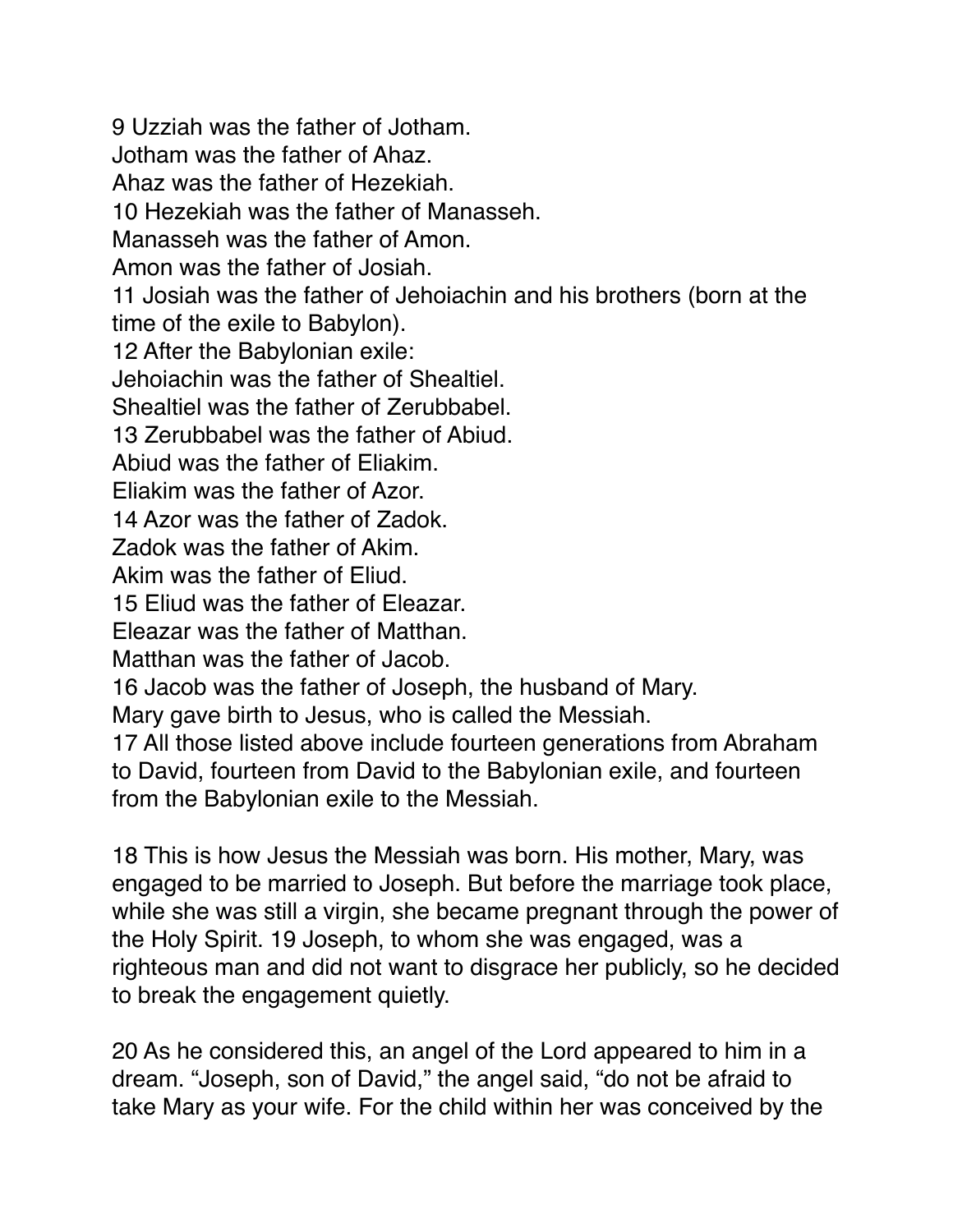Holy Spirit. 21 And she will have a son, and you are to name him Jesus, for he will save his people from their sins."

22 All of this occurred to fulfill the Lord's message through his prophet [Isa. 7:14]:

23 "Look! The virgin will conceive a child!

She will give birth to a son,

and they will call him Immanuel,

which means 'God is with us.""

24 When Joseph woke up, he did as the angel of the Lord commanded and took Mary as his wife. 25 But he did not have sexual relations with her until her son was born. And Joseph named him Jesus.

### MATTHEW 2

2 Jesus was born in Bethlehem in Judea, during the reign of King Herod. About that time some wise men from eastern lands arrived in Jerusalem, asking, 2 "Where is the newborn king of the Jews? We saw his star as it rose, and we have come to worship him." [Numbers 24:17]

3 King Herod was deeply disturbed when he heard this, as was everyone in Jerusalem. 4 He called a meeting of the leading priests and teachers of religious law and asked, "Where is the Messiah supposed to be born?"

5 "In Bethlehem in Judea," they said, "for this is what the prophet wrote *[Micah 5:2 - Literal prophecy, Literal fulfillment]*:

6 'And you, O Bethlehem in the land of Judah,

are not least among the ruling cities of Judah,

for a ruler will come from you

who will be the shepherd for my people Israel.'"

7 Then Herod called for a private meeting with the wise men, and he learned from them the time when the star first appeared *[Note: two*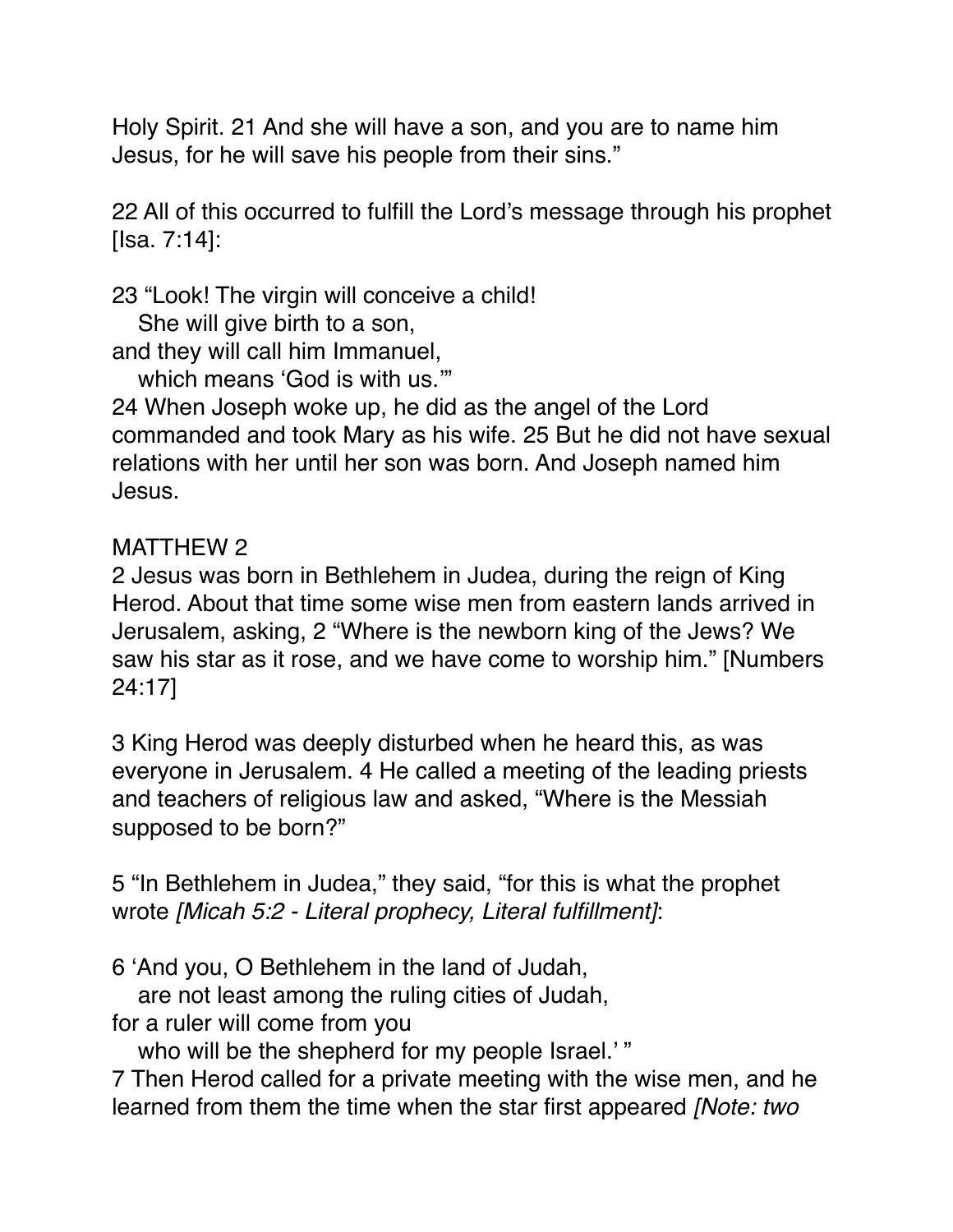*years earlier]*. 8 Then he told them, "Go to Bethlehem and search carefully for the child. And when you find him, come back and tell me so that I can go and worship him, too!"

9 After this interview the wise men went their way. And the star they had seen in the east guided them to Bethlehem. It went ahead of them *[Note: north to south]* and stopped over the place where the child was. 10 When they saw the star, they were filled with joy! 11 They entered the house and saw the child with his mother, Mary, and they bowed down and worshiped him. Then they opened their treasure chests and gave him gifts of gold *[kingship]*, frankincense *[deity]*, and myrrh *[death and sacrifice]*.

12 When it was time to leave, they returned to their own country *[Babylonia]* by another route, for God had warned them in a dream not to return to Herod.

13 After the wise men were gone, an angel of the Lord appeared to Joseph in a dream. "Get up! Flee to Egypt with the child and his mother," the angel said. "Stay there until I tell you to return, because Herod is going to search for the child to kill him."

14 That night Joseph left for Egypt with the child and Mary, his mother, 15 and they stayed there until Herod's death. This fulfilled what the Lord had spoken through the prophet *[Hosea 11:1: Literal plus Typical]:* "I called my Son out of Egypt."

16 Herod was furious when he realized that the wise men had outwitted him. He sent soldiers to kill all the boys in and around Bethlehem who were two years old and under, based on the wise men's report of the star's first appearance. 17 Herod's brutal action fulfilled what God had spoken through the prophet Jeremiah *[31:15, Literal plus Application]*:

18 "A cry was heard in Ramah weeping and great mourning.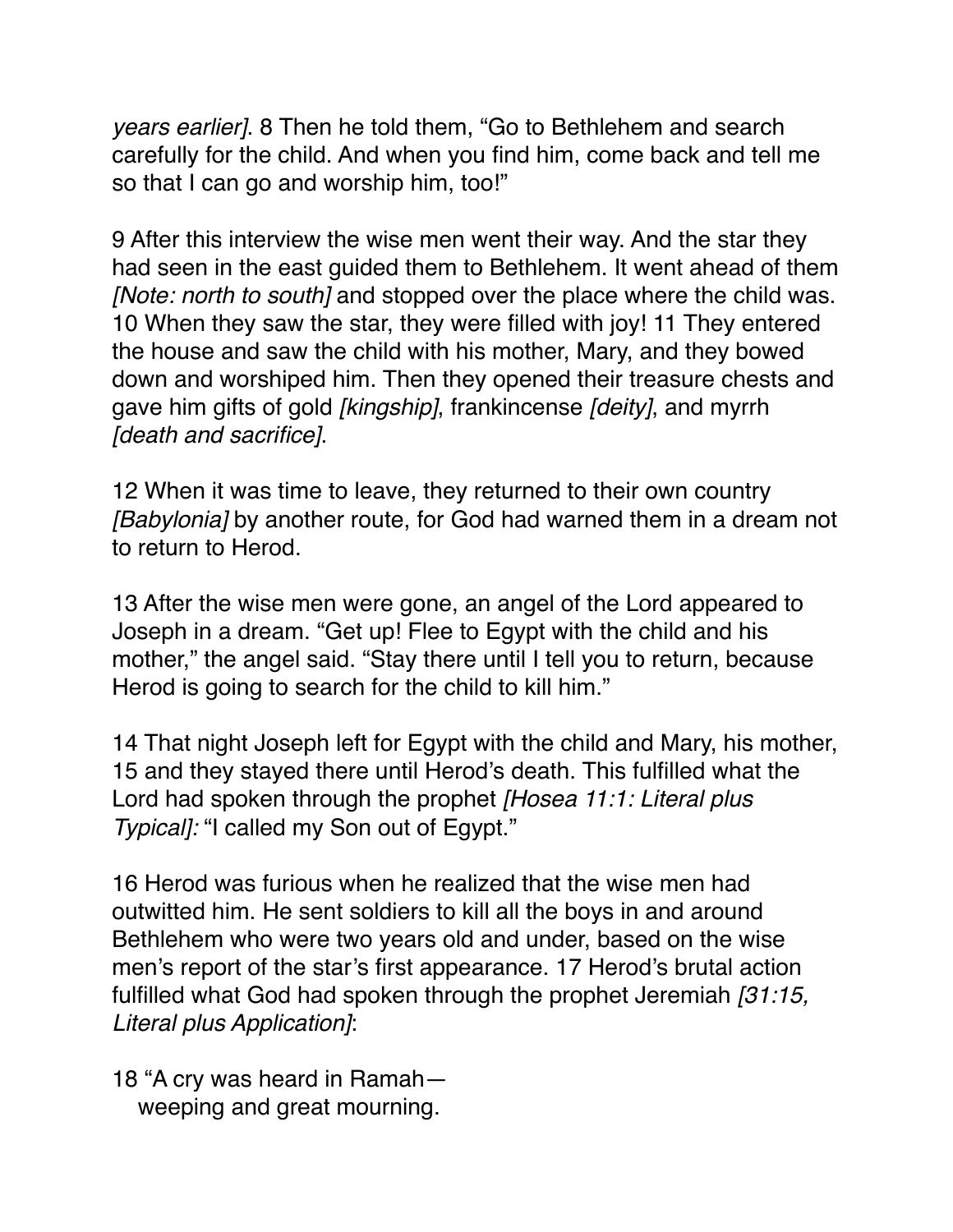Rachel weeps for her children, refusing to be comforted, for they are gone - never to be seen again." *[literally: taken into captivity to Babylon]*

19 When Herod died, an angel of the Lord appeared in a dream to Joseph in Egypt. 20 "Get up!" the angel said. "Take the child and his mother back to the land of Israel, because those who were trying to kill the child are dead."

21 So Joseph got up and returned to the land of Israel with Jesus and his mother. 22 But when he learned that the new ruler of Judea was Herod's son Archelaus, he was afraid to go there. Then, after being warned in a dream, he left for the region of Galilee. 23 So the family went and lived in a town called Nazareth. This fulfilled what the prophets had said: "He will be called a Nazarene." [Summation of OT scriptures]

### MATTHEW 3

3 In those days John the Baptist came to the Judean wilderness and began preaching. His message was, 2 "Repent of your sins and turn to God, for the Kingdom of Heaven is near." 3 The prophet Isaiah was speaking about John when he said,

"He is a voice shouting in the wilderness,

'Prepare the way for the Lord's coming!

Clear the road for him!'"

4 John's clothes were woven from coarse camel hair, and he wore a leather belt around his waist. For food he ate locusts and wild honey. 5 People from Jerusalem and from all of Judea and all over the Jordan Valley went out to see and hear John. 6 And when they confessed their sins, he baptized them in the Jordan River.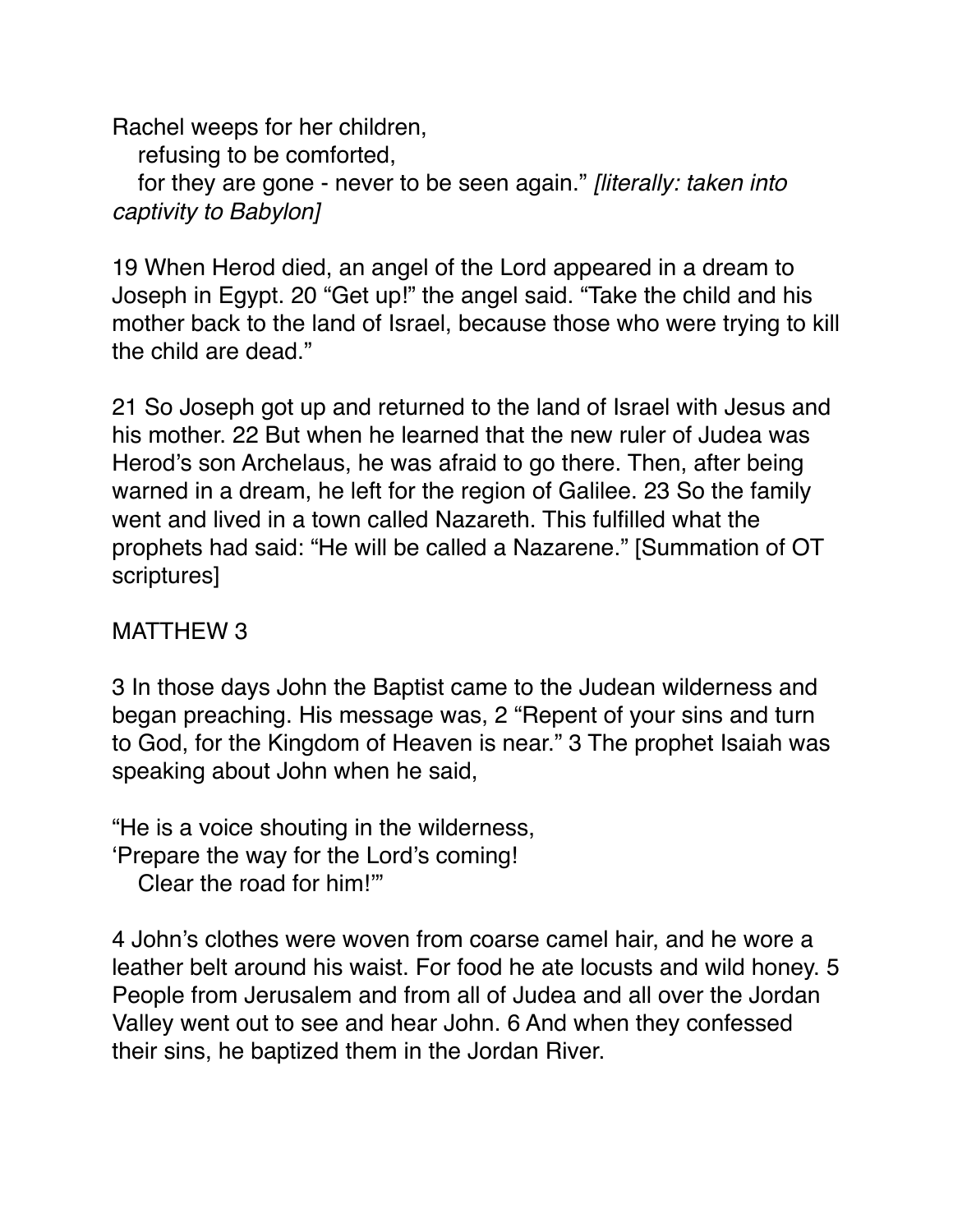7 But when he saw many Pharisees and Sadducees coming to watch him baptize, he denounced them. "You brood of snakes!" he exclaimed. "Who warned you to flee the coming wrath? 8 Prove by the way you live that you have repented of your sins and turned to God. 9 Don't just say to each other, 'We're safe, for we are descendants of Abraham.' That means nothing, for I tell you, God can create children of Abraham from these very stones. 10 Even now the ax of God's judgment is poised, ready to sever the roots of the trees. Yes, every tree that does not produce good fruit will be chopped down and thrown into the fire.

11 "I baptize with water those who repent of their sins and turn to God. But someone is coming soon who is greater than I am—so much greater that I'm not worthy even to be his slave and carry his sandals. He will baptize you with the Holy Spirit and with fire. 12 He is ready to separate the chaff from the wheat with his winnowing fork. Then he will clean up the threshing area, gathering the wheat into his barn but burning the chaff with never-ending fire."

13 Then Jesus went from Galilee to the Jordan River to be baptized by John. 14 But John tried to talk him out of it. "I am the one who needs to be baptized by you," he said, "so why are you coming to me?"

15 But Jesus said, "It should be done, for we must carry out all that God requires." So John agreed to baptize him.

16 After his baptism, as Jesus came up out of the water, the heavens were opened and he saw the Spirit of God descending like a dove and settling on him. 17 And a voice from heaven said, "This is my dearly loved Son, who brings me great joy."

MATTHEW 4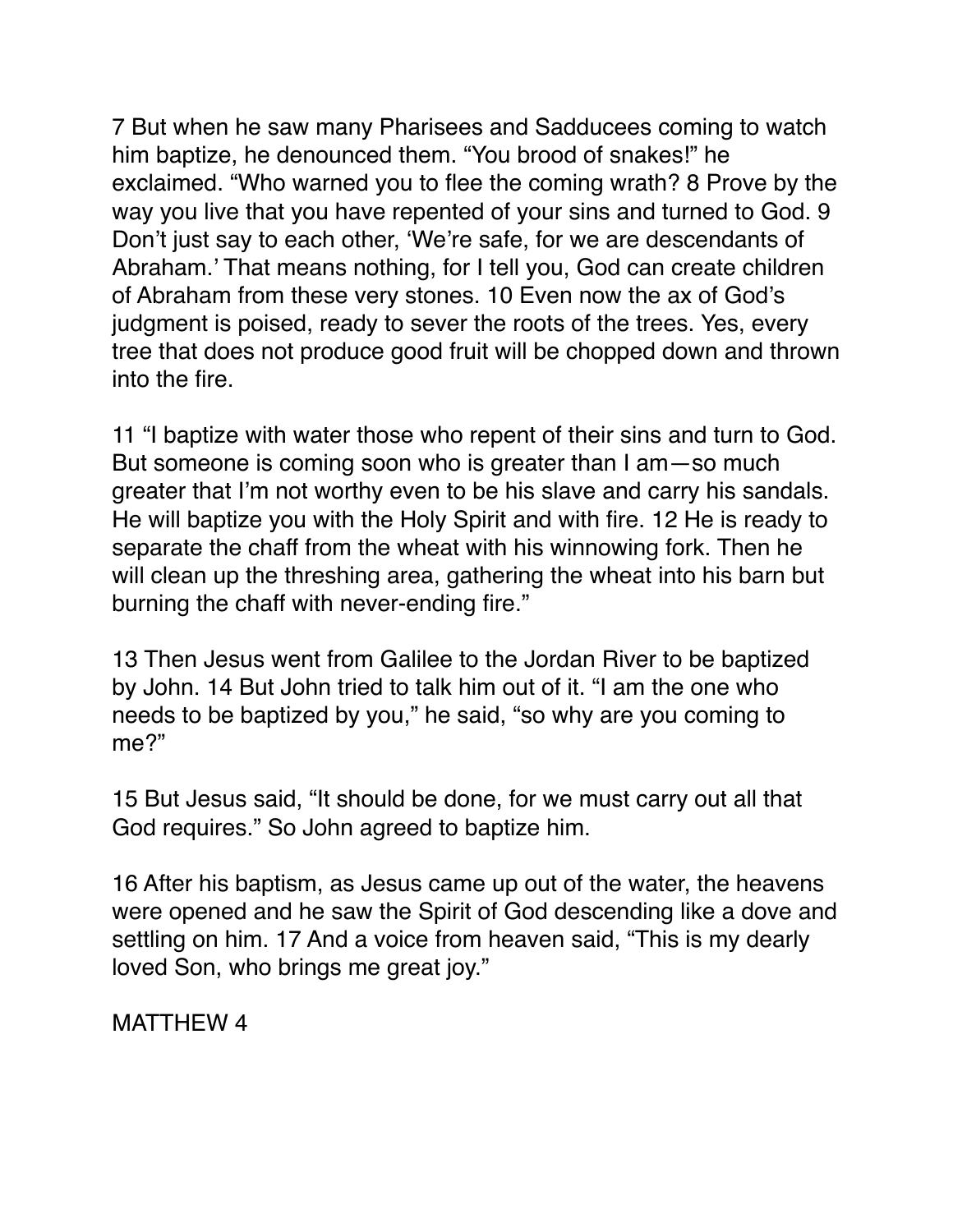4 Then Jesus was led by the Spirit into the wilderness to be tempted there by the devil. 2 For forty days and forty nights he fasted and became very hungry.

3 During that time the devil came and said to him, "If you are the Son of God, tell these stones to become loaves of bread."

4 But Jesus told him, "No! The Scriptures say,

'People do not live by bread alone,

but by every word that comes from the mouth of God.'" 5 Then the devil took him to the holy city, Jerusalem, to the highest point of the Temple, 6 and said, "If you are the Son of God, jump off! For the Scriptures say,

'He will order his angels to protect you.

And they will hold you up with their hands

so you won't even stub your toe on a stone.' "

7 Jesus responded, "The Scriptures also say, 'You must not test the Lord your God.'"

8 Next the devil took him to the peak of a very high mountain and showed him all the kingdoms of the world and their glory. 9 "I will give it all to you," he said, "if you will kneel down and worship me."

10 "Get out of here, Satan," Jesus told him. "For the Scriptures say,

'You must worship the Lord your God and serve only him.' "

11 Then the devil went away, and angels came and took care of Jesus.

12 When Jesus heard that John had been arrested, he left Judea and returned to Galilee. 13 He went first to Nazareth, then left there and moved to Capernaum, beside the Sea of Galilee, in the region of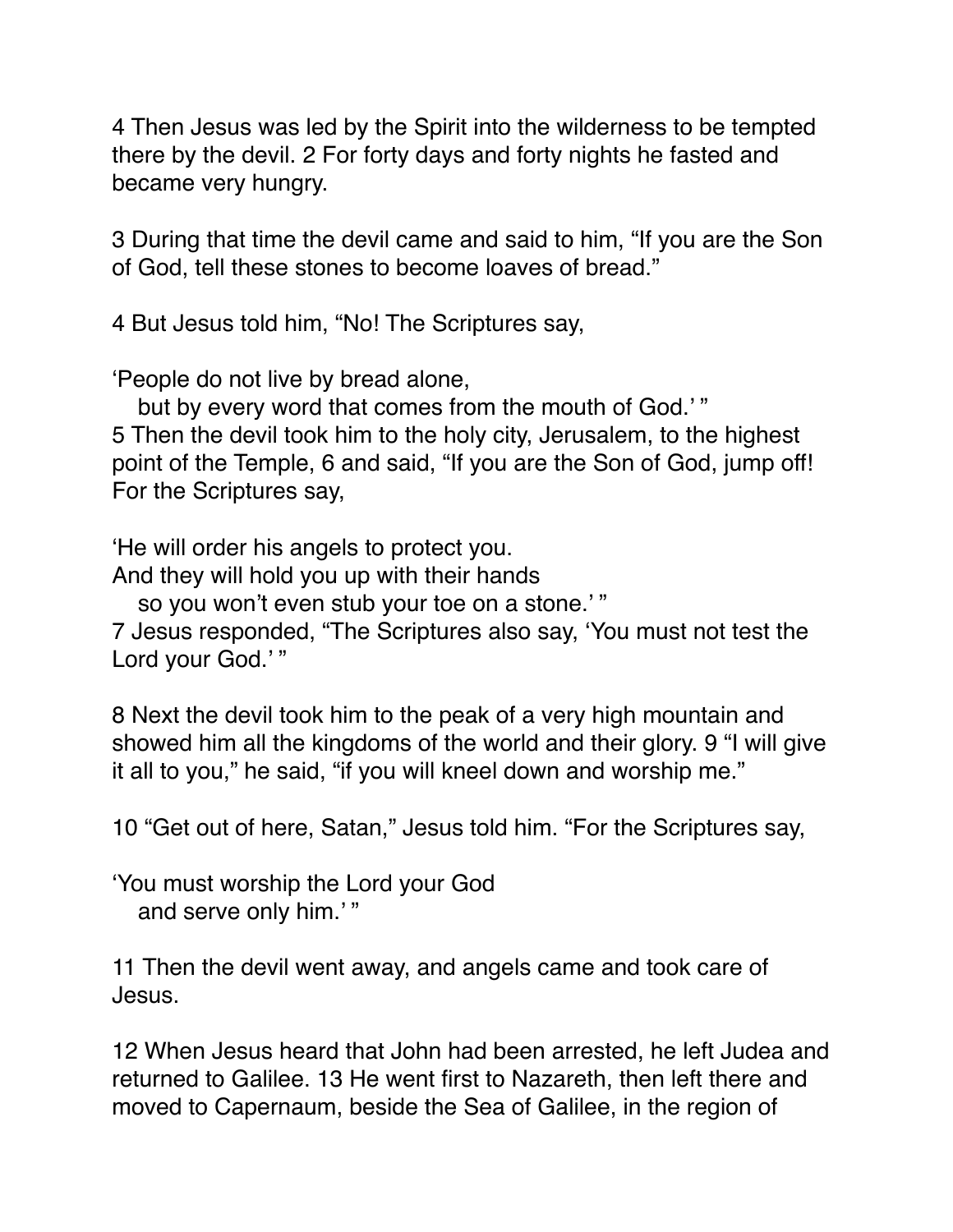Zebulun and Naphtali. 14 This fulfilled what God said through the prophet Isaiah:

15 "In the land of Zebulun and of Naphtali, beside the sea, beyond the Jordan River, in Galilee where so many Gentiles live, 16 the people who sat in darkness have seen a great light.

And for those who lived in the land where death casts its shadow, a light has shined."

17 From then on Jesus began to preach, "Repent of your sins and turn to God, for the Kingdom of Heaven is near."

18 One day as Jesus was walking along the shore of the Sea of Galilee, he saw two brothers—Simon, also called Peter, and Andrew throwing a net into the water, for they fished for a living. 19 Jesus called out to them, "Come, follow me, and I will show you how to fish for people!" 20 And they left their nets at once and followed him.

21 A little farther up the shore he saw two other brothers, James and John, sitting in a boat with their father, Zebedee, repairing their nets. And he called them to come, too. 22 They immediately followed him, leaving the boat and their father behind.

23 Jesus traveled throughout the region of Galilee, teaching in the synagogues and announcing the Good News about the Kingdom. And he healed every kind of disease and illness. 24 News about him spread as far as Syria, and people soon began bringing to him all who were sick. And whatever their sickness or disease, or if they were demon possessed or epileptic or paralyzed—he healed them all. 25 Large crowds followed him wherever he went—people from Galilee, the Ten Towns, Jerusalem, from all over Judea, and from east of the Jordan River.

MATTHEW 5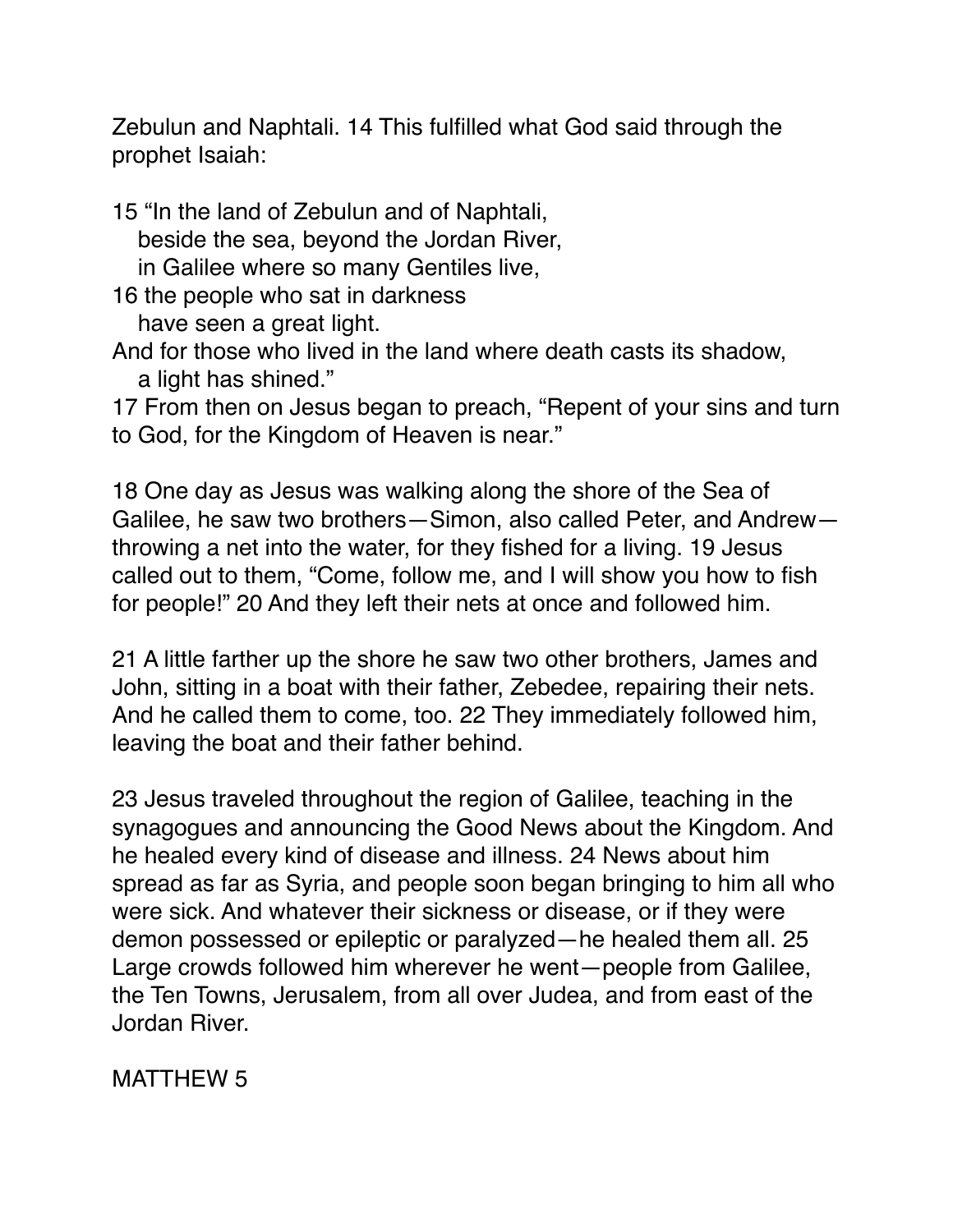5 One day as he saw the crowds gathering, Jesus went up on the mountainside and sat down. His disciples gathered around him, 2 and he began to teach them.

Relationship to God

- 3 "Happy are those who are humble in spirit and realize their need for God,
	- for the Kingdom of Heaven is theirs.

4 Happy are those who mourn,

for they will be comforted.

- 5 Happy are those who are humble, for they will inherit the whole earth.
- 6 Happy are those who hunger and thirst for righteousness, for they will be satisfied.

Relationship to Man

7 Happy are those who are merciful,

for they will be shown mercy.

8 Happy are those whose hearts are pure,

for they will see God.

*[Note: "Pure" comes from the Greek word from which we get "catharsis" - draining away the impurity, the infection, that which would hurt our health. God is instructing us, here, to keep emptying out the negative thoughts and emotions that infect us.]*

9 Happy are those who work for peace,

for they will be called the children of God.

10 Happy are those who are persecuted for doing right,

for the Kingdom of Heaven is theirs.

11 "Happy are you when people mock you and persecute you and lie about you and say all sorts of evil things against you because you are my followers - believers in the Messiah. 12 Be happy about it! Be very glad! For a great reward awaits you in heaven. And remember, the ancient prophets were persecuted in the same way.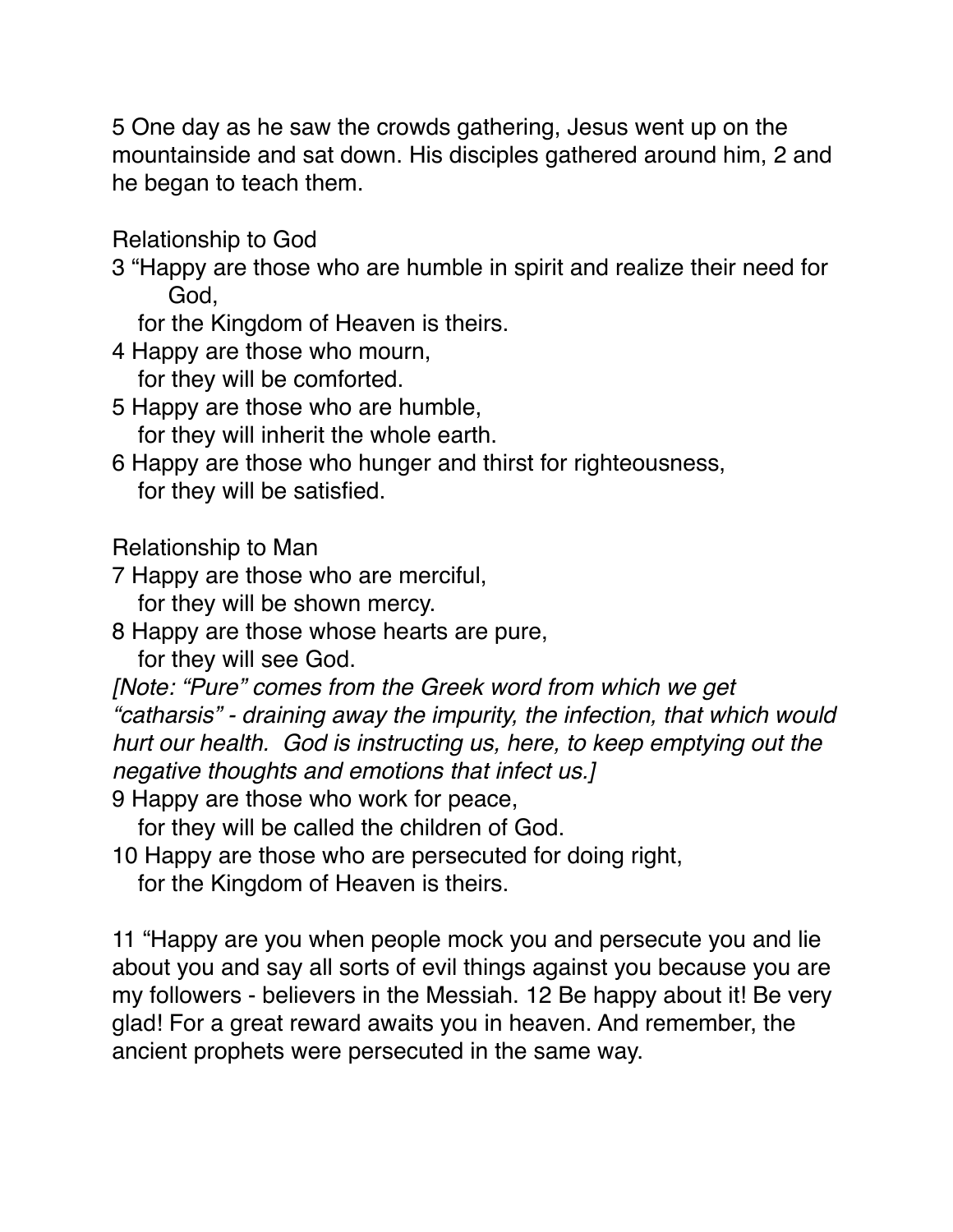13 "You are the salt of the earth. But what good is salt if it has lost its potency? Can you make it salty again? It will be thrown out and trampled underfoot as worthless.

14 "You are the light of the world—like a city on a hilltop that cannot be hidden. 15 No one lights a lamp and then hides it beneath a basket. Instead, a lamp is placed on a stand, where it gives light to everyone in the house. 16 In the same way, let your good deeds shine out for all to see, so that everyone will praise your heavenly Father.

### The Code of True Righteousness - *Internal* as well as External/ keeping the spirit of the Law as well as the letter of the Law

17 "Don't misunderstand why I have come. I did not come to abolish the law of Moses or the writings of the prophets. No, I came to accomplish their purpose. 18 I tell you the truth, until heaven and earth disappear, not even the smallest detail of God's law will disappear until every facet of the Law is fulfilled. 19 So if you ignore the least Mosaic Law commandment and teach others to do the same, you will be called the least in the Kingdom of Heaven. But anyone who obeys God's laws and teaches them will be called great in the Kingdom of Heaven.

20 "But I warn you—unless your righteousness is far better than the righteousness of the teachers of religious law and the Pharisees, you will never enter the Kingdom of Heaven!

21 "You have heard that our ancestors were told, 'You must not murder. If you commit murder, you are subject to judgment." 22 But I say, if you are even angry with someone, you are subject to judgment! If you call someone an idiot - based on superiority and animosity, you are in danger of being brought before the court. And if you curse someone, you are in danger of the fires of hell.

23 "So if you are presenting a sacrifice at the altar in the Temple and you suddenly remember that someone has something against you, 24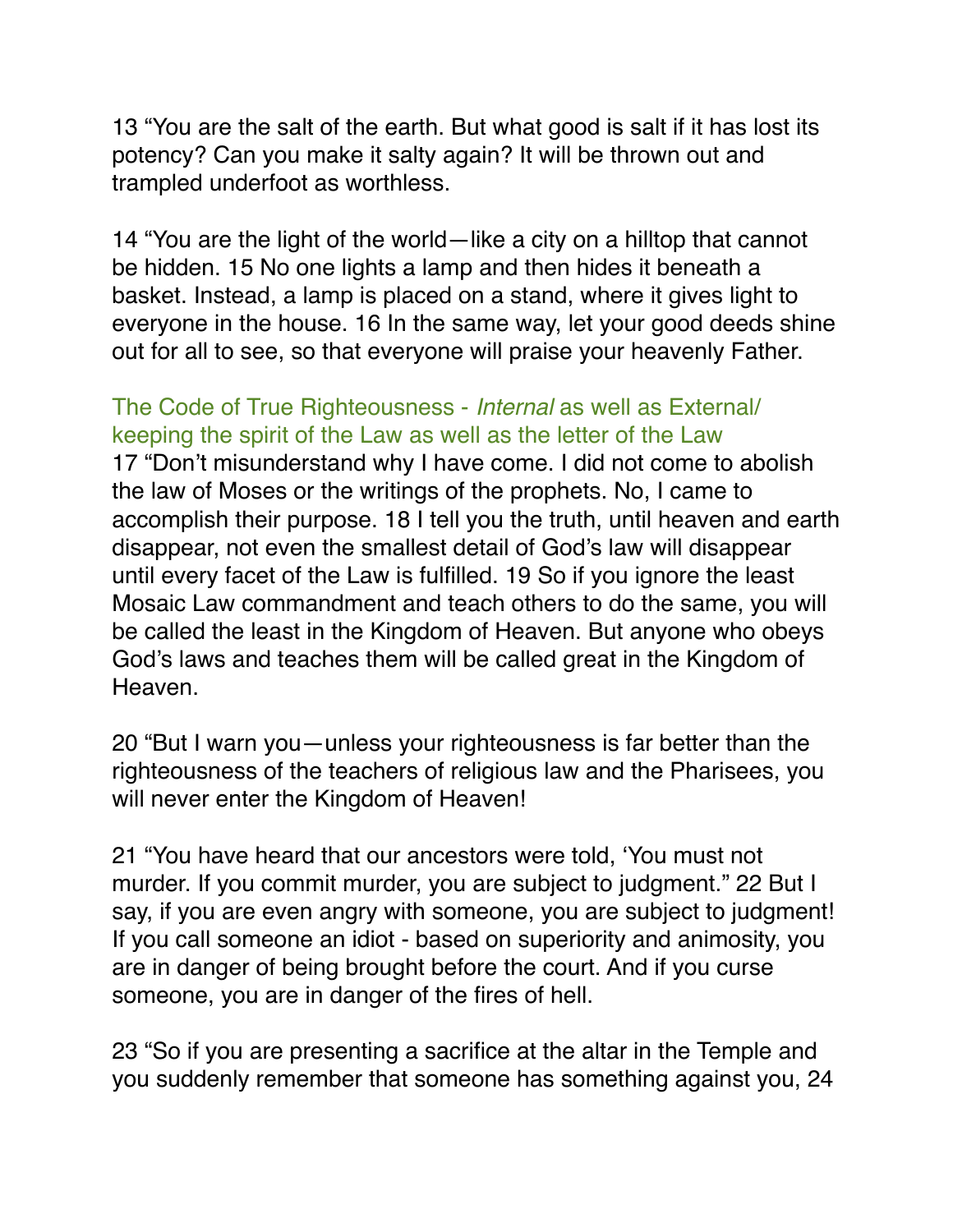leave your sacrifice there at the altar. Go and be reconciled to that person. Then come and offer your sacrifice to God.

25 "When you are on the way to court with your adversary, settle your differences quickly. Otherwise, your accuser may hand you over to the judge, who will hand you over to an officer, and you will be thrown into prison. 26 And if that happens, you surely won't be free again until you have paid the last penny.

27 "You have heard the commandment that says, 'You must not commit adultery.' 28 But I say, anyone who even looks at a woman with lust has already committed adultery with her in his heart. 29 So if your eye—even your good eye—causes you to lust, gouge it out and throw it away. It is better for you to lose one part of your body than for your whole body to be thrown into hell. 30 And if your hand—even your stronger hand—causes you to sin, cut it off and throw it away. It is better for you to lose one part of your body than for your whole body to be thrown into hell.

31 "You have heard the law that says, 'A man can divorce his wife by merely giving her a written notice of divorce.' 32 But I say that a man who divorces his wife, unless she has been unfaithful, causes her to commit adultery. And anyone who marries a divorced woman also commits adultery.

### Taking an Oath

33 "You have also heard that our ancestors were told, 'You must not break your vows; you must carry out the vows you make to the Lord.' 34 But I say, do not make any vows! Do not say, 'By heaven!' because heaven is God's throne. 35 And do not say, 'By the earth!' because the earth is his footstool. And do not say, 'By Jerusalem!' for Jerusalem is the city of the great King. 36 Do not even say, 'By my head!' for you can't turn one hair white or black. 37 Just say a simple, 'Yes, I will,' or 'No, I won't.' Anything beyond this is from the evil one.

The Law of Non-resistance/Do Not pursue Vengeance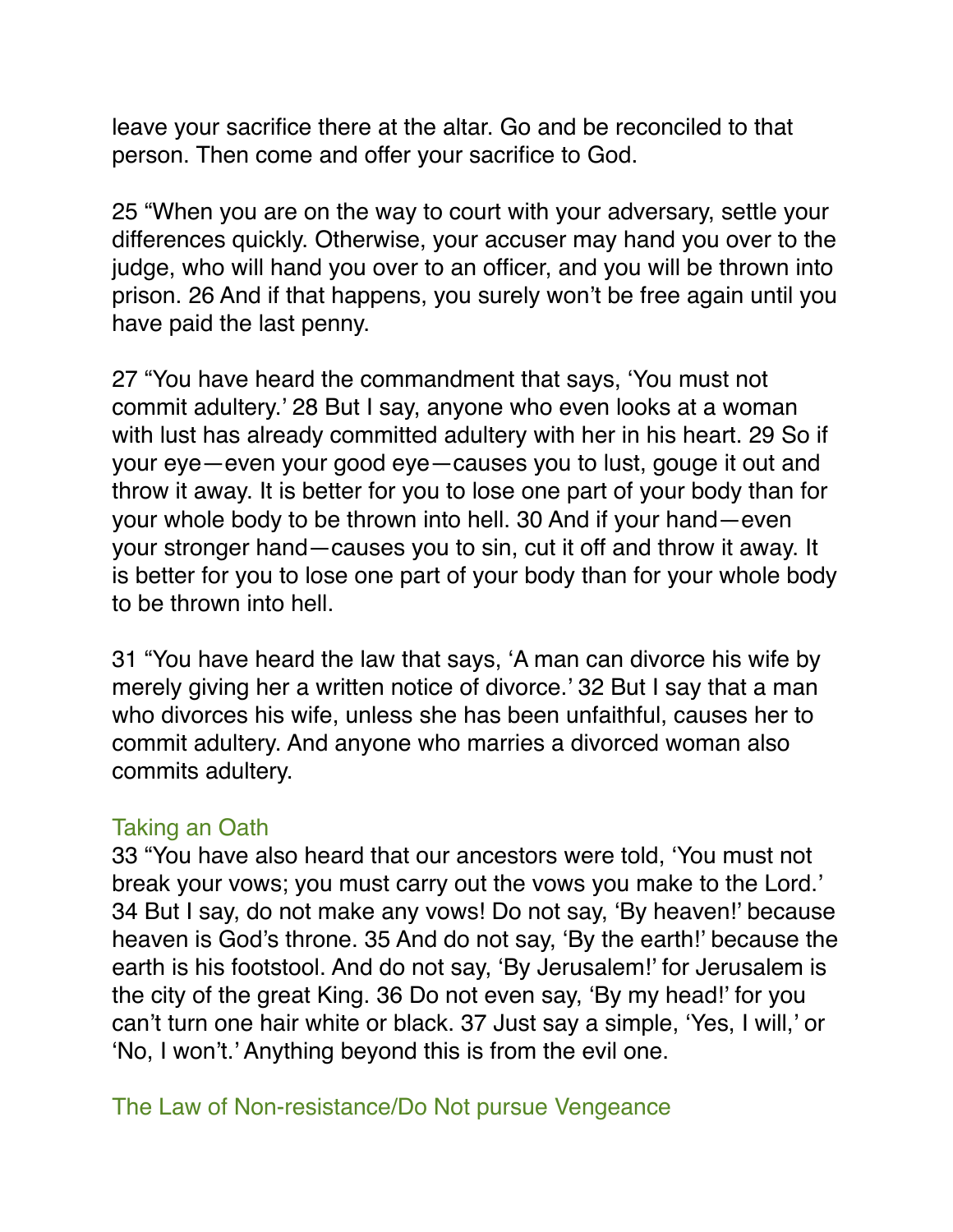38 "You have heard the law that says the punishment must match the crime: 'An eye for an eye, and a tooth for a tooth.' 39 But I say, do not resist an evil person! If someone slaps you on the right cheek, offer the other cheek also. 40 If you are sued in court and your shirt is taken from you, give your coat, too. 41 If a soldier demands that you carry his gear for a mile, carry it two miles. 42 Give to those who ask, and don't turn away from those who want to borrow.

### Treating Everybody Courteously

43 "You have heard the law that says, 'Love your neighbor' and hate your enemy. 44 But I say, love your enemies! Pray for those who persecute you! 45 In that way, you will be acting as true children of your Father in heaven. For he gives his sunlight to both the evil and the good, and he sends rain on the just and the unjust alike. 46 If you love only those who love you, what reward is there for that? Even corrupt tax collectors do that much. 47 If you are kind only to your friends, how are you different from anyone else? Even pagans do that. 48 But you are to be perfect, even as your Father in heaven is perfect.

### MATTHEW 6

The Conduct of True Righteousness - not for public recognition 6 "Watch out! Don't do your good deeds publicly, to be admired by others, for you will lose the reward from your Father in heaven. 2 When you give to someone in need, don't do as the hypocrites doblowing trumpets in the synagogues and streets to call attention to their acts of charity! I tell you the truth, they have received all the reward they will ever get. 3 But when you give to someone in need, don't let your left hand know what your right hand is doing. 4 Give your gifts in private, and your Father, who sees everything, will reward you.

### Prayer

5 "When you pray, don't be like the hypocrites who love to pray publicly on street corners and in the synagogues where everyone can see them. I tell you the truth, that is all the reward they will ever get. 6 But when you pray, go away by yourself, shut the door behind you,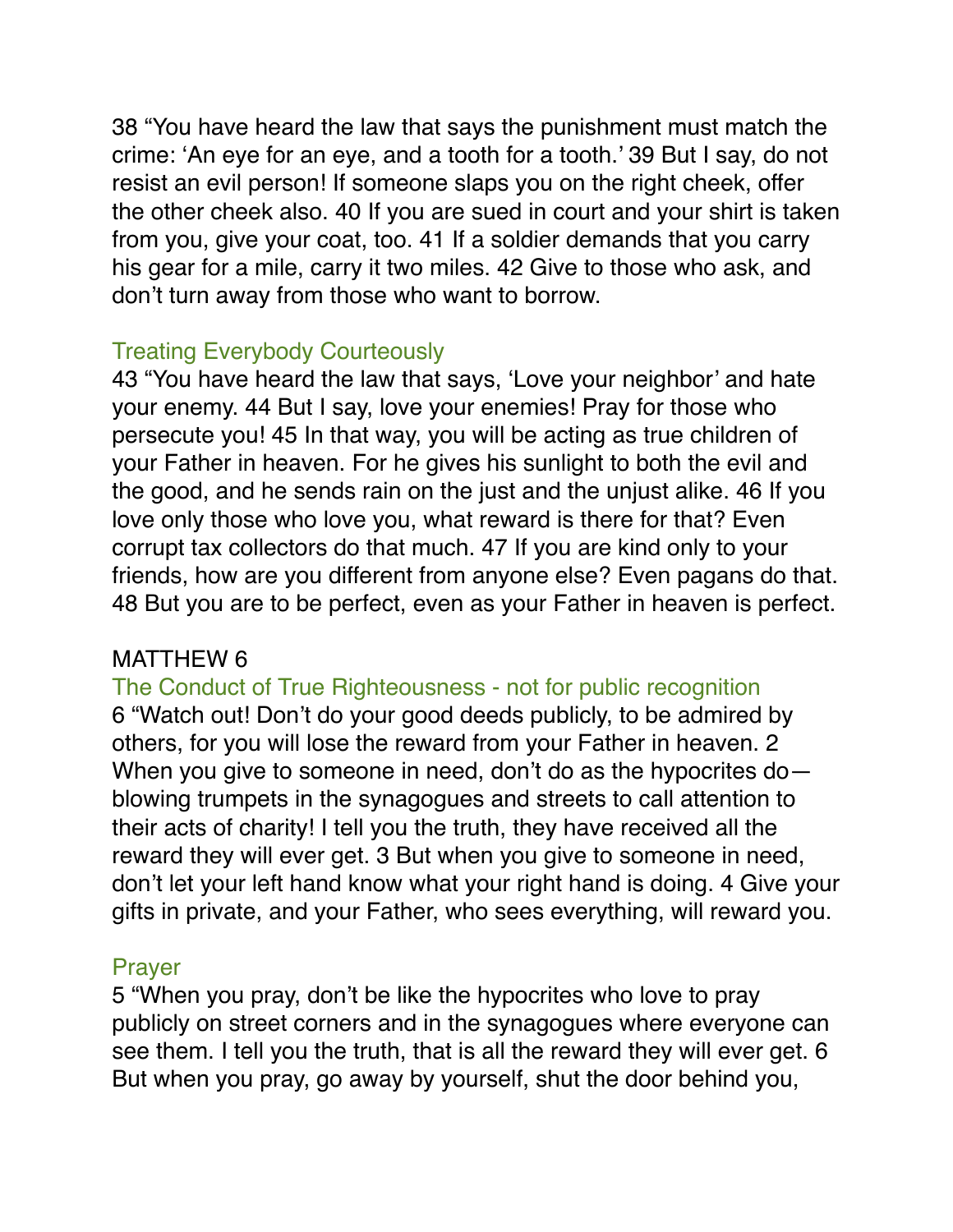and pray to your Father in private. Then your Father, who sees everything, will reward you.

7 "When you pray, don't babble on and on as the Gentiles do. They think their prayers are answered merely by repeating their words again and again. 8 Don't be like them, for your Father knows exactly what you need even before you ask him!

A Prayer Model

9 Pray like this:

#### To Whom We Pray

Heavenly Father,

Thinking of His Attributes

may your name be honored;

#### Furtherance of God's Kingdom

10 may the plans and purposes of your Kingdom be accomplished; may your will be done on earth,

as it is in heaven.

### Daily Needs

11 Meet our daily needs,

#### Clear Conscience

12 and forgive us our sins,

as we have forgiven those who sin against us.

### Spiritual Warfare

13 And don't let us yield to temptation,

but rescue us from the evil one.

For the kingdom, the power, and the glory is yours, forever. Amen

14 "If you forgive those who sin against you, your heavenly Father will forgive you. 15 But if you refuse to forgive others, your Father will not forgive your sins.

16 "And when you fast, don't make it obvious, as the hypocrites do, for they try to look miserable and disheveled so people will admire them for their fasting. I tell you the truth, that is the only reward they will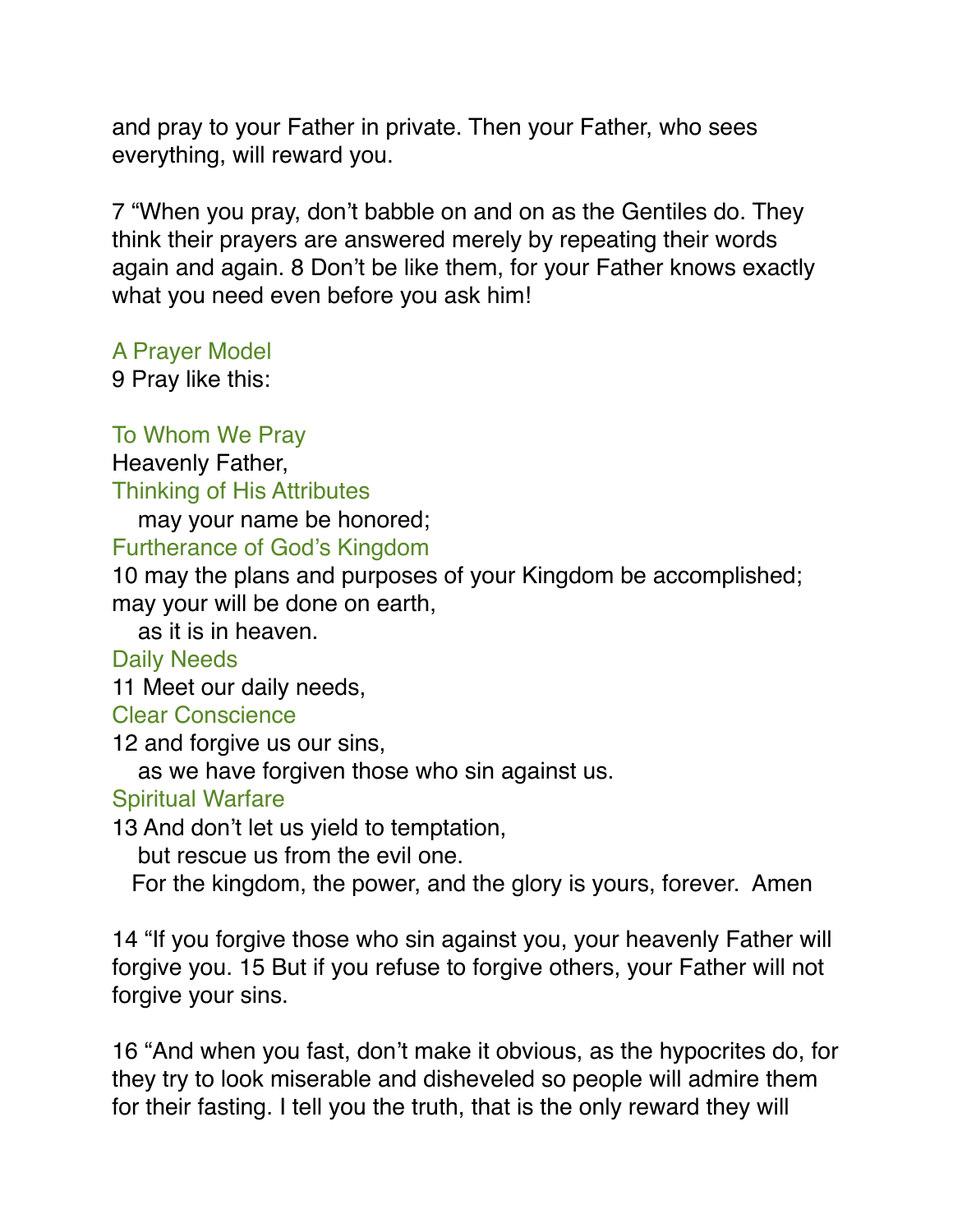ever get. 17 But when you fast, comb your hair and wash your face. 18 Then no one will notice that you are fasting, except your Father, who knows what you do in private. And your Father, who sees everything, will reward you.

19 "Don't store up treasures here on earth, where moths eat them and rust destroys them, and where thieves break in and steal them. 20 Store your treasures in heaven, where moths and rust cannot destroy, and thieves do not break in and steal. 21 Wherever your treasure is, there the desires of your heart will also be.

22 "Your eye is like a lamp that provides light for your body. When your eye is healthy, your whole body is filled with light. 23 But when your eye is unhealthy, your whole body is filled with darkness. And if the light you think you have is actually darkness, how deep that darkness is!

#### Who, or What, are we serving?

24 "No one can serve two masters. For you will hate one and love the other; you will be devoted to one and despise the other. You cannot serve God and be enslaved to money.

#### Staying in Faith

25 "That is why I tell you not to worry about everyday life—whether you have enough food and drink, or enough clothes to wear. Isn't life more than food, and your body more than clothing? 26 Look at the birds. They don't plant or harvest or store food in barns, for your heavenly Father feeds them. And aren't you far more valuable to him than they are? 27 Can all your worries add a single moment to your life?

28 "And why worry about your clothing? Look at the lilies of the field and how they grow. They don't work or make their clothing, 29 yet Solomon in all his glory was not dressed as beautifully as they are. 30 And if God cares so wonderfully for wildflowers that are here today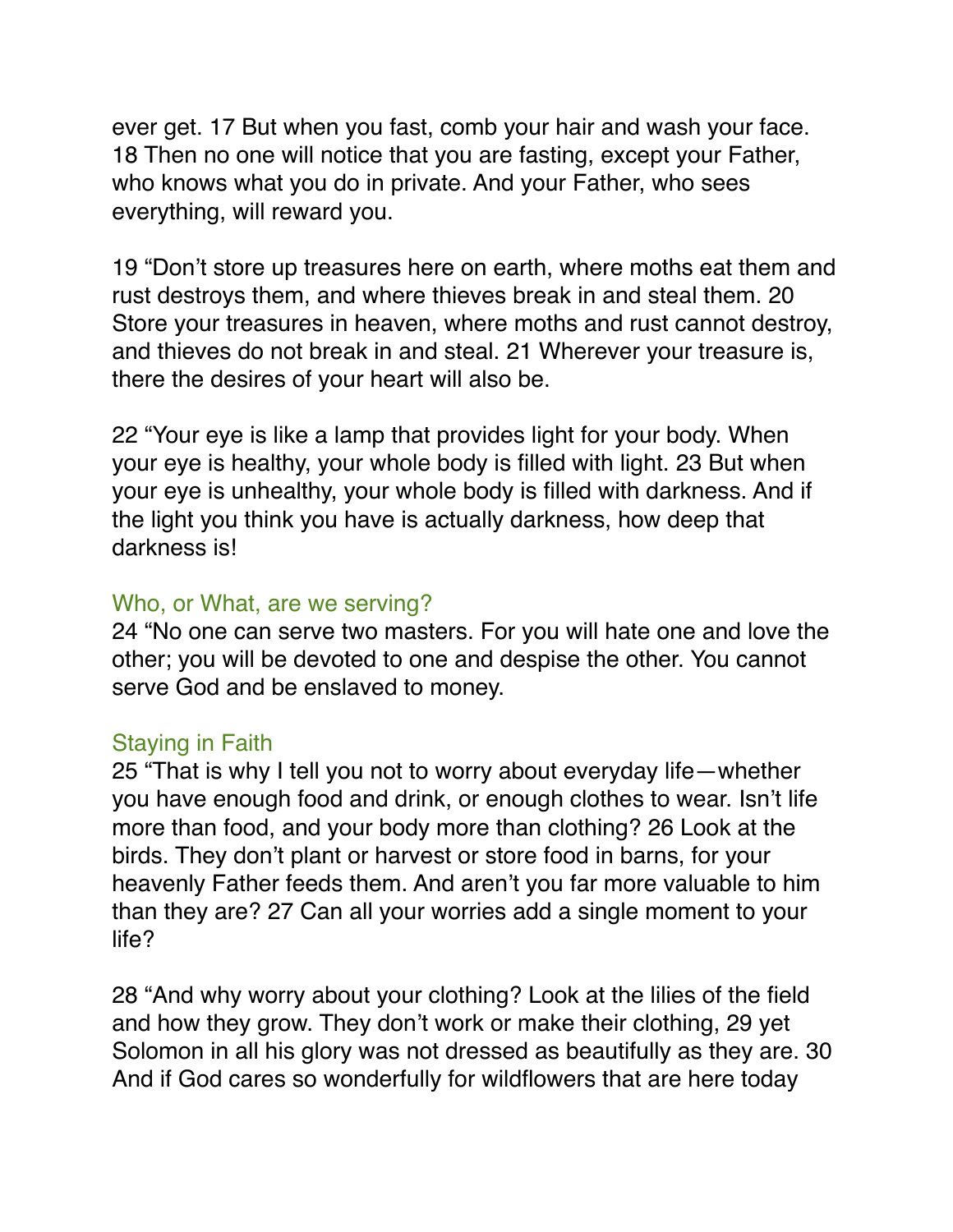and thrown into the fire tomorrow, he will certainly care for you. Why do you have so little faith?

31 "So don't worry about these things, saying, 'What will we eat? What will we drink? What will we wear?' 32 These things dominate the thoughts of unbelievers, but your heavenly Father already knows all your needs. 33 Seek to honor God above all else, and live righteously, and he will give you everything you need.

34 "So don't worry about tomorrow, for tomorrow will bring its own worries. Today's trouble is enough for today.

MATTHEW 7

### We judge only by God's Righteous Standard

"Do not judge others, and you will not be judged. 2 For you will be treated as you treat others. The standard you use in judging is the standard by which you will be judged.

3 "And why worry about a speck in your friend's eye when you have a log in your own? 4 How can you think of saying to your friend, 'Let me help you get rid of that speck in your eye,' when you can't see past the log in your own eye? 5 Hypocrite! First get rid of the log in your own eye; then you will see well enough to deal with the speck in your friend's eye.

6 "Don't waste what is holy on people who are unholy. Don't throw your pearls to pigs! They will trample the pearls, then turn and attack you.

### Persistence in our Prayer Life

7 "Keep on asking, and you will receive what you ask for. Keep on seeking, and you will find. Keep on knocking, and the door will be opened to you. 8 For everyone who asks, receives. Everyone who seeks, finds. And to everyone who knocks, the door will be opened.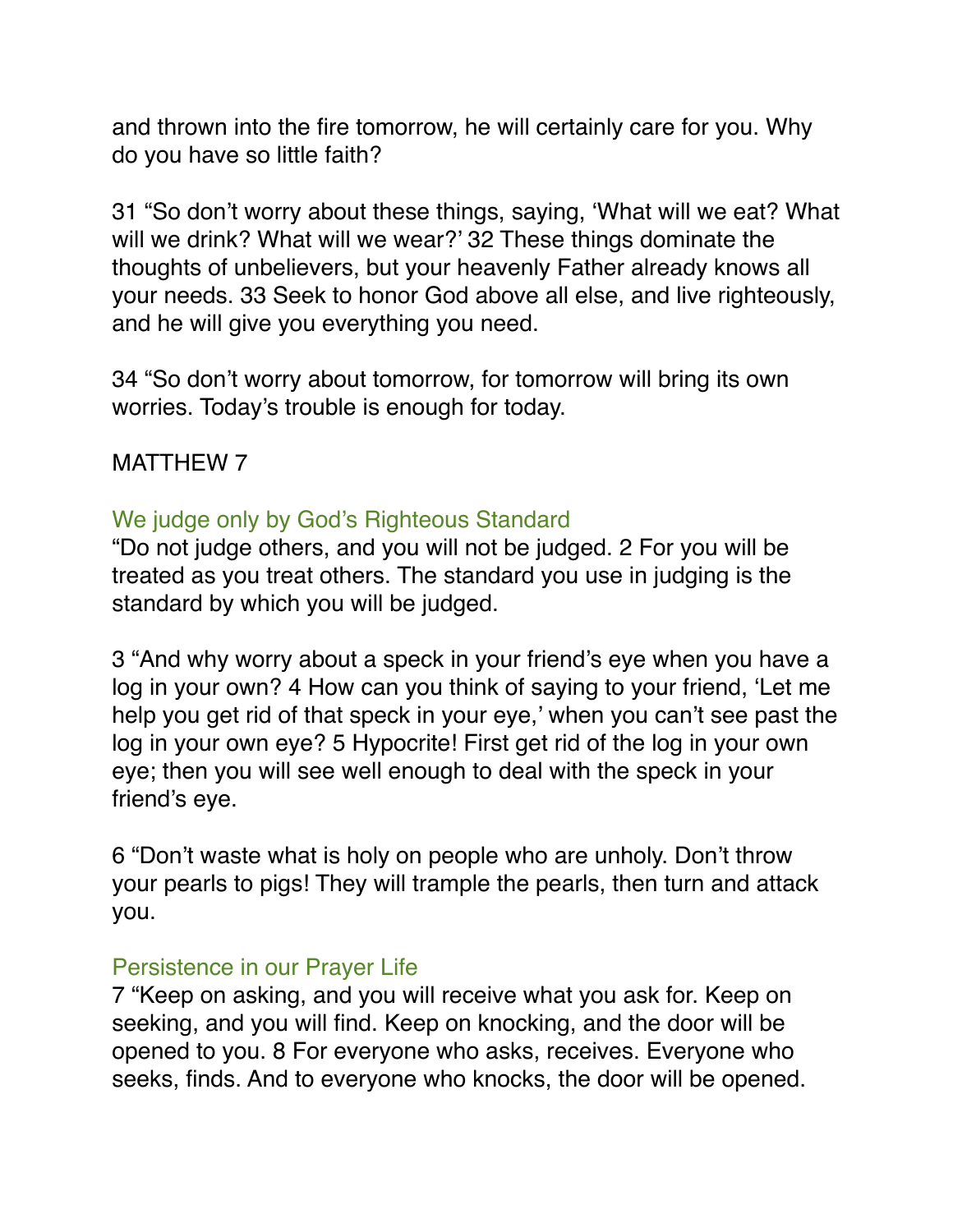9 "You parents—if your children ask for a loaf of bread, do you give them a stone instead? 10 Or if they ask for a fish, do you give them a snake? Of course not! 11 So if you sinful people know how to give good gifts to your children, how much more will your heavenly Father give good gifts to those who ask him.

### The Core of Practice

12 "Do to others whatever you would like them to do to you. This is the essence of all that is taught in the law and the prophets.

#### Two Ways

13 "You can enter God's Kingdom only through the narrow gate. The highway to hell is broad *[Pharisaism: "All Israel will get to Heaven"]*, and its gate is wide for the many who choose that way. 14 But the gateway to life is very narrow *[believing in Jesus as the Messiah]* and the road is difficult, and only a few ever find it.

### Two Prophets

15 "Beware of false prophets who come disguised as harmless sheep but are really vicious wolves. 16 You can identify them by their fruit, that is, by the way they act. Can you pick grapes from thorn bushes, or figs from thistles? 17 A good tree produces good fruit, and a bad tree produces bad fruit. 18 A good tree can't produce bad fruit, and a bad tree can't produce good fruit. 19 So every tree that does not produce good fruit is chopped down and thrown into the fire. 20 Yes, just as you can identify a tree by its fruit, so you can identify people by their actions.

### Two "Christians"

21 "Not everyone who calls out to me, 'Lord! Lord!' will enter the Kingdom of Heaven. Only those who actually do the will of my Father in heaven will enter. 22 On judgment day many will say to me, 'Lord! Lord! We prophesied in your name and cast out demons in your name and performed many miracles in your name.' \* 23 But I will reply, 'I never knew you. Get away from me, you who break God's laws.'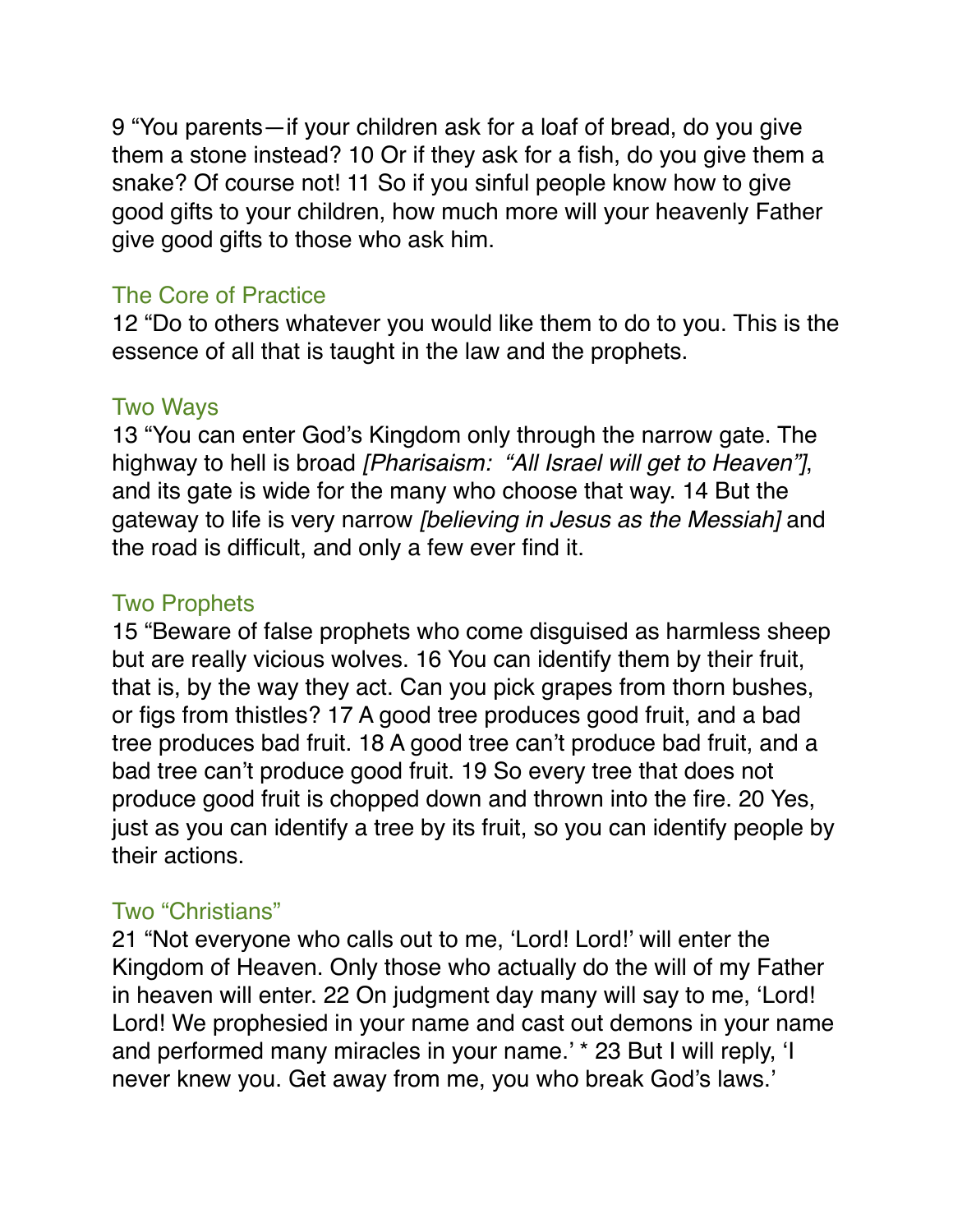*[\*Note: People can duplicate the supernatural through the power of satan - even though using Jesus' name. The litmus test is whether it all conforms to God's Word.]*

### Two Foundations - Man's of God's

24 "Anyone who listens to my teaching and follows it is wise, like a person who builds a house on solid rock. 25 Though the rain comes in torrents and the floodwaters rise and the winds beat against that house, it won't collapse because it is built on bedrock. 26 But anyone who hears my teaching and doesn't obey it is foolish, like a person who builds a house on sand. 27 When the rains and floods come and the winds beat against that house, it will collapse with a mighty crash."

28 When Jesus had finished saying these things, the crowds were amazed at his teaching, 29 for he taught with personal authority quite unlike their teachers of religious law who constantly referred to another's authority other than their own.

### MATTHEW 8

8 Large crowds followed Jesus as he came down the mountainside. 2 Suddenly, a man with leprosy approached him and knelt before him. "Lord," the man said, "if you are willing, you can heal me and make me clean."

3 Jesus reached out and touched him. "I am willing," he said. "Be healed!" And instantly the leprosy disappeared. 4 Then Jesus said to him, "Don't tell anyone about this. Instead, go to the priest and let him examine you. Take along the offering required in the law of Moses for those who have been healed of leprosy. This will be a public testimony that you have been cleansed."

### Recognition of Jesus' Authority

5 When Jesus returned to Capernaum, a Roman officer came and pleaded with him, 6 "Lord, my young servant lies in bed, paralyzed and in terrible pain."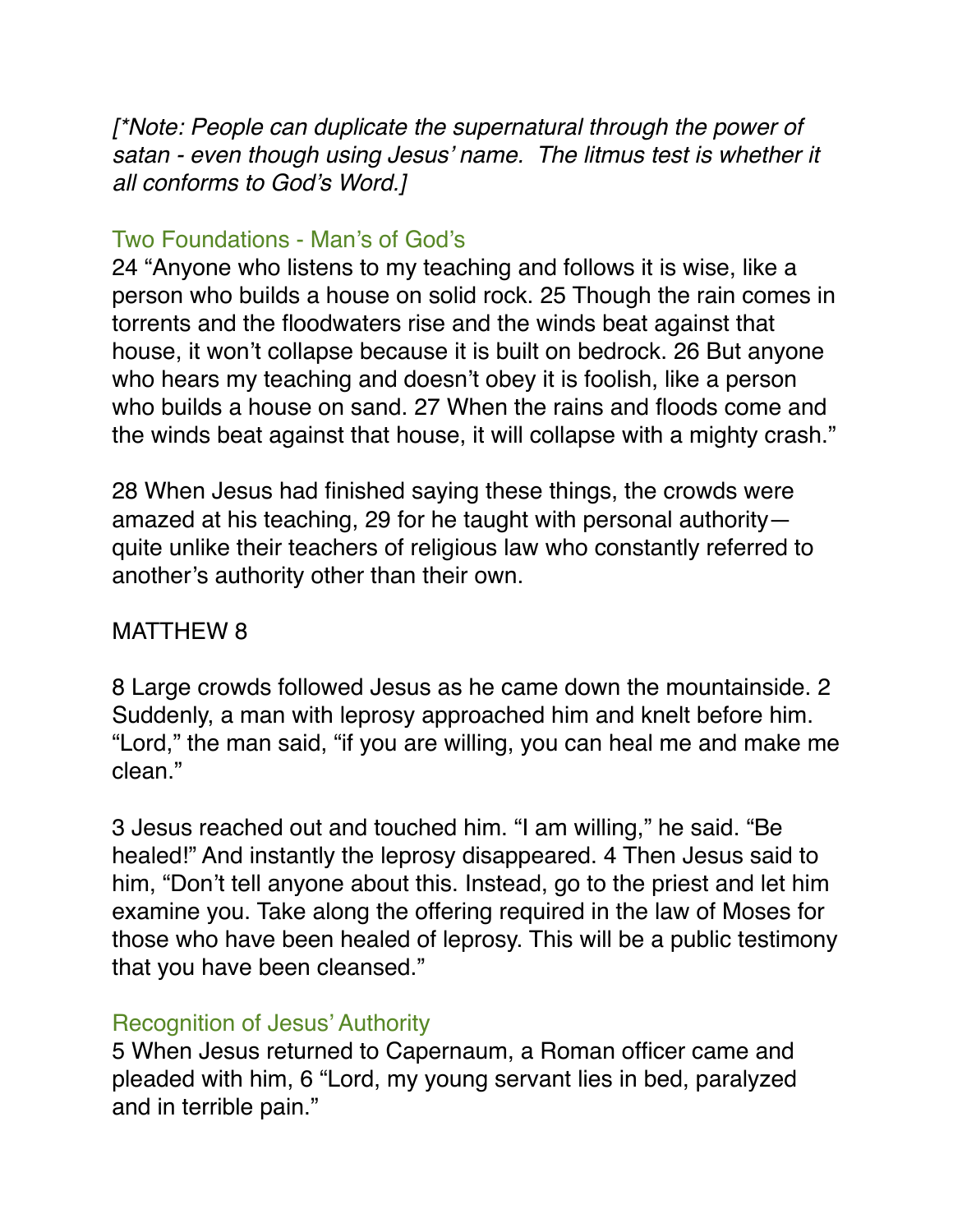7 Jesus said, "I will come and heal him."

8 But the officer said, "Lord, I am not worthy to have you come into my home. Just say the word from where you are, and my servant will be healed. 9 I know this because I am under the authority of my superior officers, and I have authority over my soldiers. I only need to say, 'Go,' and they go, or 'Come,' and they come. And if I say to my slaves, 'Do this,' they do it."

10 When Jesus heard this, he was amazed. Turning to those who were following him, he said, "I tell you the truth, I haven't seen faith like this in all Israel! 11 And I tell you this, that many Gentiles will come from all over the world—from east and west—and sit down with Abraham, Isaac, and Jacob at the feast in the Kingdom of Heaven. 12 But many Israelites—those for whom the Kingdom was prepared—will be thrown into outer darkness, where there will be weeping and gnashing of teeth."

13 Then Jesus said to the Roman officer, "Go back home. Because you believed, it has happened." And the young servant was healed at that same moment.

14 When Jesus arrived at Peter's house, Peter's mother-in-law was sick in bed with a high fever. 15 But when Jesus touched her hand, the fever left her. Then she got up and prepared a meal for him.

16 That evening many demon-possessed people were brought to Jesus. He cast out the evil spirits with a simple command, and he healed all the sick. 17 This fulfilled the word of the Lord through the prophet Isaiah, who said,

"He took our sicknesses and removed our diseases."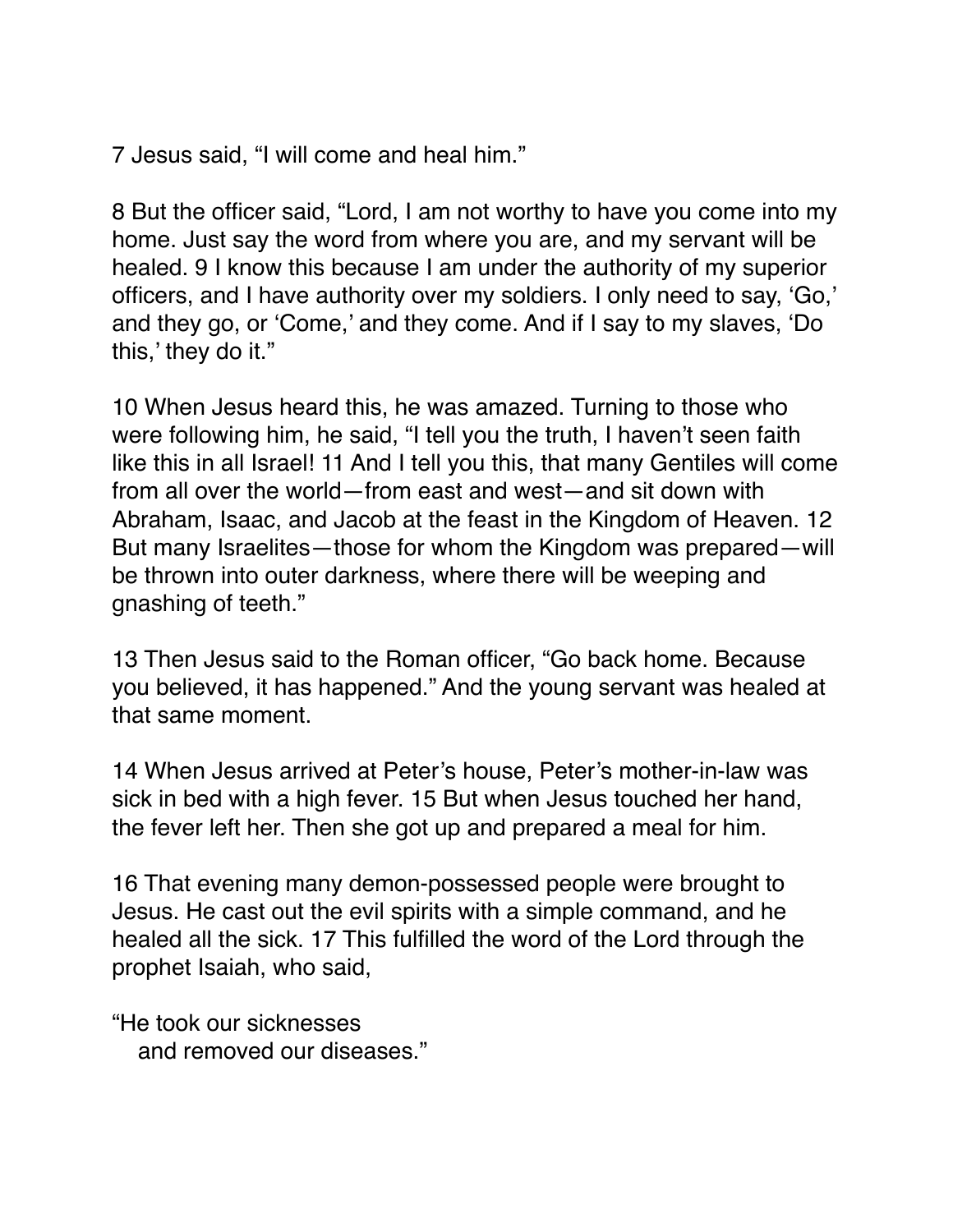18 When Jesus saw the crowd around him, he instructed his disciples to cross to the other side of the lake.

19 Then one of the teachers of religious law said to him, "Teacher, I will follow you wherever you go."

20 But Jesus replied, "Foxes have dens to live in, and birds have nests, but the Son of Man has no place even to lay his head."

21 Another of his disciples said, "Lord, first let me return home and bury my father."

22 But Jesus told him, "Follow me now. Let the spiritually dead bury their own dead."

23 Then Jesus got into the boat and started across the lake with his disciples. 24 Suddenly, a fierce storm struck the lake, with waves breaking into the boat. But Jesus was sleeping. 25 The disciples went and woke him up, shouting, "Lord, save us! We're going to drown!"

26 Jesus responded, "Why are you afraid? You have so little faith!" Then he got up and rebuked the wind and waves, and suddenly there was a great calm.

27 The disciples were amazed. "Who is this man?" they asked. "Even the winds and waves obey him!"

28 When Jesus arrived on the other side of the lake, in the region of the Gadarenes, two men who were possessed by demons met him. They came out of the tombs and were so violent that no one could go through that area.

29 They began screaming at him, "Why are you interfering with us, Son of God? Have you come here to torture us before God's appointed time?"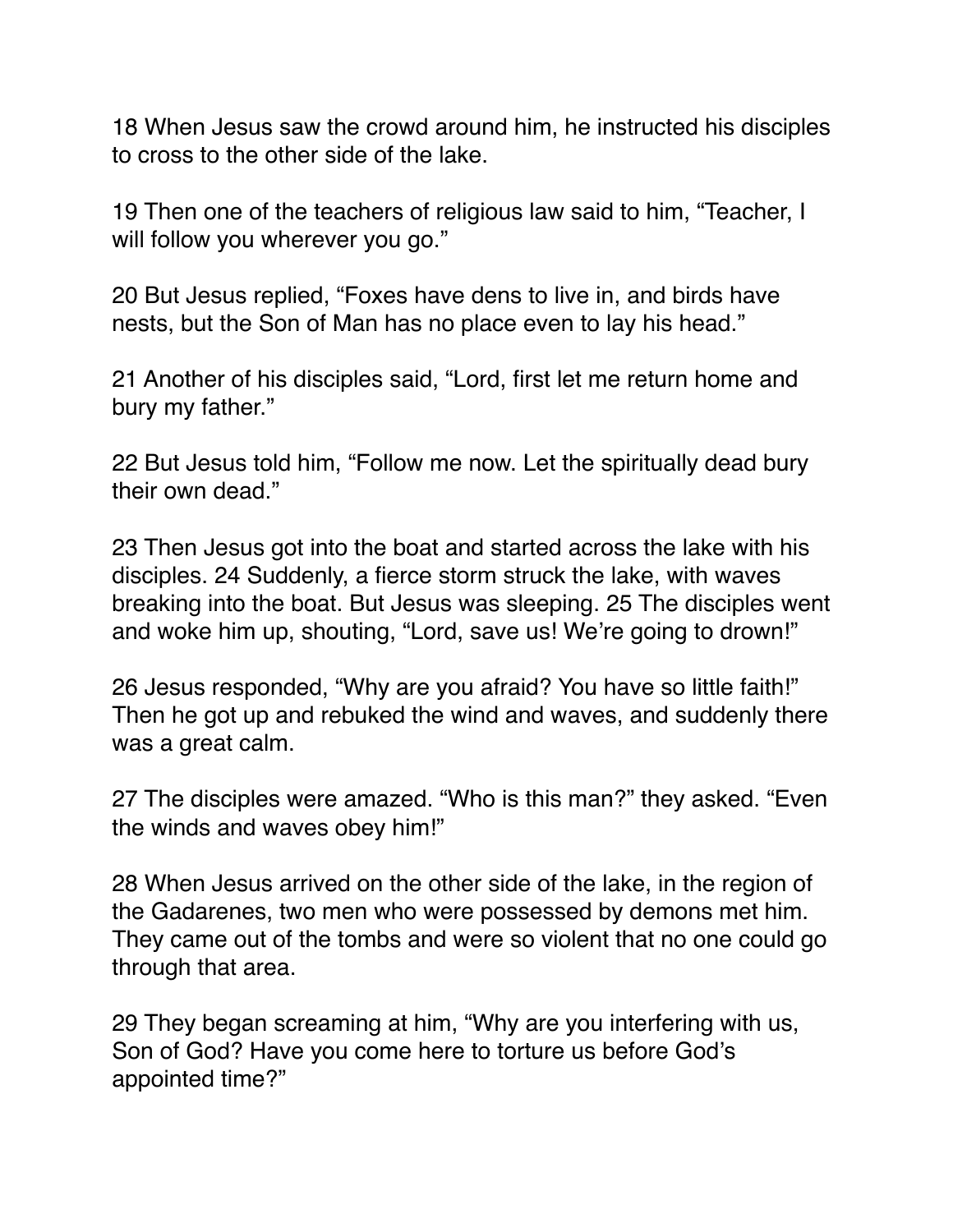30 There happened to be a large herd of pigs feeding in the distance. 31 So the demons begged, "If you cast us out, send us into that herd of pigs."

32 "All right, go!" Jesus commanded them. So the demons came out of the men and entered the pigs, and the whole herd ran down the steep hillside into the lake and drowned in the water.

33 The herdsmen fled to the nearby town, telling everyone what happened to the demon-possessed men. 34 Then the entire town came out to meet Jesus, but they begged him to go away and leave them alone.

### MATTHEW 9

9 Jesus climbed into a boat and went back across the lake to his own town. 2 Some people brought to him a paralyzed man on a mat. Seeing their faith, Jesus said to the paralyzed man, "Be encouraged, my child! Your sins are forgiven."

3 But some of the teachers of religious law said to themselves, "That's blasphemy! Does he think he's God?"

4 Jesus knew what they were thinking, so he asked them, "Why do you have such evil thoughts in your hearts? 5 Is it easier to say 'Your sins are forgiven,' or 'Stand up and walk'? 6 So I will prove to you that the Son of Man has the authority on earth to forgive sins." Then Jesus turned to the paralyzed man and said, "Stand up, pick up your mat, and go home!"

7 And the man jumped up and went home! 8 Fear swept through the crowd as they saw this happen. And they praised God for giving humans such authority.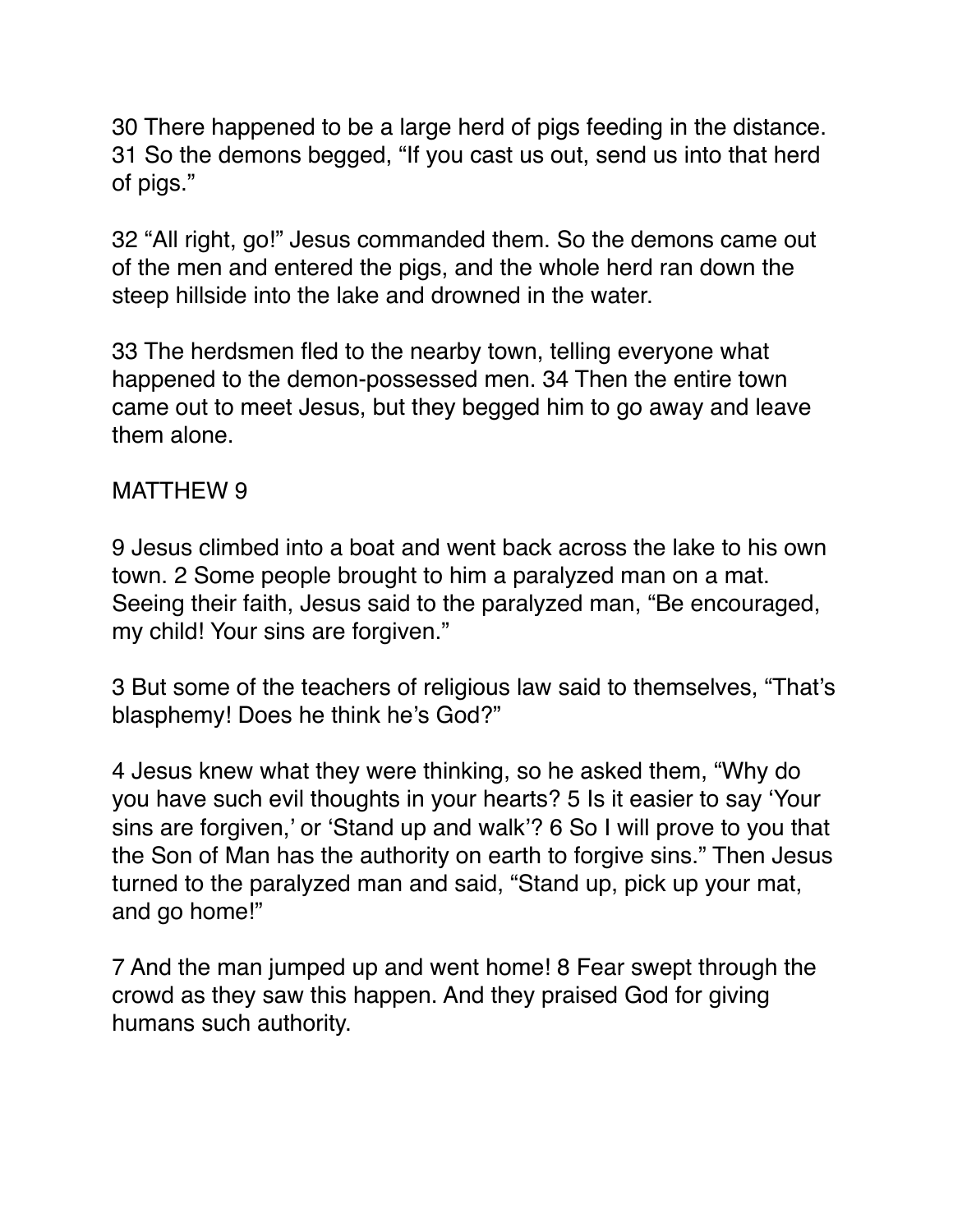9 As Jesus was walking along, he saw a man named Matthew sitting at his tax collector's booth. "Follow me and be my disciple," Jesus said to him. So Matthew got up and followed him.

10 Later, Matthew invited Jesus and his disciples to his home as dinner guests, along with many tax collectors and other disreputable sinners. 11 But when the Pharisees saw this, they asked his disciples, "Why does your teacher eat with such scum?"

12 When Jesus heard this, he said, "Healthy people don't need a doctor—sick people do." 13 Then he added, "Now go and learn the meaning of this Scripture: 'I want you to show mercy, not offer sacrifices.' For I have come to call not those who think they are righteous, but those who know they are sinners."

14 One day the disciples of John the Baptist came to Jesus and asked him, "Why don't your disciples fast like we do and the Pharisees do?"

15 Jesus replied, "Do wedding guests mourn while celebrating with the groom? Of course not. But someday the groom will be taken away from them, and then they will fast.

16 "Besides, who would patch old clothing with new cloth? For the new patch would shrink and rip away from the old cloth, leaving an even bigger tear than before.

17 "And no one puts new wine into old wineskins. For the old skins would burst from the pressure, spilling the wine and ruining the skins. New wine is stored in new wineskins so that both are preserved."

18 As Jesus was saying this, the leader of a synagogue came and knelt before him. "My daughter has just died," he said, "but you can bring her back to life again if you just come and lay your hand on her."

19 So Jesus and his disciples got up and went with him. 20 Just then a woman who had suffered for twelve years with constant bleeding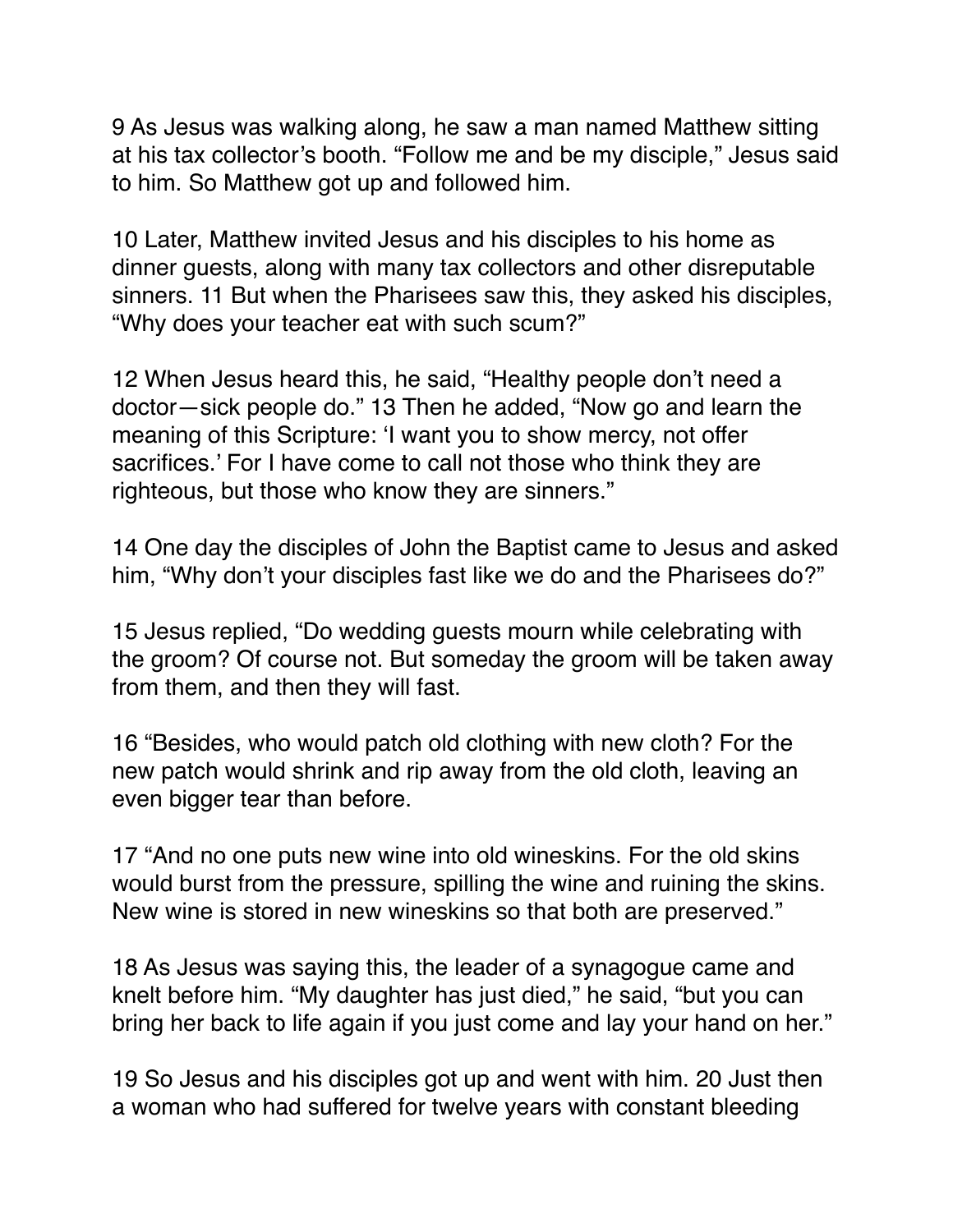came up behind him. She touched the fringe of his robe, 21 for she thought, "If I can just touch his robe, I will be healed."

22 Jesus turned around, and when he saw her he said, "Daughter, be encouraged! Your faith has made you well." And the woman was healed at that moment.

23 When Jesus arrived at the official's home, he saw the noisy crowd and heard the funeral music. 24 "Go out." he told them. "The girl isn't dead; she's only asleep." But the crowd laughed at him. 25 After the crowd was put outside, however, Jesus went in and took the girl by the hand, and she stood up! 26 The report of this miracle swept through the entire countryside.

27 After Jesus left the girl's home, two blind men followed along behind him, shouting, "Son of David, have mercy on us!"

28 They went right into the house where he was staying, and Jesus asked them, "Do you believe I can make you see?"

"Yes, Lord," they told him, "we do."

29 Then he touched their eyes and said, "Because of your faith, it will happen." 30 Then their eyes were opened, and they could see! Jesus sternly warned them, "Don't tell anyone about this." 31 But instead, they went out and spread his fame all over the region.

32 When they left, a demon-possessed man who couldn't speak was brought to Jesus. 33 So Jesus cast out the demon, and then the man began to speak. The crowds were amazed. "Nothing like this has ever happened in Israel!" they exclaimed.

34 But the Pharisees said, "He can cast out demons because he is empowered by the prince of demons."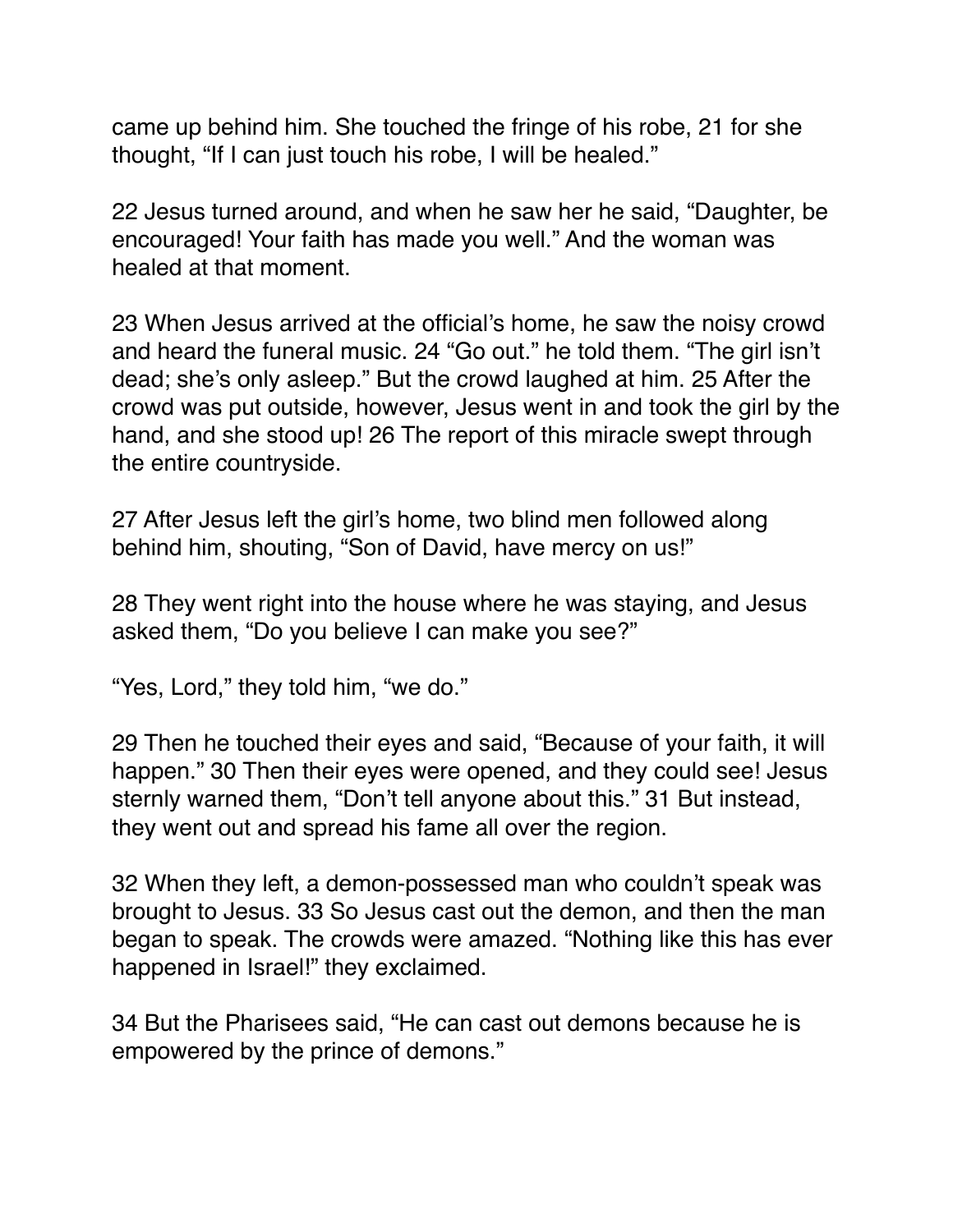35 Jesus traveled through all the towns and villages of that area, teaching in the synagogues and announcing the Good News that the Kingdom of God was present. And he healed every kind of disease and illness. 36 When he saw the crowds, he had compassion on them because they were confused and helpless, like sheep without a shepherd. 37 He said to his disciples, "The harvest is great, but the workers are few. 38 So pray to the Lord who is in charge of the harvest; ask him to send more workers into his fields."

# MATTHEW 10

10 Jesus called his twelve disciples together and gave them authority to cast out evil spirits and to heal every kind of disease and illness. 2 Here are the names of the twelve apostles:

first, Simon (also called Peter),

then Andrew (Peter's brother),

James (son of Zebedee),

John (James's brother),

3 Philip,

Bartholomew,

Thomas,

Matthew (the tax collector),

James (son of Alphaeus),

Thaddaeus,

4 Simon (the zealot),

Judas Iscariot (who later betrayed him).

5 Jesus sent out the twelve apostles with these instructions: "Don't go to the Gentiles or the Samaritans, 6 but only to the people of Israel— God's lost sheep. 7 Go and announce to them that the Kingdom of Heaven is right here, right now. 8 Heal the sick, raise the dead, cure those with leprosy, and cast out demons. Give as freely as you have received!

9 "Don't take any money in your money belts—no gold, silver, or even copper coins. 10 Don't carry a traveler's bag with a change of clothes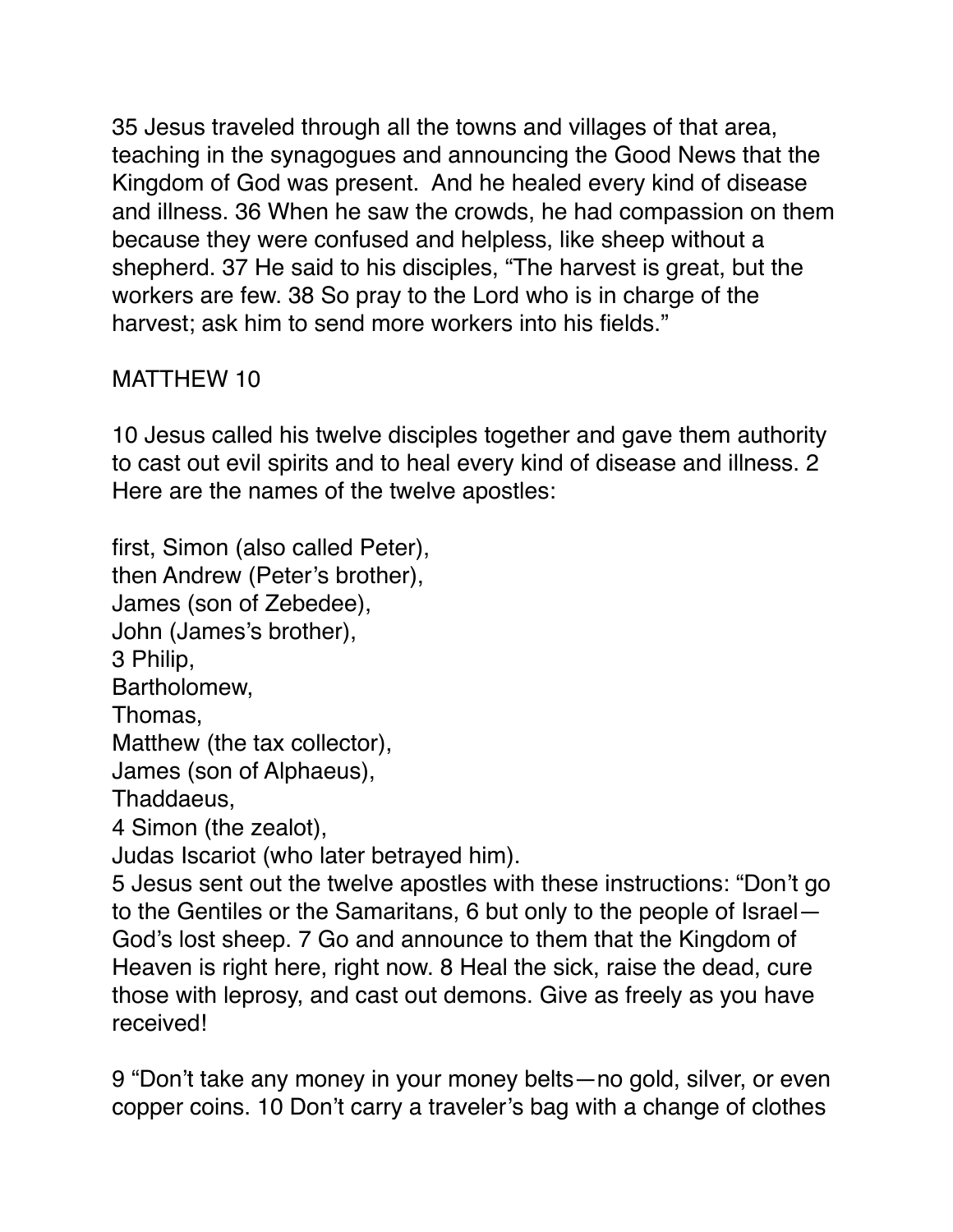and sandals or even a walking stick. Don't hesitate to accept hospitality, because those who work deserve to be fed.

11 "Whenever you enter a city or village, search for a worthy person and stay in his home until you leave town. 12 When you enter the home, give it your blessing. 13 If it turns out to be a worthy home, let your blessing stand; if it is not, take back the blessing. 14 If any household or town refuses to welcome you or listen to your message, shake its dust from your feet as you leave. 15 I tell you the truth, the wicked cities of Sodom and Gomorrah will be better off than such a town on the judgment day.

16 "Look, I am sending you out as sheep among wolves. So be as shrewd as snakes and harmless as doves. [Note: We ought to be fully aware of the ungodliness in the world around us, while at the same time being filled with a spirit of thankfulness, peace, and love.] 17 But beware! For you will be handed over to the courts and will be flogged with whips in the synagogues. 18 You will stand trial before governors and kings because you are my followers. But this will be your opportunity to tell the rulers and other unbelievers about me. 19 When you are arrested, don't worry about how to respond or what to say. God will give you the right words at the right time. 20 For it is not you who will be speaking—it will be the Spirit of your Father speaking through you.

21 "A brother will betray his brother to death, a father will betray his own child, and children will rebel against their parents and cause them to be killed. 22 And all nations will hate you because you are my followers. But everyone who endures to the end will be saved. 23 When you are persecuted in one town, flee to the next. I tell you the truth, the Son of Man will return before you have reached all the towns of Israel.

24 "Students are not greater than their teacher, and slaves are not greater than their master. 25 Students are to be like their teacher, and slaves are to be like their master. And since I, the master of the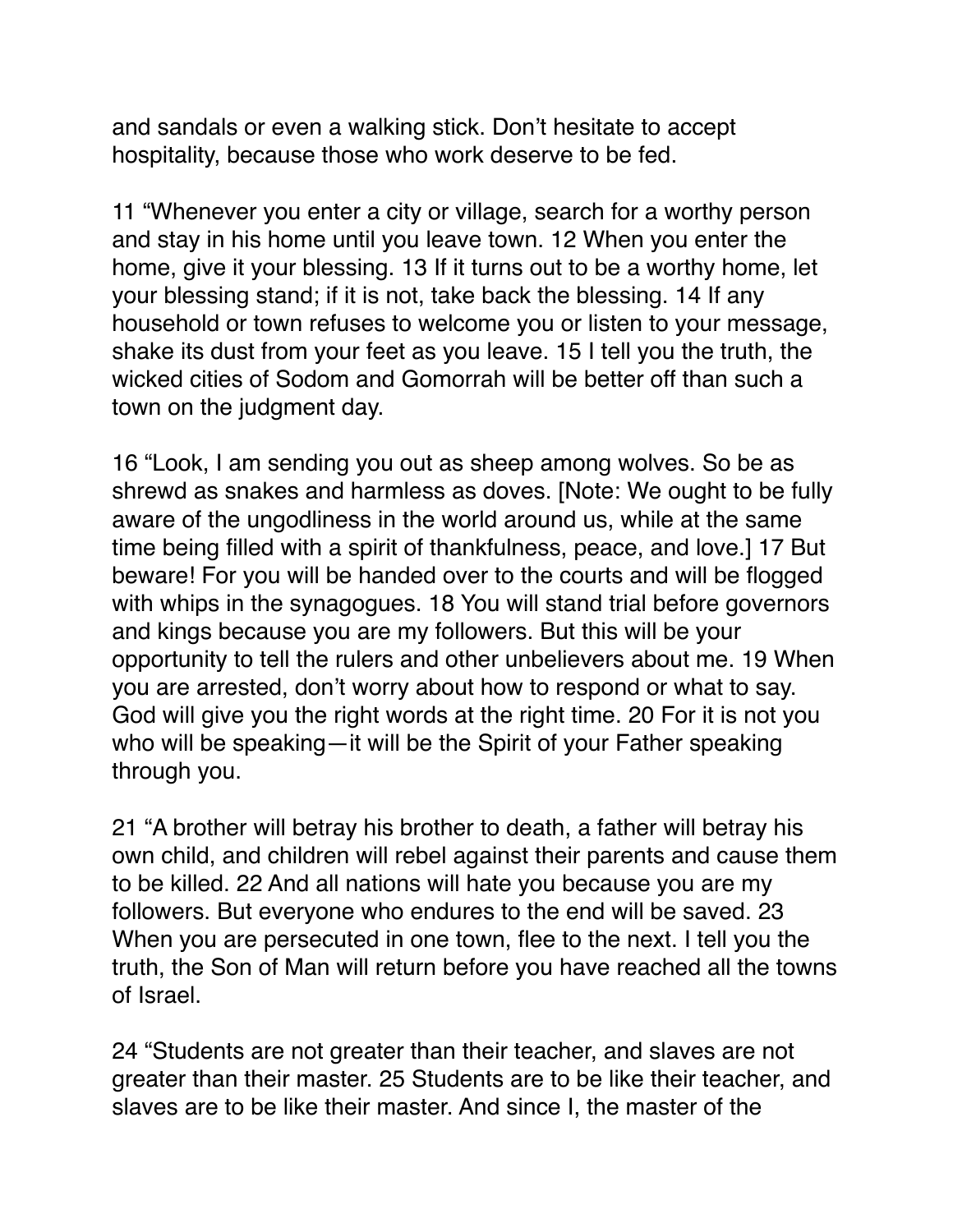household, have been called the prince of demons, the members of my household will be called by even worse names!

26 "But don't be afraid of those who threaten you. For the time is coming when everything that is covered will be revealed, and all that is secret will be made known to all. 27 What I tell you now in the darkness, shout abroad when daybreak comes. What I whisper in your ear, shout from the housetops for all to hear!

28 "Don't be afraid of those who want to kill your body; they cannot touch your soul. Fear only God, who can destroy both soul and body in hell. 29 What is the price of two sparrows—one copper coin? But not a single sparrow can fall to the ground without your Father knowing it. 30 And the very hairs on your head are all numbered. 31 So don't be afraid; you are more valuable to God than any number of sparrows.

32 "Everyone who acknowledges me publicly here on earth, I will also acknowledge before my Father in heaven. 33 But everyone who denies me here on earth, I will also deny before my Father in heaven.

34 "Don't imagine that I came to bring peace to the earth! I came not to bring peace, but a sword.

35 'I have come to set a man against his father,

a daughter against her mother,

and a daughter-in-law against her mother-in-law.

36 Your enemies will be right in your own household!'

37 "If you love your father or mother more than you love me, you are not worthy of being mine; or if you love your son or daughter more than me, you are not worthy of being mine. 38 If you refuse to take up your cross and follow me, you are not worthy of being mine. 39 If you cling to your life, you will lose it; but if you give up your life for me, you will find it.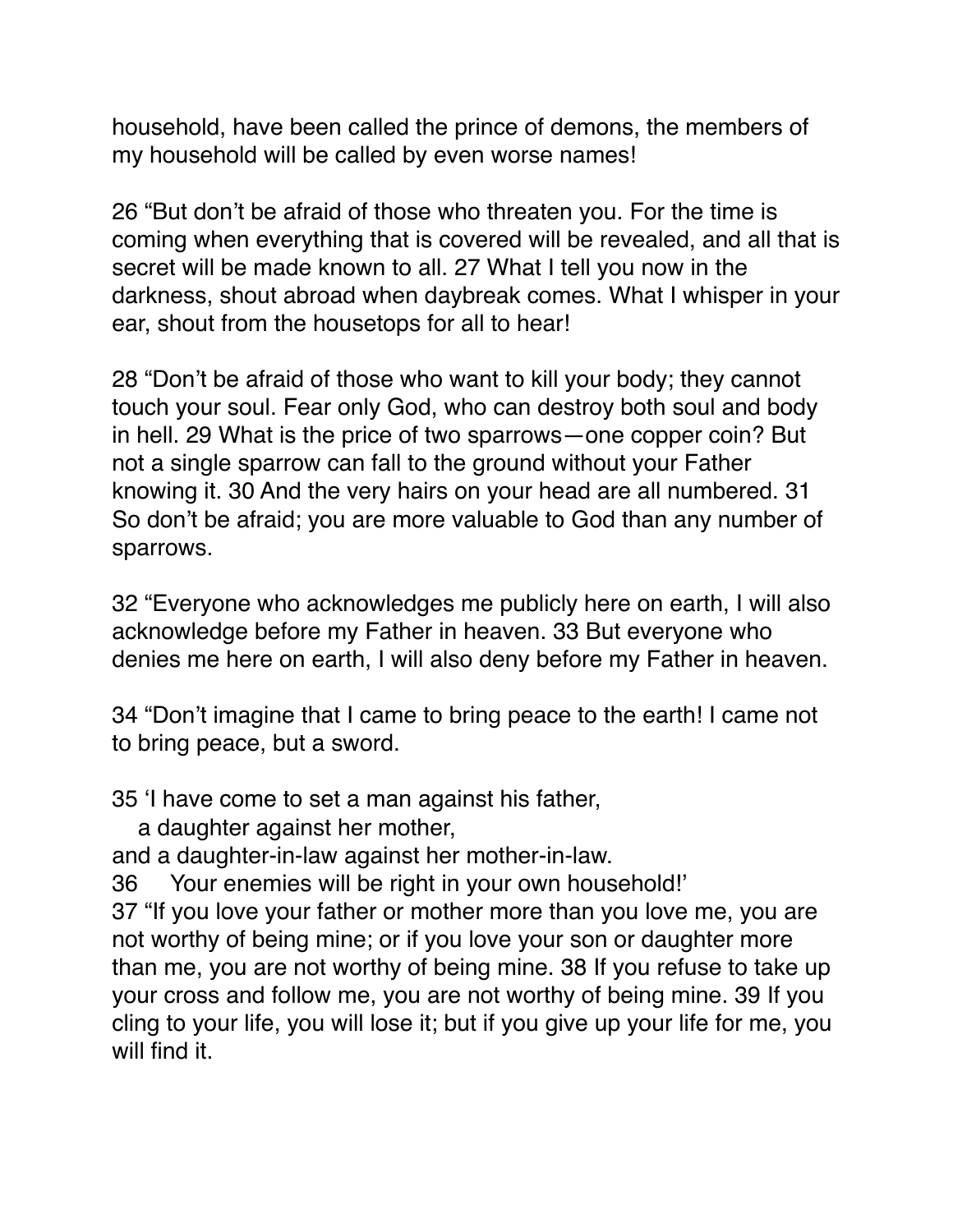40 "Anyone who receives you receives me, and anyone who receives me receives the Father who sent me. 41 If you receive a prophet as one who speaks for God, you will be given the same reward as a prophet. And if you receive righteous people because of their righteousness, you will be given a reward like theirs. 42 And if you give even a cup of cold water to one of the least of my followers, you will surely be rewarded."

### MATTHEW 11

11 When Jesus had finished giving these instructions to his twelve disciples, he went out to teach and preach in towns throughout the region.

2 John the Baptist, who was in prison, heard about all the things the Messiah was doing. So he sent his disciples to ask Jesus, 3 "Are you the Messiah we've been expecting, or should we keep looking for someone else?"

4 Jesus told them, "Go back to John and tell him what you have heard and seen— 5 the blind see, the lame walk, those with leprosy are cured, the deaf hear, the dead are raised to life, and the Good News is being preached to the poor." 6 And he added, "Happy are those who continue to believe in me."

7 As John's disciples were leaving, Jesus began talking about him to the crowds. "What kind of man did you go into the wilderness to see? Was he a weak reed, swayed by every breath of wind? 8 Or were you expecting to see a man dressed in expensive clothes? No, people with expensive clothes live in palaces. 9 Were you looking for a prophet? Yes, and he is more than a prophet. 10 John is the man to whom the Scriptures refer when they say,

'Look, I am sending my messenger ahead of you, and he will prepare your way before you.'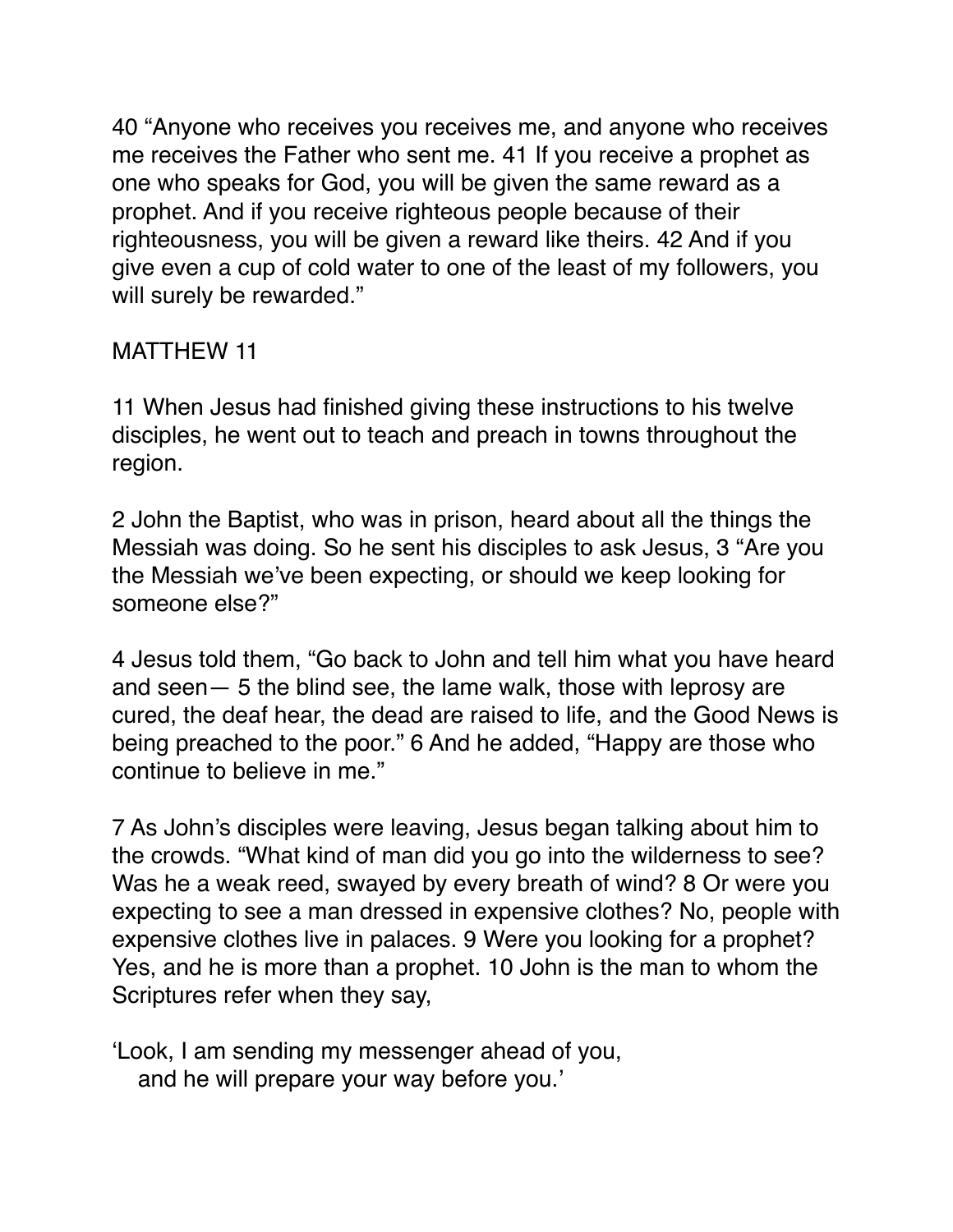11 "I tell you the truth, of all who have ever lived, none is greater than John the Baptist. Yet even the least person in the Kingdom of Heaven is greater than he is! 12 And since John the Baptist began preaching until now, the Kingdom of Heaven has been forcefully advancing, and violent people are attacking it. 13 For before John came, all the prophets and the law of Moses looked forward to this present time. 14 And if you can understand what I say, he is Elijah, the one the prophets said would come. 15 Anyone with ears to hear should listen and understand!

16 "To what can I compare this generation? It is like children playing a game in the public square. They complain to their friends,

17 'We played wedding songs, and you didn't dance, so we played funeral songs, and you didn't mourn.'

18 For John didn't spend his time eating and drinking, and you say, 'He's possessed by a demon.' 19 The Son of Man, on the other hand, feasts and drinks, and you say, 'He's a glutton and a drunkard, and a friend of tax collectors and other sinners!' But wisdom is shown to be right by its results."

### Curses on the Cities of Galilee for Rejecting the Messiah Condemned for Unbelief

20 Then Jesus began to denounce the towns where he had done so many of his miracles, because they hadn't repented of their sins and turned to God. 21 "What sorrow awaits you, Korazin and Bethsaida! For if the miracles I did in you had been done in wicked Tyre and Sidon, their people would have repented of their sins long ago, clothing themselves in burlap and throwing ashes on their heads to show their remorse. 22 I tell you, Tyre and Sidon will be better off on judgment day than you.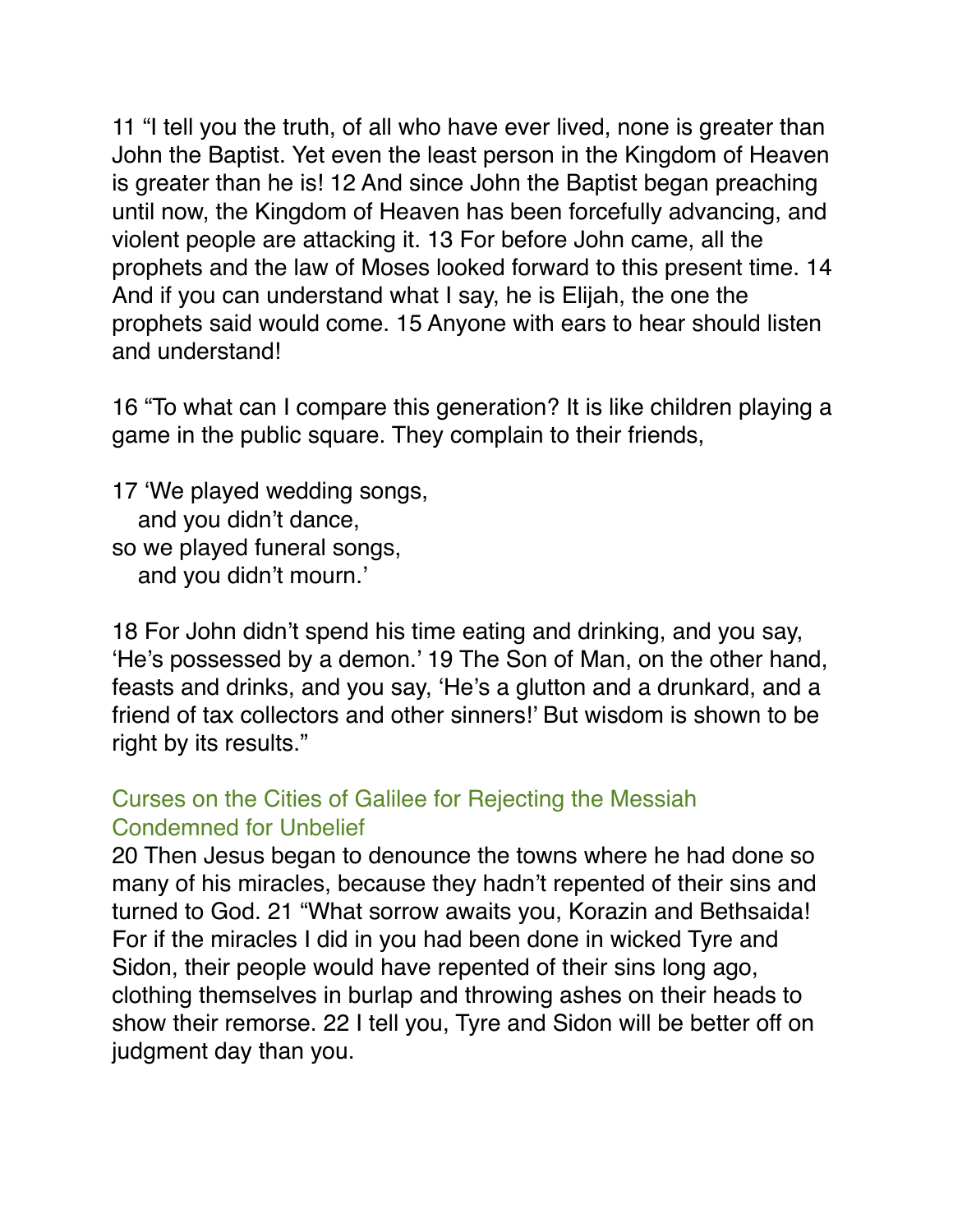23 "And you people of Capernaum, will you be honored in heaven? No, you will go down to the place of the dead. For if the miracles I did for you had been done in wicked Sodom, it would still be here today. 24 I tell you, even Sodom will be better off on judgment day than you."

25 At that time Jesus prayed this prayer: "O Father, Lord of heaven and earth, thank you for hiding these things from those who think themselves wise and clever, and for revealing them to the childlike. 26 Yes, Father, it pleased you to do it this way!

27 "My Father has entrusted everything to me. No one truly knows the Son except the Father, and no one truly knows the Father except the Son and those to whom the Son chooses to reveal him."

#### Jesus invites people to be His disciples

28 Then Jesus said, "Come to me, all of you who are weary and carry heavy burdens, and I will give you rest. 29 Yoke up with me - rather than the Pharisees. Let me teach you, because I am humble and gentle at heart, and you will find rest for your souls. 30 For my yoke is easy to bear, and the burden I give you is light."

#### MATTHEW 12

12 At about that time Jesus was walking through some grain fields on the Sabbath. His disciples were hungry, so they began breaking off some heads of grain and eating them. 2 But some Pharisees saw them do it and protested, "Look, your disciples are breaking the law by harvesting grain on the Sabbath."

3 Jesus said to them, "Haven't you read in the Scriptures what David did when he and his companions were hungry? 4 He went into the house of God, and he and his companions broke the law by eating the sacred loaves of bread that only the priests are allowed to eat. 5 And haven't you read in the law of Moses that the priests on duty in the Temple may work on the Sabbath? 6 I tell you, there is one here who is even greater than the Temple! 7 But you would not have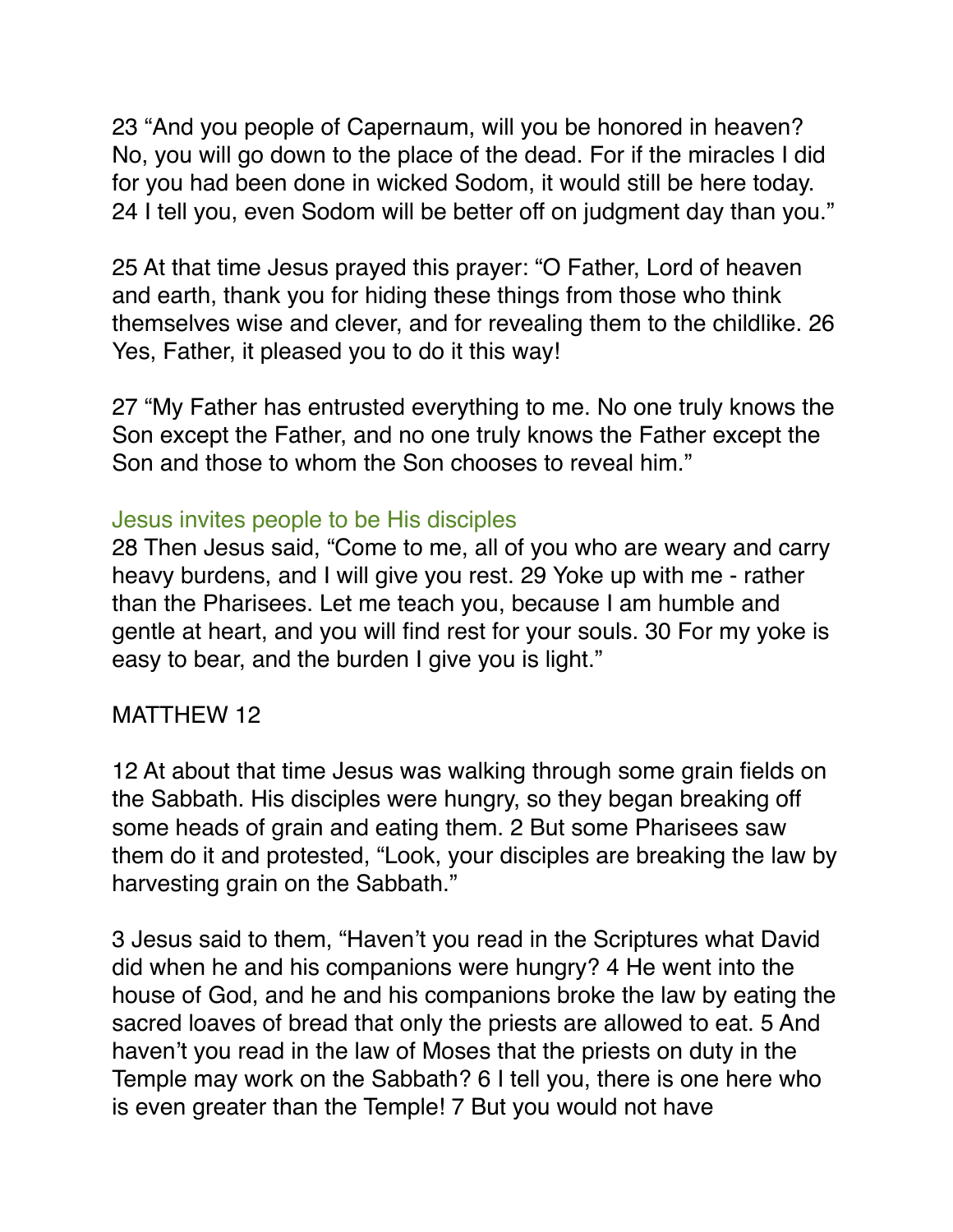condemned my innocent disciples if you knew the meaning of this Scripture: 'I want you to be more interested in showing love to others, than in following religious rituals and traditions.' 8 The Son of Man is Lord, even over the Sabbath!"

9 Then Jesus went over to their synagogue, 10 where he noticed a man with a deformed hand. The Pharisees asked Jesus, "Does the law permit a person to work by healing on the Sabbath?" (They were hoping he would say yes, so they could bring charges against him.)

11 And he answered, "If you had a sheep that fell into a well on the Sabbath, wouldn't you work to pull it out? Of course you would. 12 And how much more valuable is a person than a sheep! Yes, the law permits a person to do good on the Sabbath."

13 Then he said to the man, "Hold out your hand." So the man held out his hand, and it was restored, just like the other one! 14 Then the Pharisees called a meeting to plot how to kill Jesus.

15 But Jesus knew what they were planning. So he left that area, and many people followed him. He healed all the sick among them, 16 but he warned them not to reveal who he was. 17 This fulfilled the prophecy of Isaiah concerning him:

18 "Look at my Servant, whom I have chosen. He is my Beloved, who pleases me. I will put my Spirit upon him, and he will proclaim justice to the nations. 19 He will not fight or shout or raise his voice in public. 20 He will not crush the weakest reed or put out a flickering candle. Finally he will cause justice to be victorious. 21 And his name will be the hope of all the world."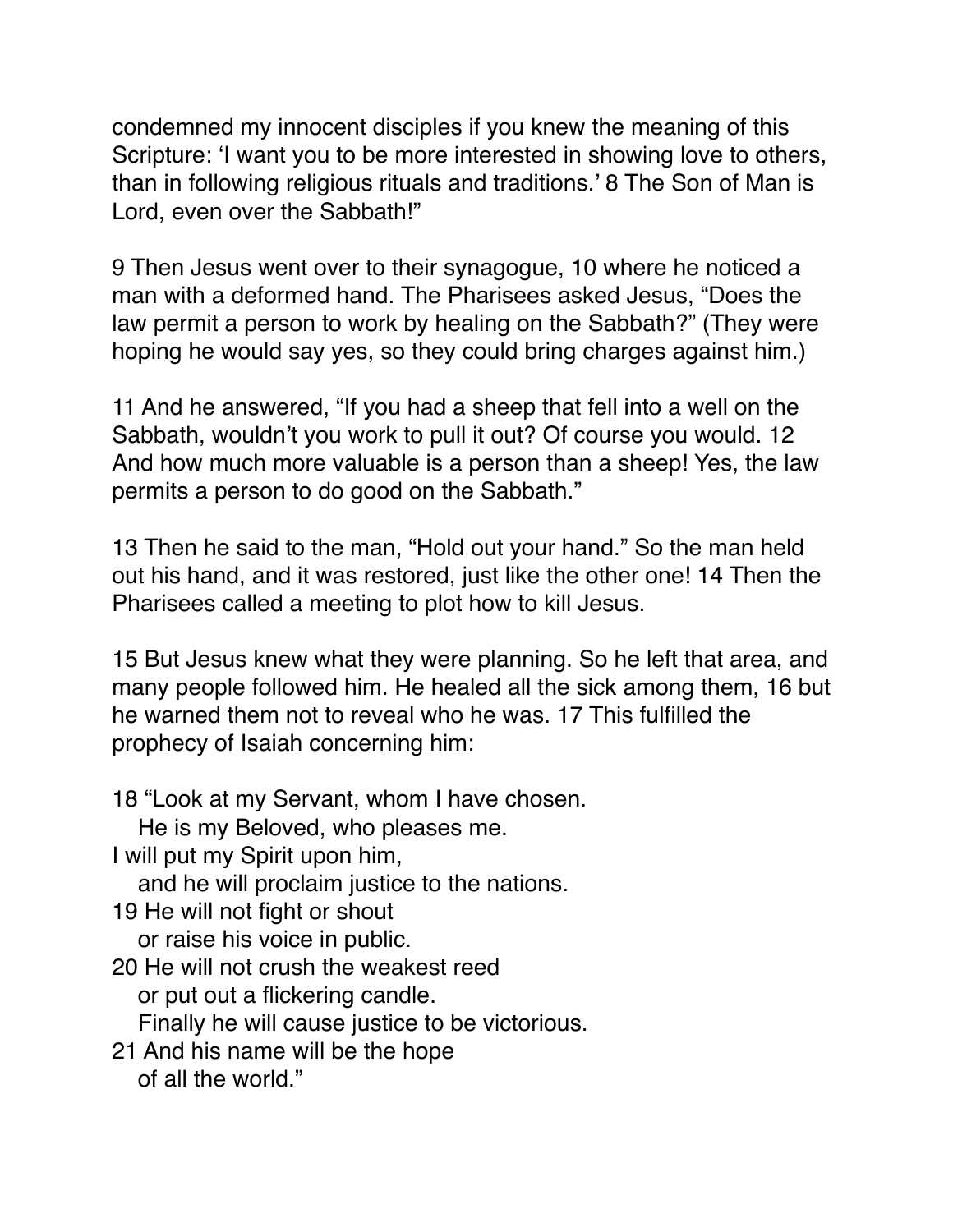22 Then a demon-possessed man, who was blind and couldn't speak, was brought to Jesus. He healed the man so that he could both speak and see. 23 The crowd was amazed and asked, "Could it be that Jesus is the Son of David, the Messiah?"

24 But when the Pharisees heard about the miracle, they said, "No wonder he can cast out demons. He gets his power from Satan, the prince of demons."

25 Jesus knew their thoughts and replied, "Any kingdom divided by civil war is doomed. A town or family splintered by feuding will fall apart. 26 And if Satan is casting out Satan, he is divided and fighting against himself. His own kingdom will not survive. 27 And if I am empowered by Satan, what about your own exorcists? They cast out demons, too, so they will condemn you for what you have said. 28 But if I am casting out demons by the Spirit of God, then the Kingdom of God has arrived among you. 29 For who is powerful enough to enter the house of a strong man and plunder his goods? Only someone even stronger—someone who could tie him up and then plunder his house.

30 "Anyone who isn't with me opposes me, and anyone who isn't working with me is actually working against me.

31 "So I tell you, every sin and blasphemy can be forgiven—except blasphemy against the Holy Spirit, which will never be forgiven. 32 Anyone who speaks against the Son of Man can be forgiven, but anyone who speaks against the Holy Spirit will never be forgiven, either during this age [when I am physically present with you] nor in the age that will come [when I will, once again, be physically present with you].

*[Note: To attribute the miracles one sees Jesus doing through the power of the Holy Spirit to satan, shows that one's heart is hardened against the truth to the point where they will never believe in Jesus, and, therefore, will never be saved and forgiven of their sins. This sin*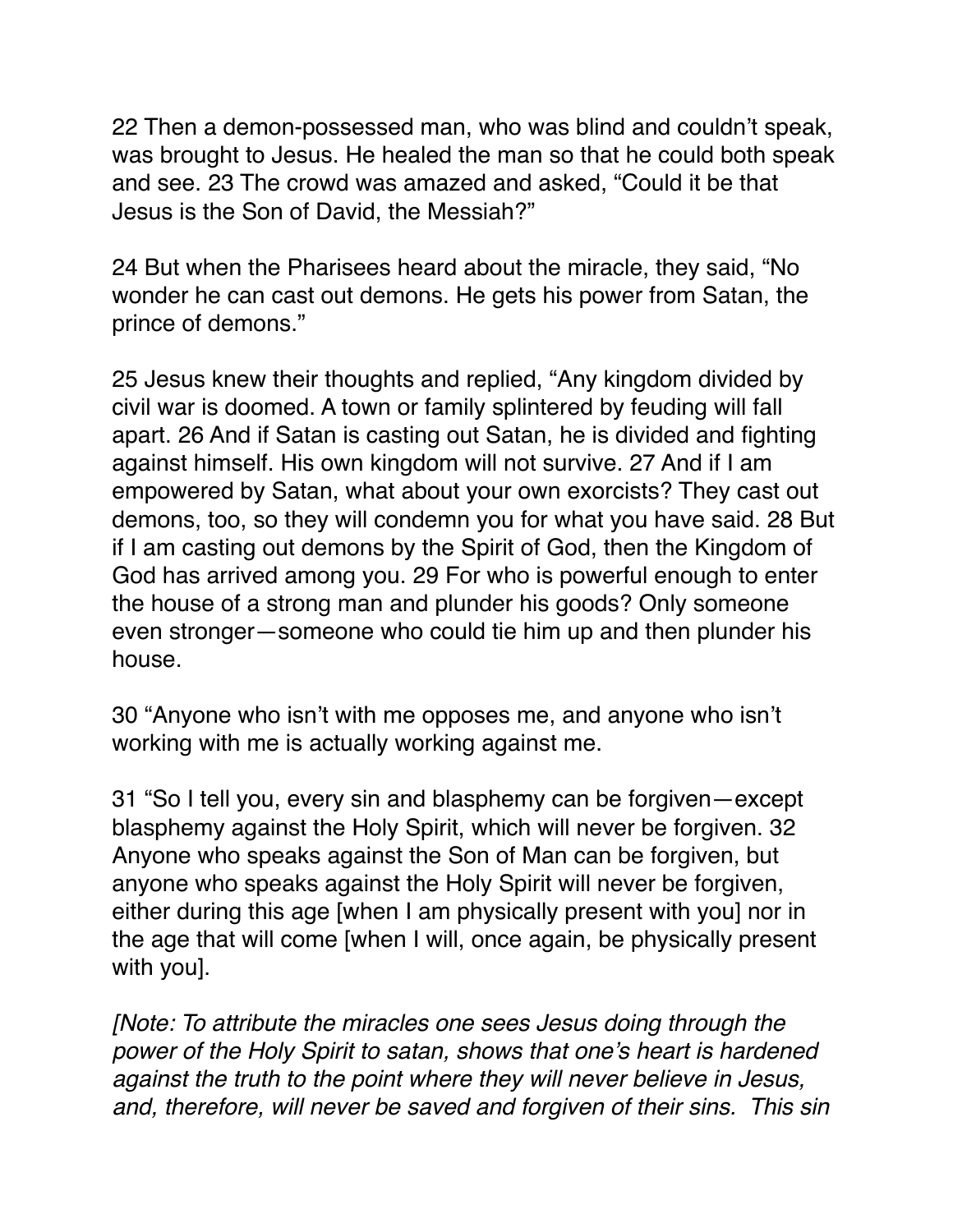# *of blasphemy against the Holy Spirit can only occur when Jesus is visibly present, doing miracles through the Holy Spirit's power.]*

33 "A tree is identified by its fruit. If a tree is good, its fruit will be good. If a tree is bad, its fruit will be bad. 34 You brood of snakes! How could evil men like you speak what is good and right? For whatever is in your heart determines what you say. 35 A good person produces good things from the treasury of a good heart, and an evil person produces evil things from the treasury of an evil heart. 36 And I tell you this, you must give an account on judgment day for every idle word you speak. 37 The words you say will either acquit you or condemn you."

38 One day some teachers of religious law and Pharisees came to Jesus and said, "Teacher, we want you to show us a miraculous sign to prove your authority."

39 But Jesus replied, "Only an evil, adulterous generation would demand a miraculous sign; but the only sign I will give them is the sign of the prophet Jonah. 40 For as Jonah was in the belly of the great fish for three days and three nights, so will the Son of Man be in the heart of the earth for three days and three nights.

*[Note: the sign of the prophet Jonah clearly refers to Jonah spending three days in the fish's belly and Jesus spending three days in the tomb; it may also include a total solar eclipse that passed very near Nineveh - modern day Mosul. There was an eclipse during the crucifixion. There will be an eclipse across the USA, on August 21, 2017.]*

41 "The people of Nineveh will stand up against this generation on judgment day and condemn it, for they repented of their sins at the preaching of Jonah. Now someone greater than Jonah is here—but you refuse to repent. 42 The queen of Sheba will also stand up against this generation on judgment day and condemn it, for she came from a distant land to hear the wisdom of Solomon. Now someone greater than Solomon is here—but you refuse to listen.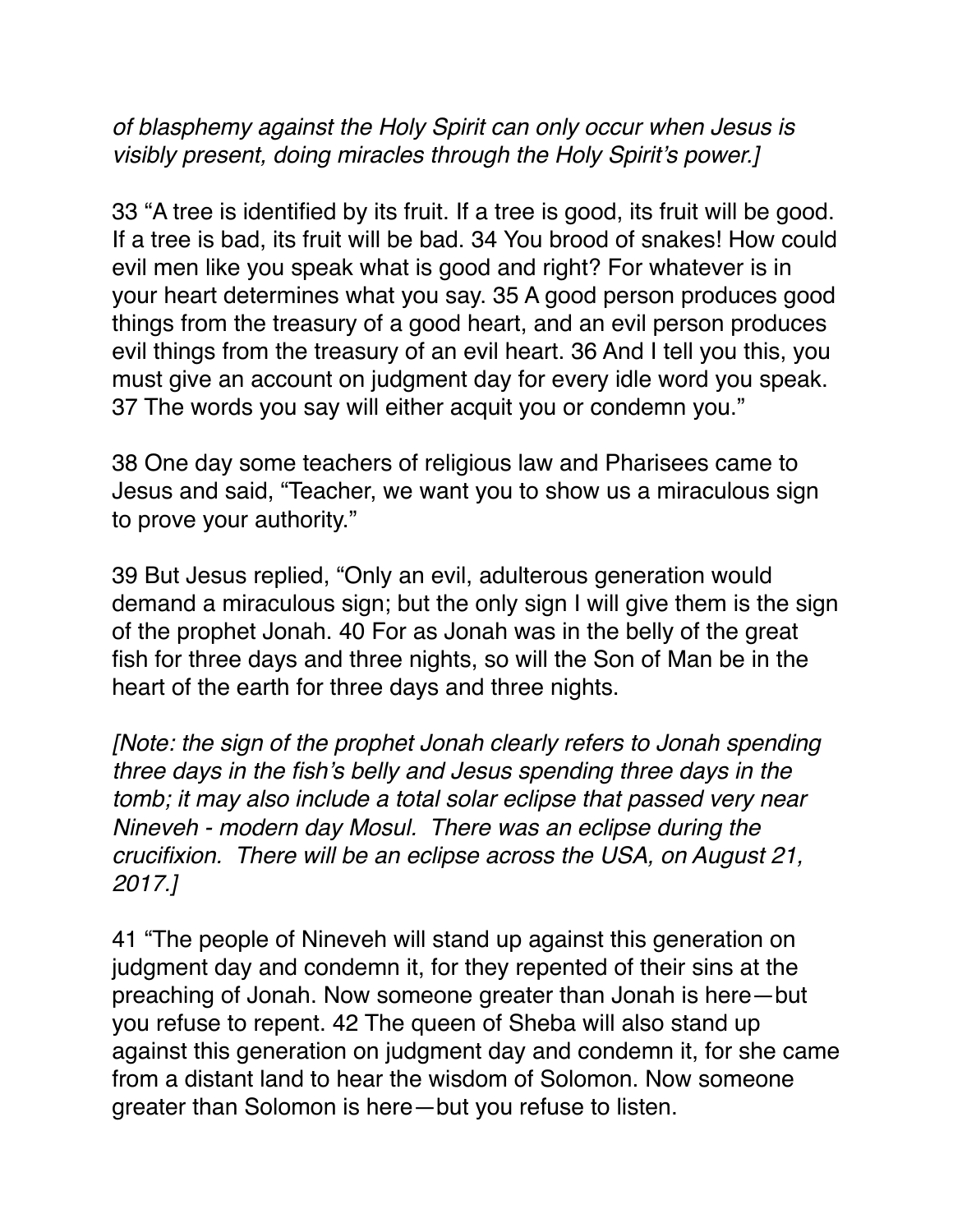43 "When an evil spirit leaves a person, it goes into the desert, seeking rest but finding none. 44 Then it says, 'I will return to the person I came from.' So it returns and finds its former home empty, swept, and in order. 45 Then the spirit finds seven other spirits more evil than itself, and they all enter the person and live there. And so that person is worse off than before. That will be the experience of this evil generation."

46 As Jesus was speaking to the crowd, his mother and brothers stood outside, asking to speak to him. 47 Someone told Jesus, "Your mother and your brothers are standing outside, and they want to speak to you."

48 Jesus asked, "Who is my mother? Who are my brothers?" 49 Then he pointed to his disciples and said, "Look, these are my mother and brothers. 50 Anyone who does the will of my Father in heaven is my brother and sister and mother!"

# MATTHEW 13

Later that same day Jesus left the house and sat beside the lake. 2 A large crowd soon gathered around him, so he got into a boat. Then he sat there and taught as the people stood on the shore. 3 He told many stories in the form of parables, such as this one:

"Listen! A farmer went out to plant some seeds. 4 As he scattered them across his field, some seeds fell on a footpath, and the birds came and ate them. 5 Other seeds fell on shallow soil with underlying rock. The seeds sprouted quickly in the shallow soil. 6 But the plants soon wilted under the hot sun, and since they didn't have deep roots, they died. 7 Other seeds fell among thorns that grew up and choked out the tender plants. 8 Still other seeds fell on fertile soil, and they produced a crop that was thirty, sixty, and even a hundred times as much as had been planted! 9 Anyone with ears to hear should listen and understand."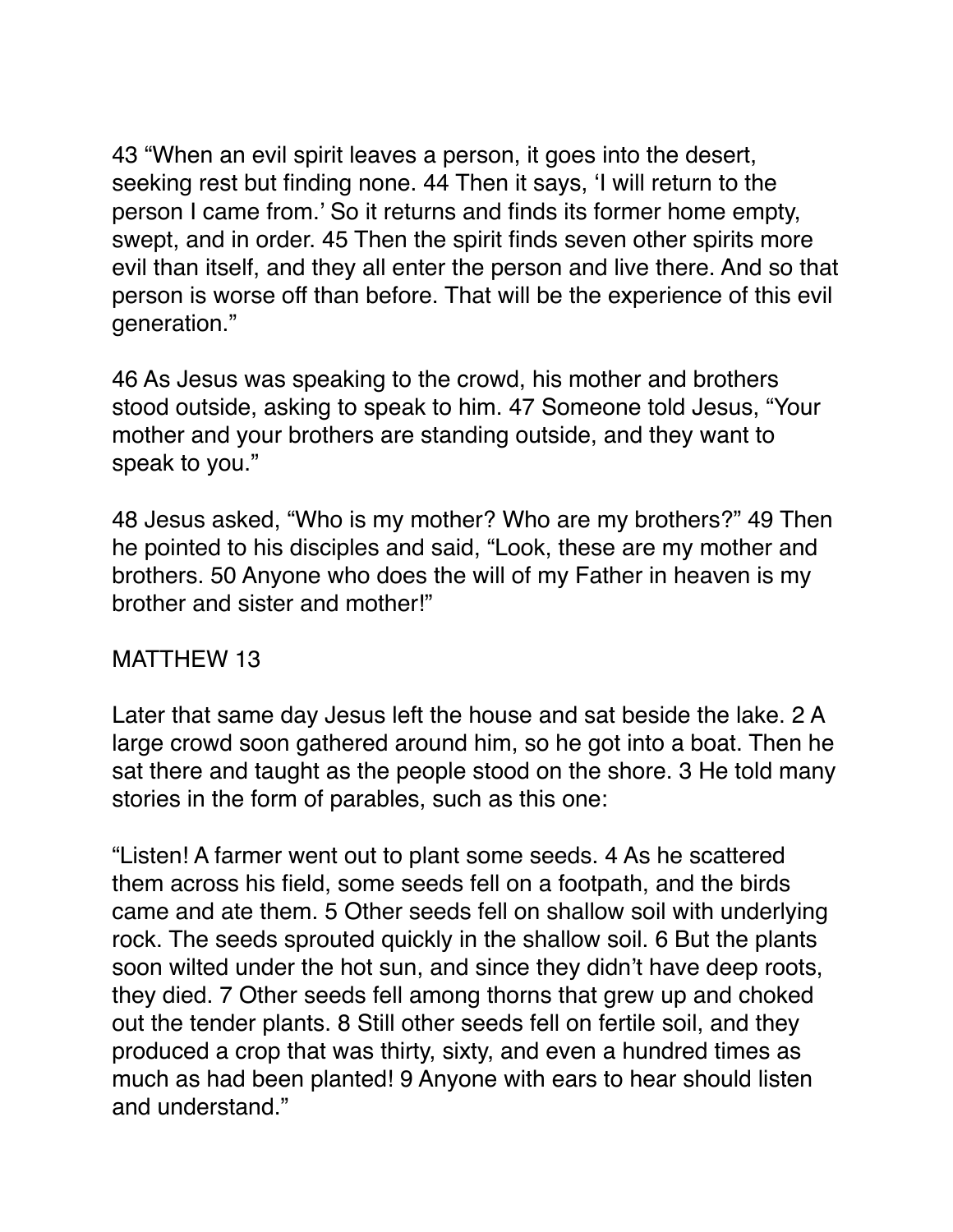10 His disciples came and asked him, "Why do you use parables when you talk to the people?"

11 He replied, "You are permitted to understand the secrets of the Kingdom of Heaven, but others are not. 12 To those who listen to my teaching, more understanding will be given, and they will have an abundance of knowledge. But for those who are not listening, even what little understanding they have will be taken away from them. 13 That is why I use these parables,

For they look, but they don't really see.

 They hear, but they don't really listen or understand. 14 This fulfills the prophecy of Isaiah that says,

'When you hear what I say,

you will not understand.

When you see what I do,

you will not comprehend.

15 For the hearts of these people are hardened,

and their ears cannot hear,

and they have closed their eyes—

so their eyes cannot see,

and their ears cannot hear,

and their hearts cannot understand,

and they cannot turn to me

and let me heal them.'

16 "But blessed are your eyes, because they see; and your ears, because they hear. 17 I tell you the truth, many prophets and righteous people longed to see what you see, but they didn't see it. And they longed to hear what you hear, but they didn't hear it.

18 "Now listen to the explanation of the parable about the farmer planting seeds: 19 The seed that fell on the footpath represents those who hear the message about the Kingdom and don't understand it.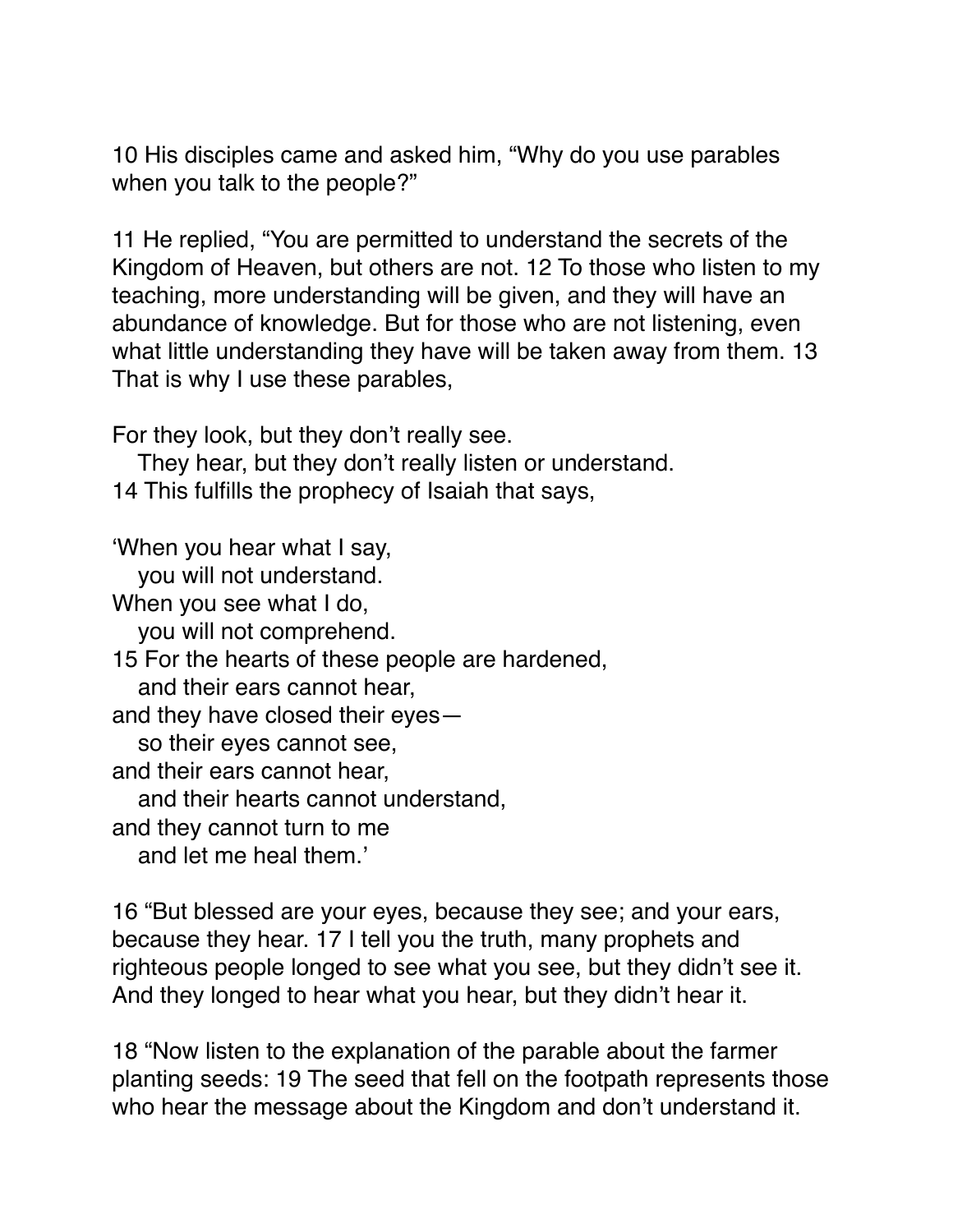Then the evil one comes and snatches away the seed that was planted in their hearts. 20 The seed on the rocky soil represents those who hear the message and immediately receive it with joy. 21 But since they don't have deep roots, they don't last long. They fall away as soon as they have problems or are persecuted for believing God's word. 22 The seed that fell among the thorns represents those who hear God's word, but all too quickly the message is crowded out by the worries of this life and the lure of wealth, so no fruit is produced. 23 The seed that fell on good soil represents those who truly hear and understand God's word and produce a harvest of thirty, sixty, or even a hundred times as much as had been planted!"

24 Here is another story Jesus told: "The Kingdom of Heaven is like a farmer who planted good seed in his field. 25 But that night as the workers slept, his enemy came and planted weeds among the wheat, then slipped away. 26 When the crop began to grow and produce grain, the weeds also grew.

27 "The farmer's workers went to him and said, 'Sir, the field where you planted that good seed is full of weeds! Where did they come from?'

28 "'An enemy has done this!' the farmer exclaimed.

"'Should we pull out the weeds?' they asked.

29 "'No,' he replied, 'you'll uproot the wheat if you do. 30 Let both grow together until the harvest. Then I will tell the harvesters to sort out the weeds, tie them into bundles, and burn them, and to put the wheat in the barn.'"

31 Here is another illustration Jesus used: "The Kingdom of Heaven is like a mustard seed planted in a field. 32 It is the smallest of all seeds, but it becomes the largest of garden plants; it grows into a tree, and birds come and make nests in its branches."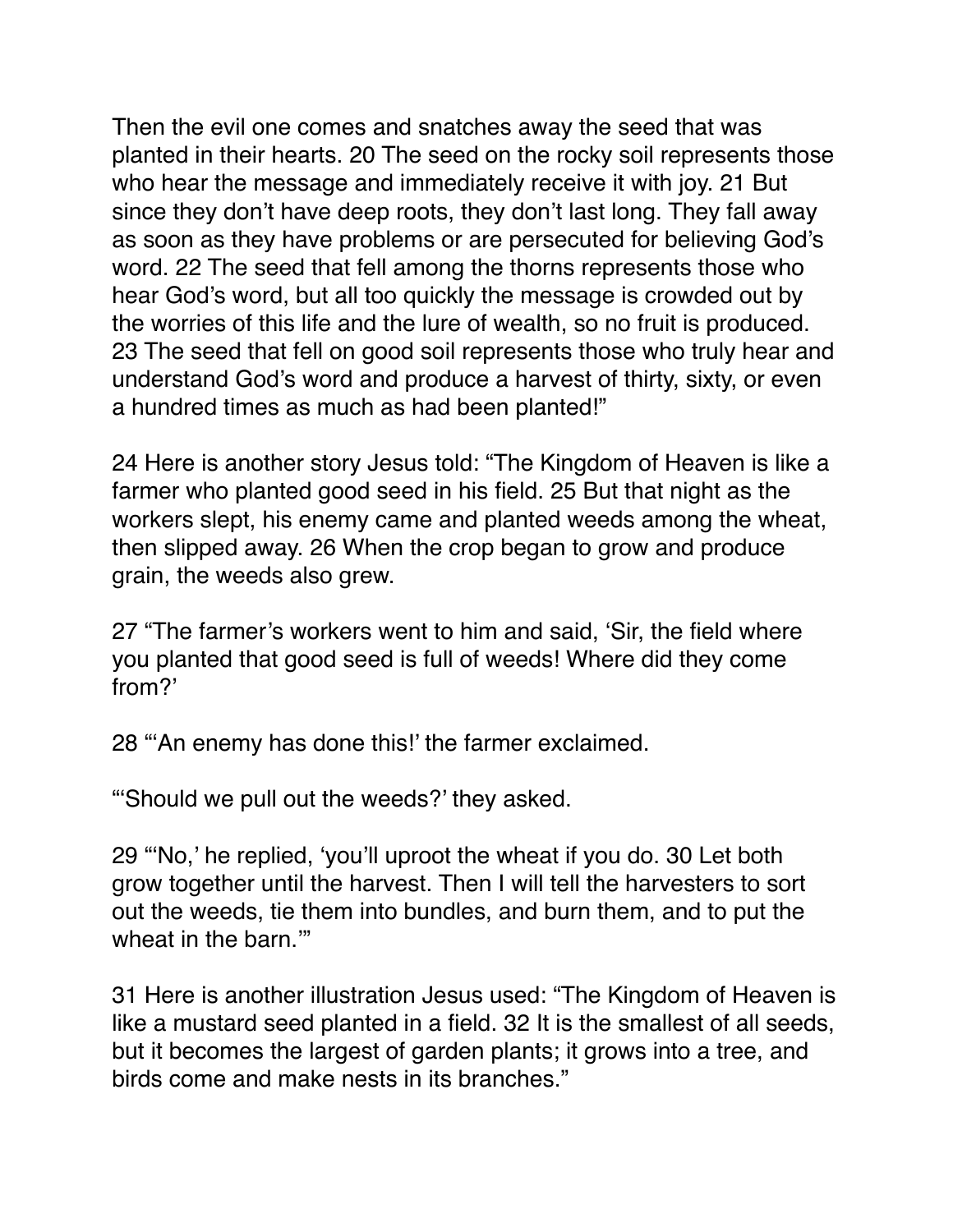33 Jesus also used this illustration: "The Kingdom of Heaven is like the yeast a woman used in making bread. Even though she put only a little yeast in three measures of flour, it permeated every part of the dough."

34 Jesus always used stories and illustrations like these when speaking to the crowds. In fact, he never spoke to them without using such parables. 35 This fulfilled what God had spoken through the prophet:

"I will speak to you in parables.

I will explain things hidden since the creation of the world."

36 Then, leaving the crowds outside, Jesus went into the house. His disciples said, "Please explain to us the story of the weeds in the field."

37 Jesus replied, "The Son of Man is the farmer who plants the good seed. 38 The field is the world, and the good seed represents the people of the Kingdom. The weeds are the people who belong to the evil one. 39 The enemy who planted the weeds among the wheat is the devil. The harvest is the end of the world, and the harvesters are the angels.

40 "Just as the weeds are sorted out and burned in the fire, so it will be at the end of the world. 41 The Son of Man will send his angels, and they will remove from his Kingdom everything that causes sin and all who do evil. 42 And the angels will throw them into the fiery furnace, where there will be weeping and gnashing of teeth. 43 Then the righteous will shine like the sun in their Father's Kingdom. Anyone with ears to hear should listen and understand!

44 "The Kingdom of Heaven is like a treasure that a man discovered hidden in a field. In his excitement, he hid it again and sold everything he owned to get enough money to buy the field.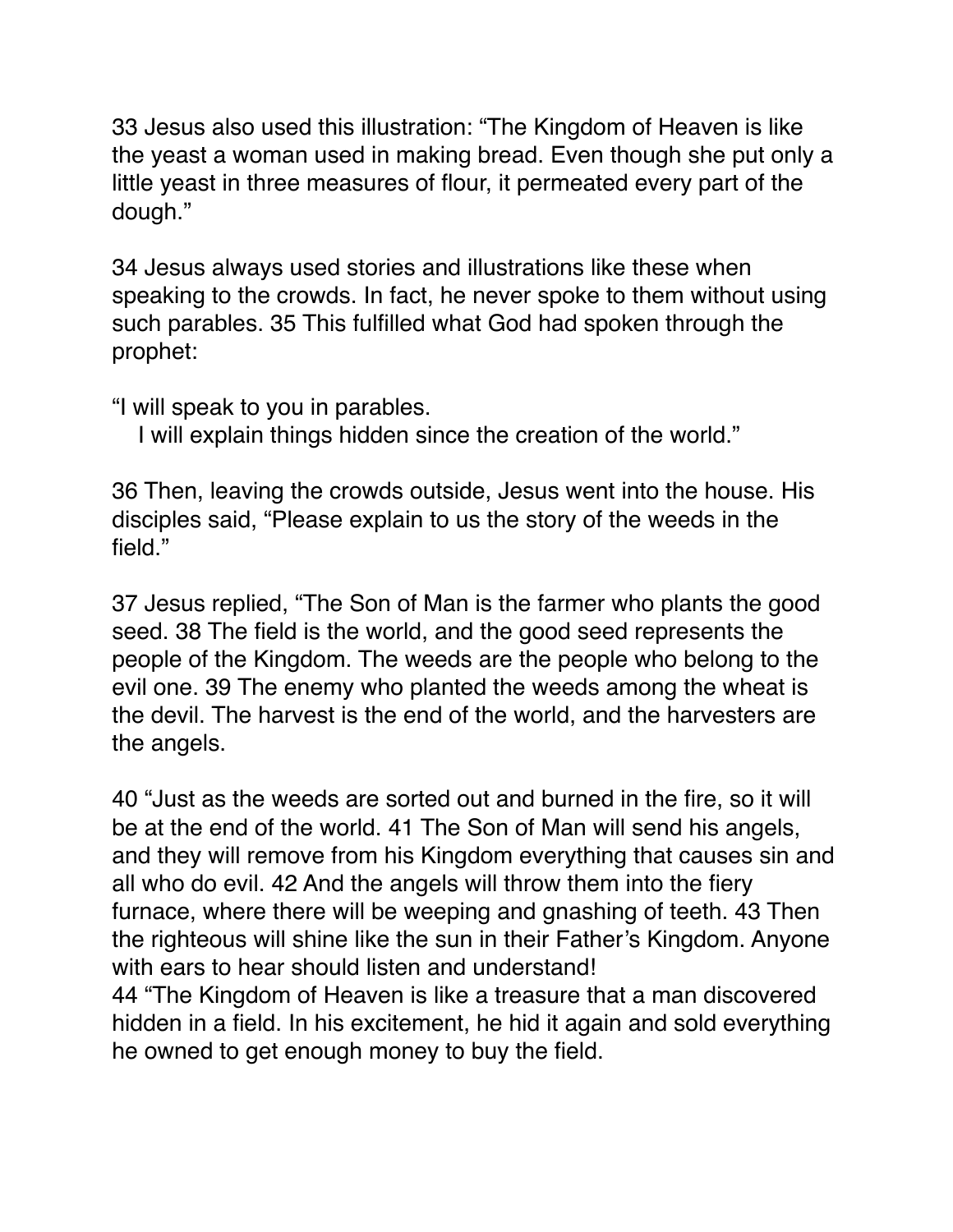45 "Again, the Kingdom of Heaven is like a merchant on the lookout for choice pearls. 46 When he discovered a pearl of great value, he sold everything he owned and bought it!

47 "Again, the Kingdom of Heaven is like a fishing net that was thrown into the water and caught fish of every kind. 48 When the net was full, they dragged it up onto the shore, sat down, and sorted the good fish into crates, but threw the bad ones away. 49 That is the way it will be at the end of the world. The angels will come and separate the wicked people from the righteous, 50 throwing the wicked into the fiery furnace, where there will be weeping and gnashing of teeth. 51 Do you understand all these things?"

"Yes," they said, "we do."

52 Then he added, "Every teacher of religious law who becomes a disciple in the Kingdom of Heaven is like a homeowner who brings from his storeroom new gems of truth as well as old."

53 When Jesus had finished telling these stories and illustrations, he left that part of the country. 54 He returned to Nazareth, his hometown. When he taught there in the synagogue, everyone was amazed and said, "Where does he get this wisdom and the power to do miracles?" 55 Then they scoffed, "He's just the carpenter's son, and we know Mary, his mother, and his brothers—James, Joseph, Simon, and Judas. 56 All his sisters live right here among us. Where did he learn all these things?" 57 And they were deeply offended and refused to believe in him.

Then Jesus told them, "A prophet is honored everywhere except in his own hometown and among his own family." 58 The people were so faithless, He did only a few miracles there.

MATTHEW 14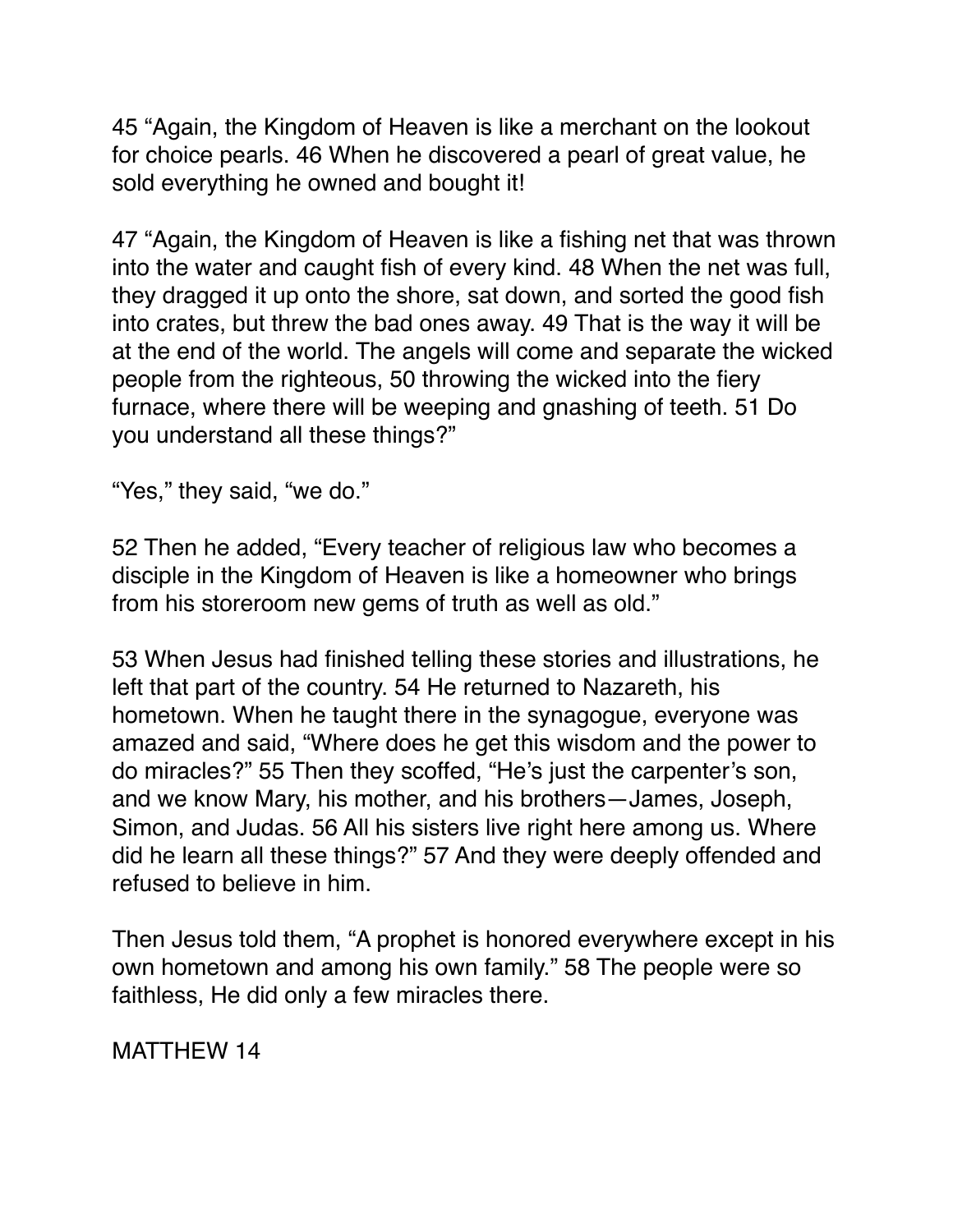14 When Herod Antipas, the ruler of Galilee, heard about Jesus, 2 he said to his advisers, "This must be John the Baptist raised from the dead! That is why he can do such miracles."

3 For Herod had arrested and imprisoned John as a favor to his wife Herodias (the former wife of Herod's brother Philip). 4 John had been telling Herod, "It is against God's law for you to marry her." 5 Herod wanted to kill John, but he was afraid of a riot, because all the people believed John was a prophet.

6 But at a birthday party for Herod, Herodias's daughter performed a dance that greatly pleased him, 7 so he promised with a vow to give her anything she wanted. 8 At her mother's urging, the girl said, "I want the head of John the Baptist on a tray!" 9 Then the king regretted what he had said; but because of the vow he had made in front of his guests, he issued the necessary orders. 10 So John was beheaded in the prison, 11 and his head was brought on a tray and given to the girl, who took it to her mother. 12 Later, John's disciples came for his body and buried it. Then they went and told Jesus what had happened.

13 As soon as Jesus heard the news, he left in a boat to a remote area to be alone. But the crowds heard where he was headed and followed on foot from many towns. 14 Jesus saw the huge crowd as he stepped from the boat, and he had compassion on them and healed their sick.

15 That evening the disciples came to him and said, "This is a remote place, and it's already getting late. Send the crowds away so they can go to the villages and buy food for themselves."

16 But Jesus said, "That isn't necessary—you feed them."

17 "But we have only five buns of bread and two fish!" they answered.

18 "Bring them here," he said. 19 Then he told the people to sit down on the grass. Jesus took the five buns and two fish, looked up toward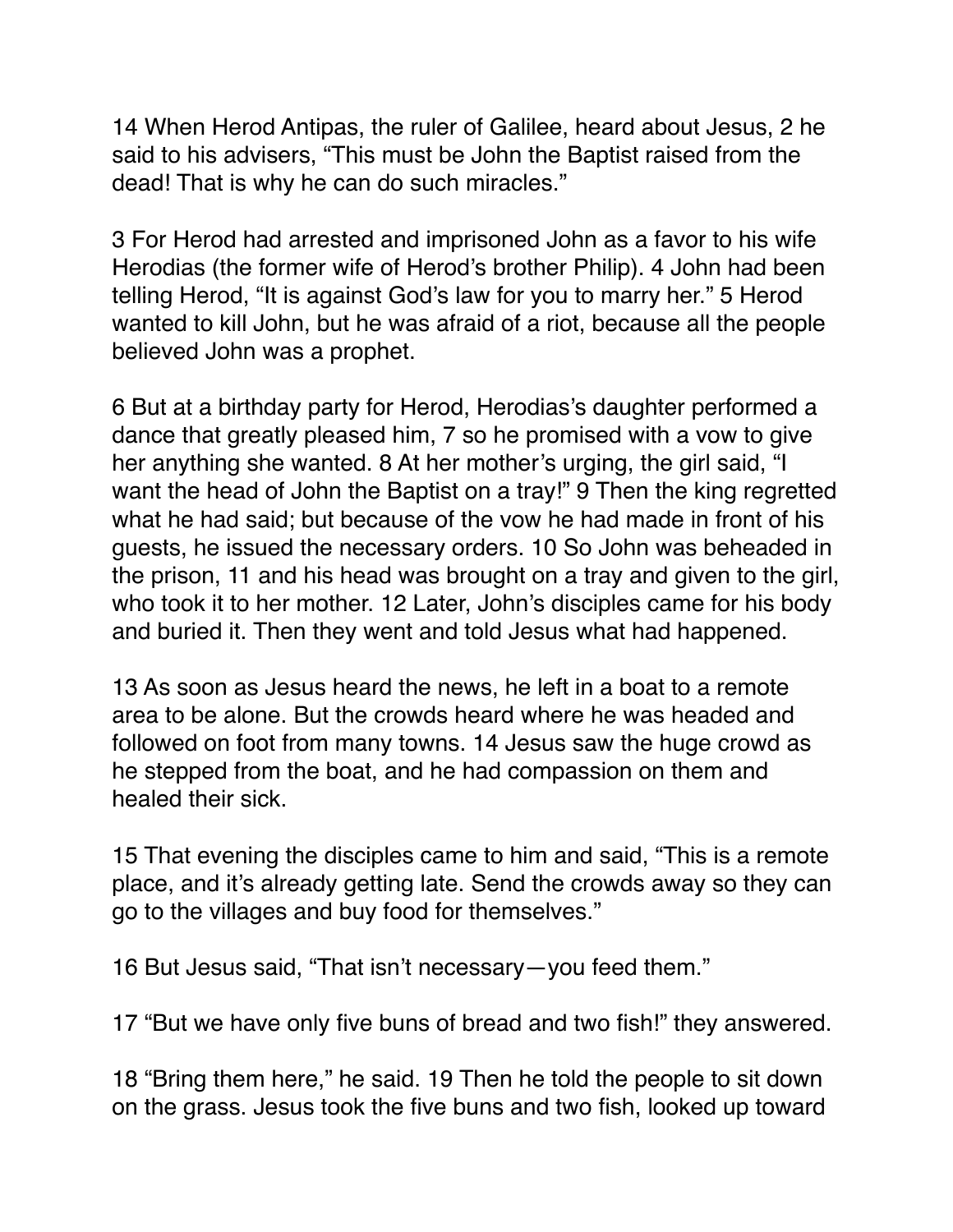heaven, and blessed them. Then, breaking the buns into pieces, he gave the bread to the disciples, who distributed it to the people. 20 They all ate as much as they wanted, and afterward, the disciples picked up twelve baskets of leftovers. 21 About 5,000 men were fed that day, in addition to all the women and children!

22 Immediately after this, Jesus insisted that his disciples get back into the boat and cross to the other side of the lake, while he sent the people home. 23 After sending them home, he went up into the hills by himself to pray. Night fell while he was there alone.

24 Meanwhile, the disciples were in trouble far away from land, for a strong wind had risen, and they were fighting heavy waves. 25 About three o'clock in the morning Jesus came toward them, walking on the water. 26 When the disciples saw him walking on the water, they were terrified. In their fear, they cried out, "It's a ghost!"

27 But Jesus spoke to them at once. "Don't be afraid," he said. "Take courage. It's me!"

28 Then Peter called to him, "Lord, if it's really you, tell me to come to you, walking on the water."

29 "OK, come on," Jesus said.

So Peter went over the side of the boat and walked on the water toward Jesus. 30 But when he saw the strong wind and the waves, he was terrified and began to sink. "Save me, Lord!" he shouted.

31 Jesus immediately reached out and grabbed him. "You have so little faith," Jesus said. "Why did you doubt me?"

32 When they climbed back into the boat, the wind stopped. 33 Then the disciples worshiped him. "You really are the Son of God!" they exclaimed.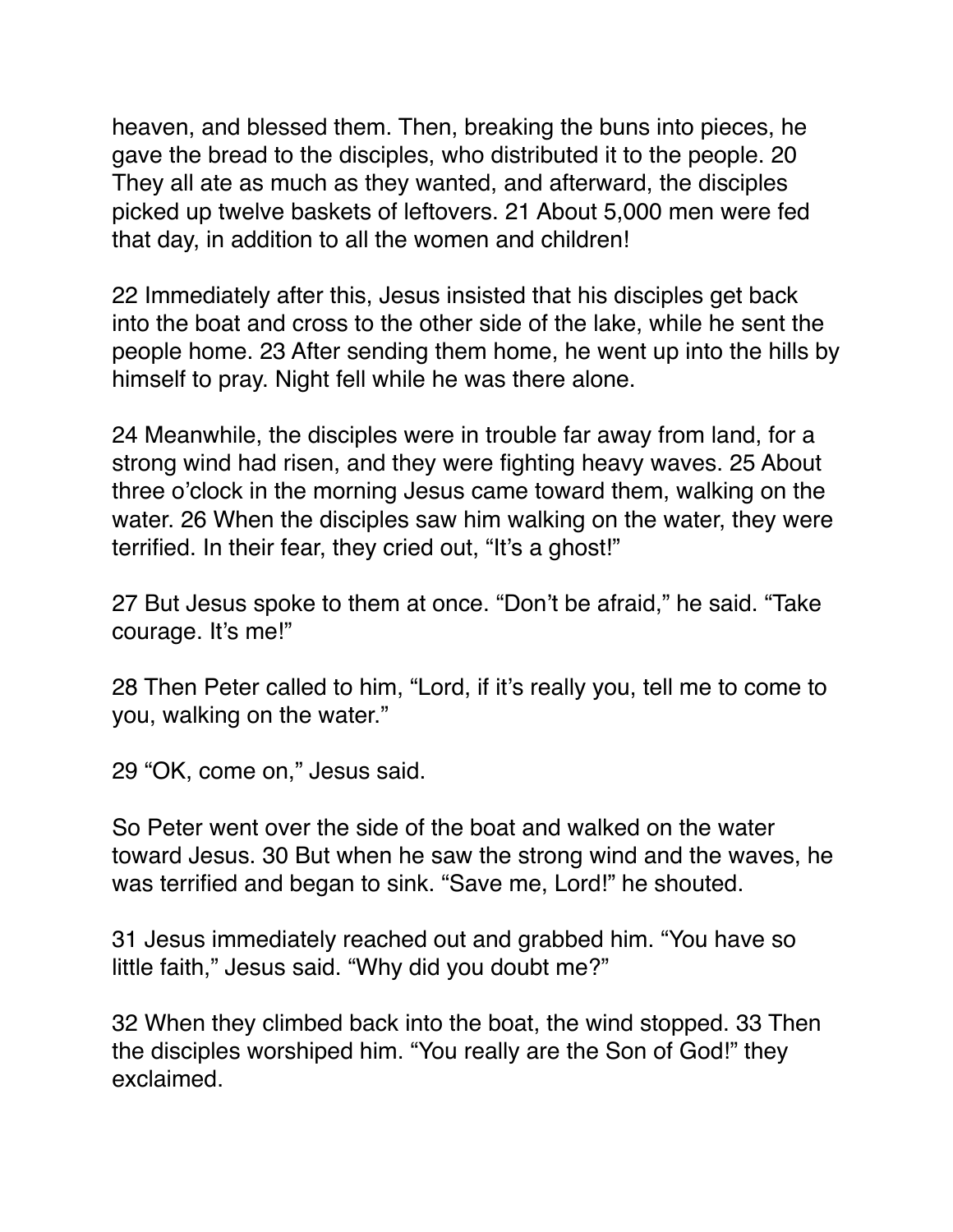34 After they had crossed the lake, they landed at Gennesaret. 35 When the people recognized Jesus, the news of his arrival spread quickly throughout the whole area, and soon people were bringing all their sick to be healed. 36 They begged him to let the sick touch at least the tassles on the fringe of his robe, and all who touched him were healed.

## MATTHEW 15

 Some Pharisees and teachers of religious law now arrived from Jerusalem to see Jesus. They asked him, 2 "Why do your disciples disobey our age-old tradition - the Mishna? For they ignore our tradition of ceremonial hand washing before they eat."

3 Jesus replied, "And why do you, by your traditions, violate the direct commandments of God? 4 For instance, God says, 'Honor your father and mother,' and 'Anyone who speaks disrespectfully of father or mother must be put to death.' 5 But you say it is all right for people to say to their parents, 'Sorry, I can't help you. For I have vowed to give to God what I would have given to you.' 6 In this way, you say they don't need to honor their parents. And so you cancel the word of God for the sake of your own tradition.

7 You hypocrites! Isaiah was right when he prophesied about you, for he wrote,

- 8 'These people honor me with their lips,
	- but their hearts are far from me.
- 9 Their worship is a farce, [for they think they are worshipping me when, instead, they elevate man's rules above God's rules]

for they teach man-made ideas as commands from God.' "

10 Then Jesus called to the crowd to come and hear. "Listen," he said, "and try to understand. 11 It's not what goes into your mouth that defiles you; you are defiled by the words that come out of your mouth."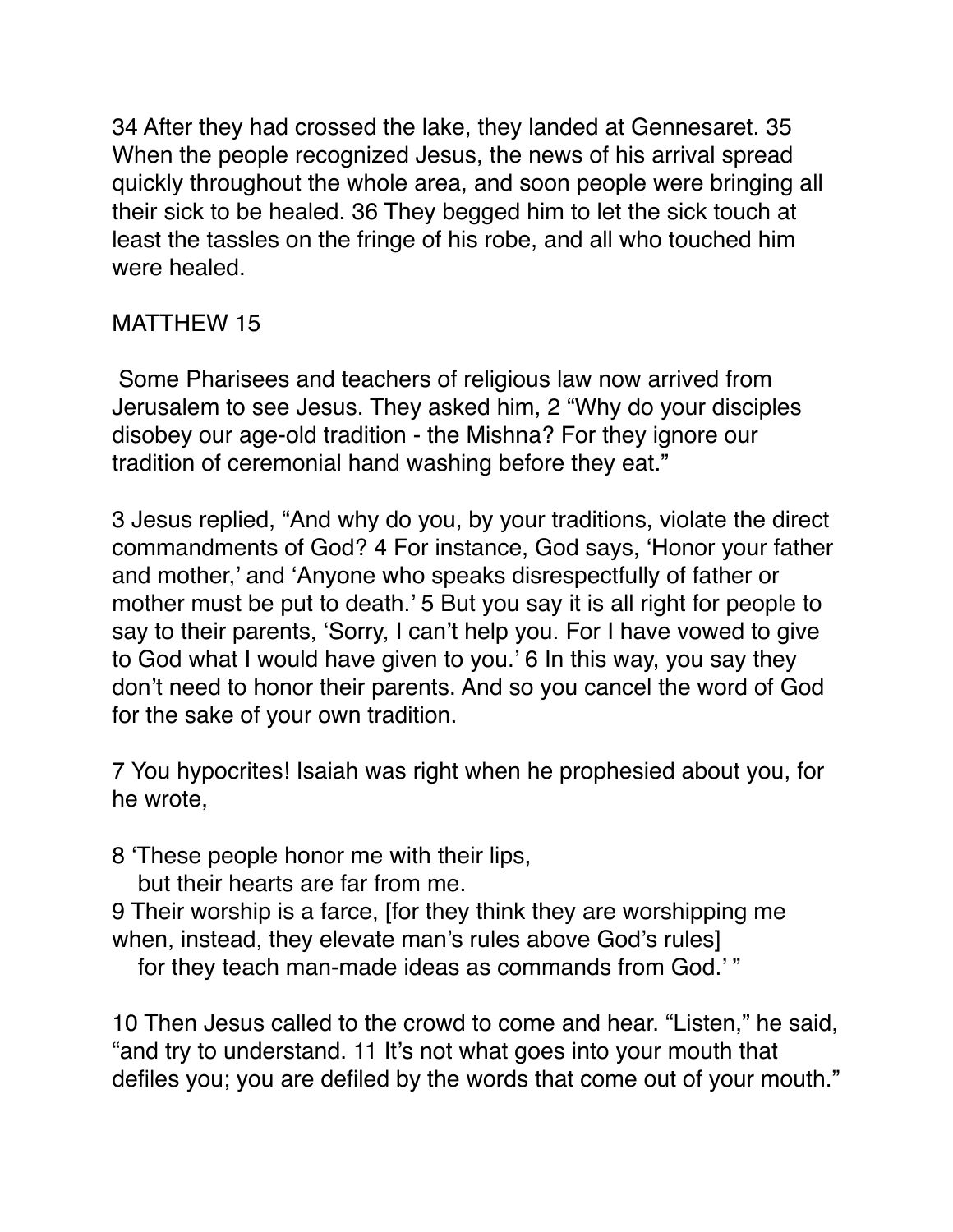12 Then the disciples came to him and asked, "Do you realize you offended the Pharisees by what you just said?"

13 Jesus replied, "Every plant not planted by my heavenly Father will be uprooted, 14 so ignore them. They are blind guides leading the blind, and if one blind person guides another, they will both fall into a ditch."

15 Then Peter said to Jesus, "Explain to us the parable that says people aren't defiled by what they eat."

#### Sins begin in our hearts

16 "Don't you understand yet?" Jesus asked. 17 "Anything you eat passes through the stomach and is eliminated. 18 But the words you speak come from the heart—and they defile you. 19 For from the heart come evil thoughts, murder, adultery, all sexual immorality, theft, lying, and slander. 20 These are what defile you. Eating with unwashed hands will never defile you."

21 Then Jesus left Galilee and went north to the region of Tyre and Sidon. 22 A Gentile woman who lived there came to him, pleading, "Have mercy on me, O Lord, Son of David! - [on the basis of Jesus' Messiahship] For my daughter is possessed by a demon that torments her severely."

23 But Jesus gave her no reply, not even a word. Then his disciples urged him to send her away. "Tell her to go away," they said. "She is bothering us with all her begging."

24 Then Jesus said to the woman, "I was sent only to help God's lost sheep—the people of Israel."

25 But she came and worshiped him, pleading again, "Lord, help me!"- [on the basis of personal need.]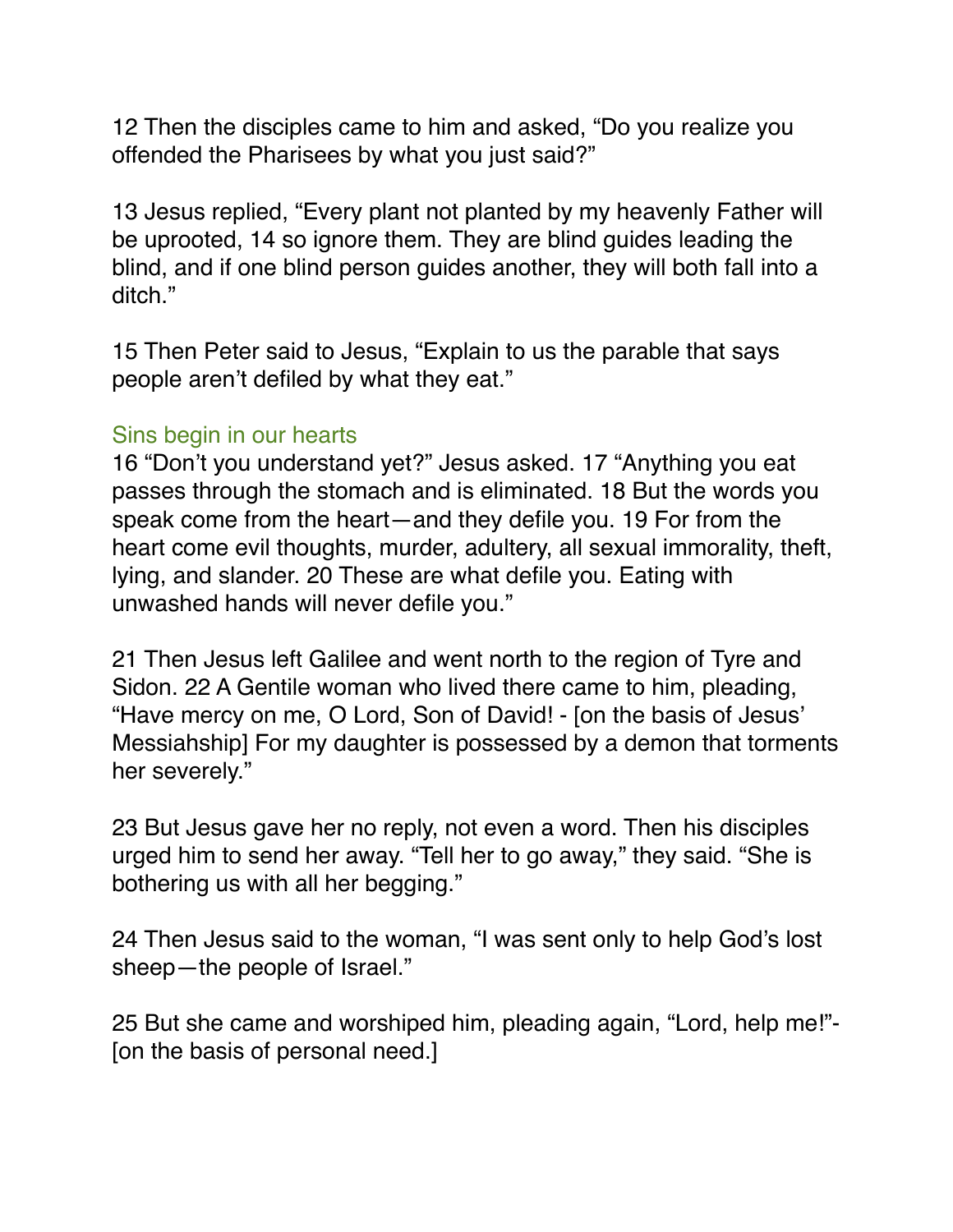26 Jesus responded, "It isn't right to take food from the children [Israel] and throw it to the puppies [Gentiles]."

27 She replied, "That's true, Lord, but even puppies are allowed to eat the scraps [whatever overflows the table] that fall beneath their masters' table."

28 "Dear woman," Jesus said to her, "your faith is great. Your request is granted." And her daughter was instantly healed.

29 Jesus returned to the Sea of Galilee and climbed a hill and sat down. 30 A vast crowd brought to him people who were lame, blind, crippled, those who couldn't speak, and many others. They laid them before Jesus, and he healed them all. 31 The crowd was amazed! Those who hadn't been able to speak were talking, the crippled were made well, the lame were walking, and the blind could see again! And they praised the God of Israel.

32 Then Jesus called his disciples and told them, "I feel sorry for these people. They have been here with me for three days, and they have nothing left to eat. I don't want to send them away hungry, or they will faint along the way."

33 The disciples replied, "Where would we get enough food here in the wilderness for such a huge crowd?"

34 Jesus asked, "How much bread do you have?"

They replied, "Seven buns, and a few small fish."

35 So Jesus told all the people to sit down on the ground. 36 Then he took the seven buns and the fish, thanked God for them, and broke them into pieces. He gave them to the disciples, who distributed the food to the crowd.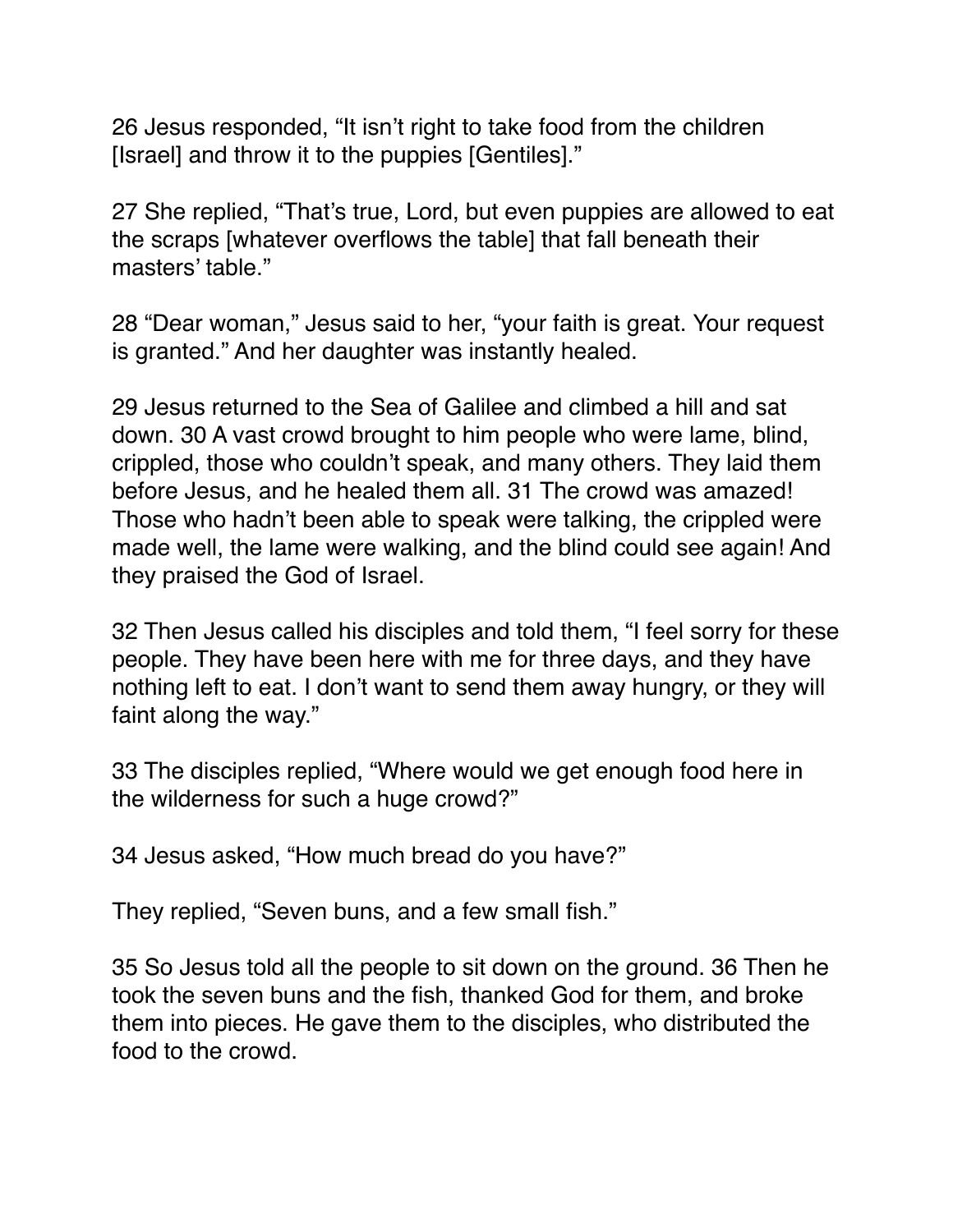37 They all ate as much as they wanted. Afterward, the disciples picked up seven large baskets of leftover food. 38 There were 4,000 men who were fed that day, in addition to all the women and children. 39 Then Jesus sent the people home, and he got into a boat and crossed over to the region of Magadan.

## MATTHEW 16

One day the Pharisees and Sadducees came to test Jesus, demanding that he show them a miraculous sign from heaven *[not from the devil]* to prove his authority.

2 He replied, "You know the saying, 'Red sky at night means fair weather tomorrow; 3 red sky in the morning means foul weather all day.' You know how to interpret the weather signs in the sky, but you don't know how to interpret the signs of the times! 4 Only an evil, adulterous generation would demand a miraculous sign, but the only sign I will give them is the sign of the prophet Jonah." *[Note: the sign of the prophet Jonah clearly refers to Jonah spending three days in the fish's belly and Jesus spending three days in the tomb; it may also include a total solar eclipse that passed very near Nineveh - modern day Mosul. There was an eclipse during the crucifixion. There will be an eclipse across the USA, on August 21, 2017.]* Then Jesus left them and went away.

5 Later, after they crossed to the other side of the lake, the disciples discovered they had forgotten to bring any bread. 6 "Watch out!" Jesus warned them. "Beware of the yeast of the Pharisees and Sadducees." [i.e.: false doctrine]

7 At this they began to argue with each other because they hadn't brought any bread. 8 Jesus knew what they were saying, so he said, "You have so little faith! Why are you arguing with each other about having no bread? 9 Don't you understand even yet? Don't you remember the 5,000 I fed with five loaves, and the baskets of leftovers you picked up? 10 Or the 4,000 I fed with seven loaves, and the large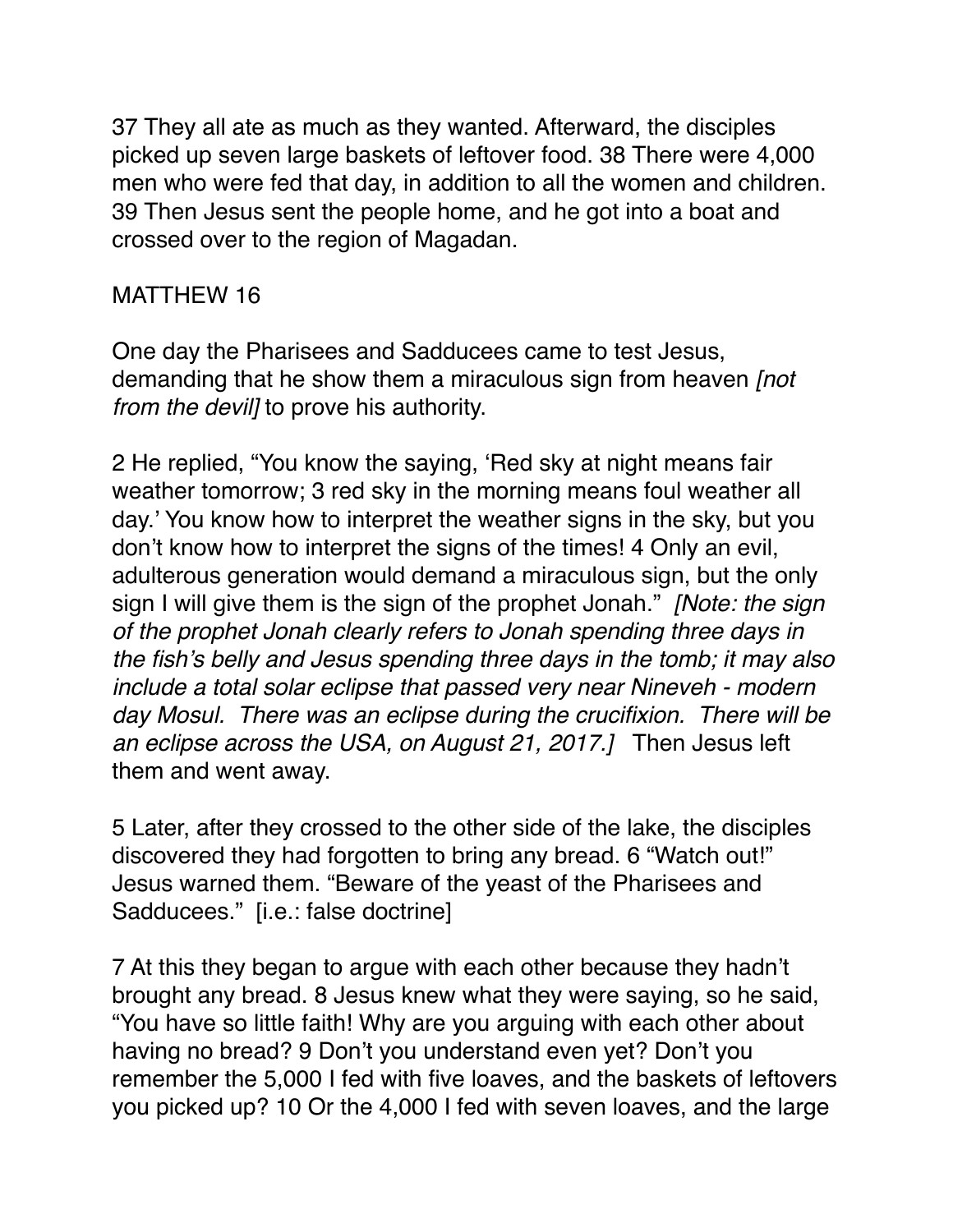baskets of leftovers you picked up? 11 Why can't you understand that I'm not talking about bread? So again I say, 'Beware of the yeast of the Pharisees and Sadducees.'"

12 Then at last they understood that he wasn't speaking about the yeast in bread, but about the deceptive teaching of the Pharisees and Sadducees.

13 When Jesus came to the region of Caesarea Philippi, he asked his disciples, "Who do people say that the Son of Man is?"

14 "Well," they replied, "some say John the Baptist, some say Elijah, and others say Jeremiah or one of the other prophets."

15 Then he asked them, "But you, who do you say I am?"

16 Simon Peter answered, "You are the Messiah, the Son of the God, the living one."

17 Jesus replied, "You are blessed, Simon son of John, because my Father in heaven has revealed this to you. You did not learn this from any human being. 18 Now I say to you that you are Peter ('petros' which means 'small stone'), but upon this [huge] cliff-rock ['petra' myself, and your confession about me] I will build my church, and all the powers of hell will not conquer it. 19 And I will give you the keys of the Kingdom of Heaven - the spiritual kingdom of God

*[Note: The Church begins with Spirit-baptism — Peter opens the doors for the Jews: Col. 1:18; I Co. 12:13; Acts 1:5; 2:1-4; 11:15-16; the Samaritans: Acts 8; the Gentiles: Acts 9]*.

Whatever you bind [Judicial sense: punish / Legislative sense: forbid] on earth will be bound [punished/forbidden] in heaven, and whatever you loose [not punish/permit] on earth will be loosed [not be punished/ permitted] in heaven."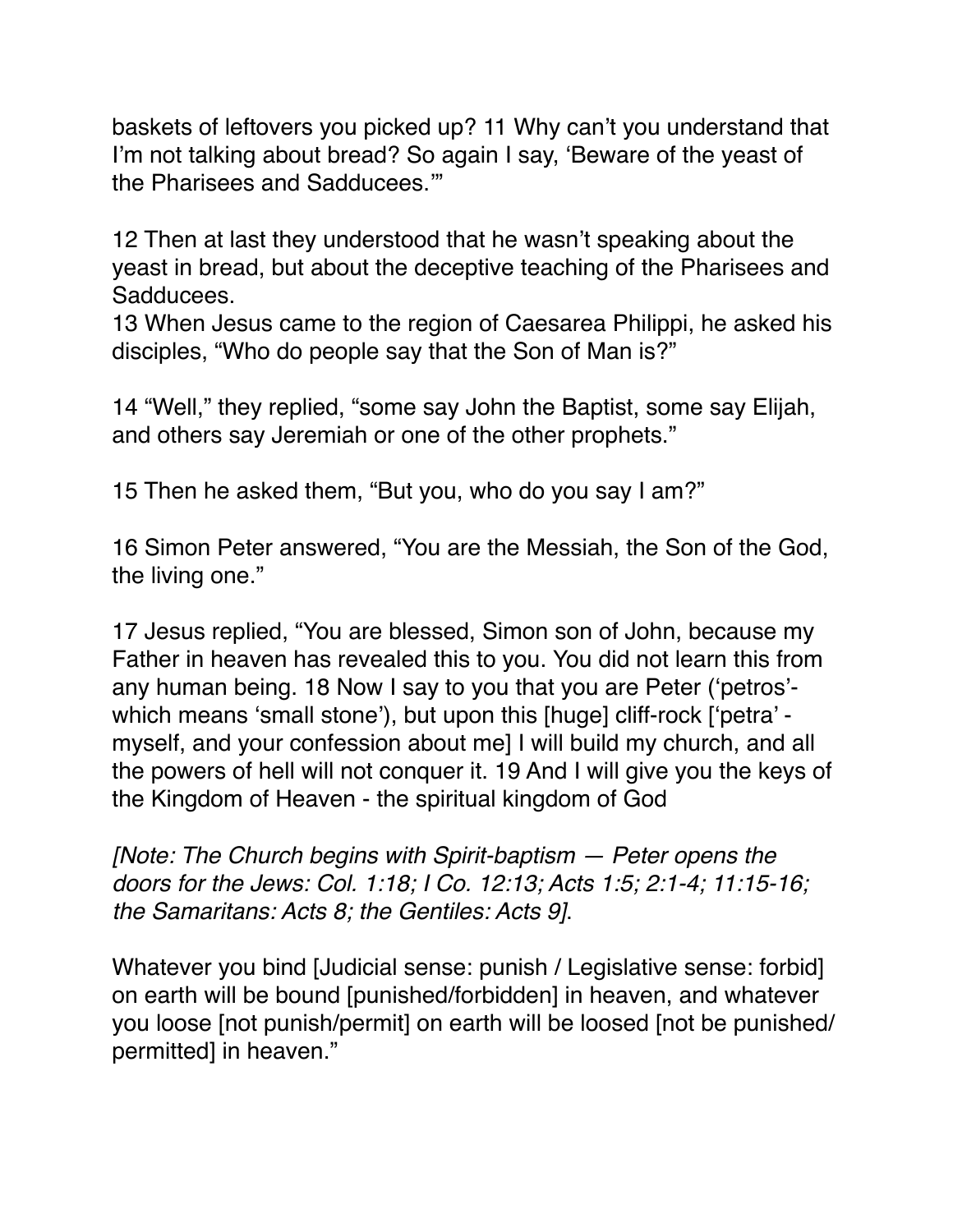20 Then he sternly warned the disciples not to tell anyone that he was the Messiah.

21 From then on [following Peter's confession] Jesus began to tell his disciples plainly that it was necessary for him to go to Jerusalem, and that he would suffer many terrible things at the hands of the Jewish elders, the leading priests, and the teachers of religious law. He would be killed, but on the third day he would be raised from the dead.

22 But Peter took him aside and began to reprimand him for saying such things. "Heaven forbid, Lord," he said. "This will never happen to you!"

23 Jesus turned to Peter and said, "Get away from me, satan! You are a dangerous trap to me. You are seeing things merely from a human point of view, not from God's."

## True Safety; True Riches

24 Then Jesus said to his disciples, "If any of you wants to be my follower, you must give up your own way, take up your cross [identify with Christ's rejection], and follow me. 25 If you try to hold on to your life, you will lose it. But if you give up your life for my sake, you will save it. 26 And what do you benefit if you gain the whole world but lose your own soul? Is anything worth more than your soul? 27 For the Son of Man will come with his angels in the glory of his Father and will judge all people according to their deeds. 28 And I tell you the truth, some standing here right now will not die before they see the Son of Man coming in his Kingdom."

## MATTHEW 17

17 Six days later Jesus took Peter and the two brothers, James and John, and led them high up Mt. Hermon, to be alone. 2 As the men watched, Jesus' appearance was transformed so that his face shone like the sun, and his clothes became as white as light - [with the Shekinah Glory]. 3 Suddenly, Moses *[representing the Law, as well as*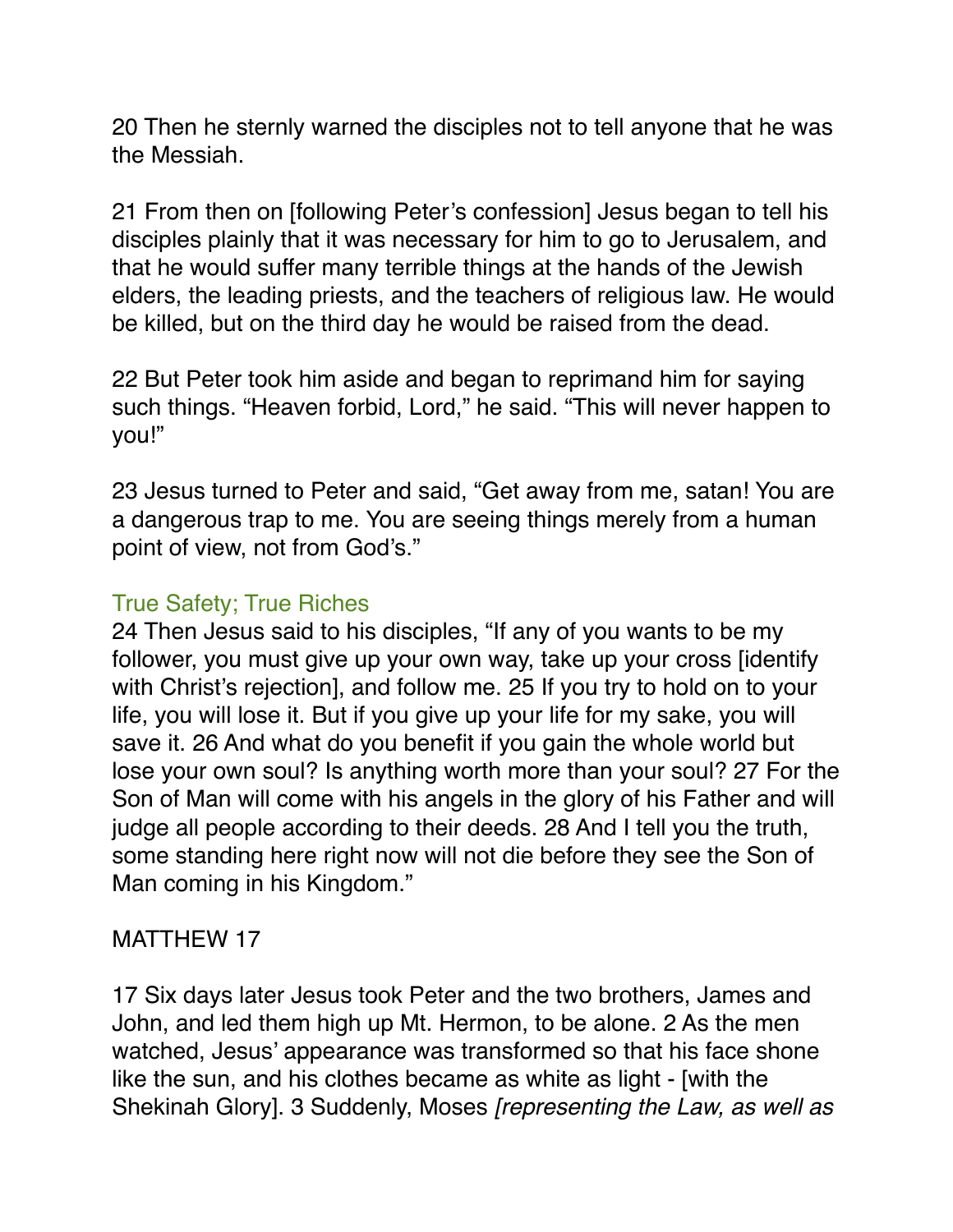*the saints who will be resurrected]* and Elijah *[representing the Prophets, as well as saints who will be raptured]* appeared and began talking with Jesus.

4 Peter exclaimed, "Lord, it's wonderful for us to be here! If you want, I'll make three shrines as memorials—one for you, one for Moses, and one for Elijah."

5 But even as he spoke, a bright cloud overshadowed them, and a voice from the cloud said, "This is my dearly loved Son, who brings me great joy. Listen to only to him." 6 The disciples were terrified and fell face down on the ground.

7 Then Jesus came over and touched them. "Get up," he said. "Don't be afraid." 8 And when they looked up, Moses and Elijah were gone, and they saw only Jesus.

9 As they went back down the mountain, Jesus commanded them, "Don't tell anyone what you have seen until the Son of Man has been raised from the dead."

10 Then his disciples asked him, "Why do the teachers of religious law insist that Elijah must return before the Messiah comes?"

11 Jesus replied, "Elijah is indeed coming first to get everything ready. 12 But I tell you, Elijah [John the Baptist] has already come, but he wasn't recognized, and they chose to abuse him. And in the same way they will also make the Son of Man suffer." 13 Then the disciples realized he was talking about John the Baptist.

#### A Lesson About Faith

14 At the foot of the mountain, a large crowd was waiting for them. A man came and knelt before Jesus and said, 15 "Lord, have mercy on my son. He has seizures and suffers terribly. He often falls into the fire or into the water. 16 So I brought him to your disciples, but they couldn't heal him."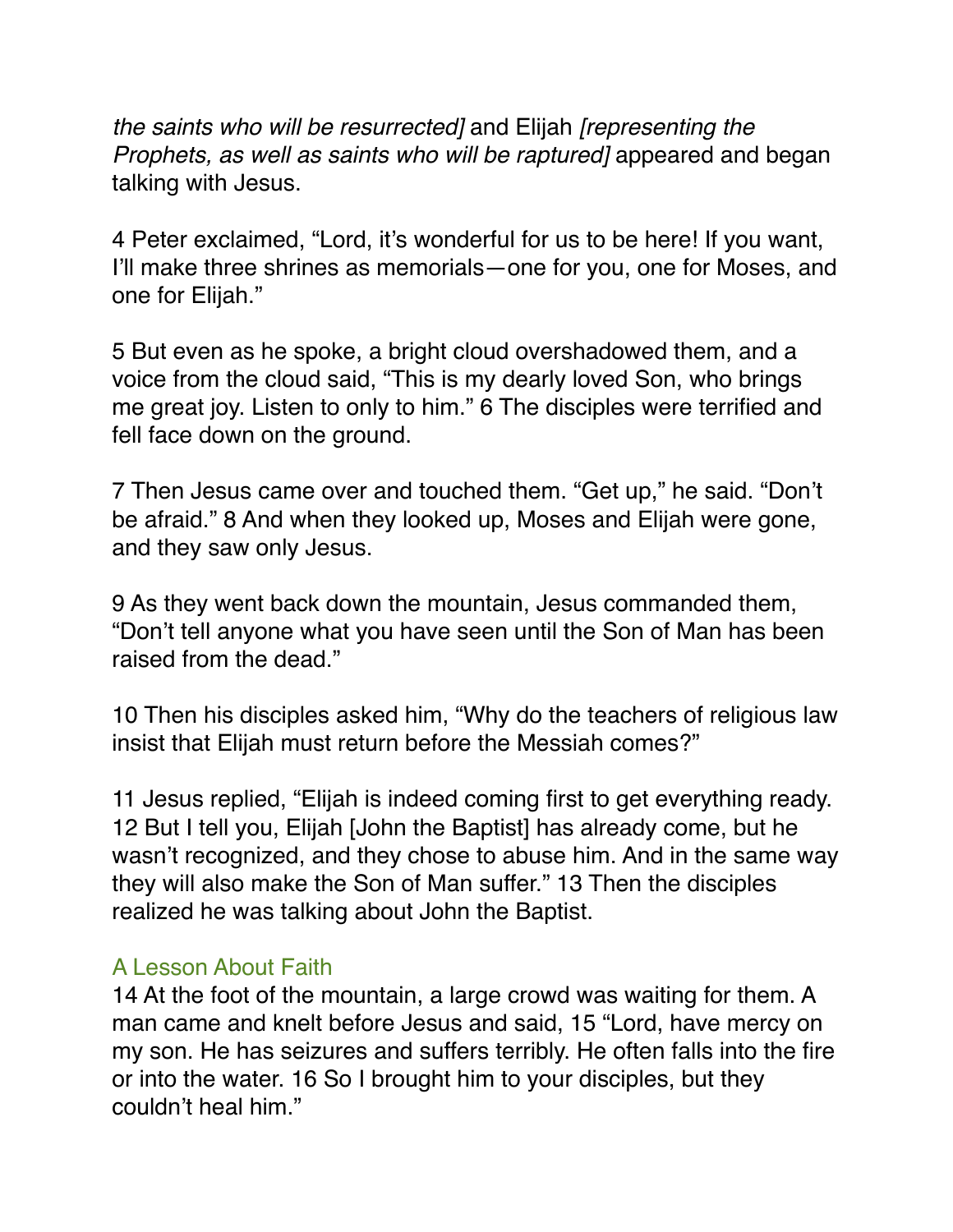17 Jesus said, "You faithless and corrupt people! How long must I be with you? How long must I put up with you? Bring the boy here to me - [away from the crowd]." 18 Then Jesus rebuked the demon in the boy, and it left him. From that moment the boy was well.

19 Afterward the disciples asked Jesus privately, "Why couldn't we cast out that demon?"

20 "You don't have enough faith," Jesus told them. "I tell you the truth, if you had faith even as small as a mustard seed, you could say to this mountain [Mt. Hermon, or to the kingdom of satan], 'Move from here to there,' and it would move. Nothing would be impossible."

22 After they gathered again in Galilee, Jesus told them, "The Son of Man is going to be betrayed into the hands of his enemies. 23 He will be killed, but on the third day he will be raised from the dead." And the disciples were filled with grief.

24 On their arrival in Capernaum, the collectors of the Temple tax came to Peter and asked him, "Doesn't your teacher pay the Temple tax?"

25 "Yes, he does," Peter replied. Then he went into the house.

But before he had a chance to speak, Jesus asked him, "What do you think, Peter? Do kings tax their own citizens or the people they have conquered?"

26 "They tax the people they have conquered," Peter replied.

"Well, then," Jesus said, "the citizens are free! 27 However, we don't want to offend them, so go down to the lake and throw in a line. Open the mouth of the first fish you catch, and you will find a large silver coin, a shekel. Take it and pay the annual tax for both of us."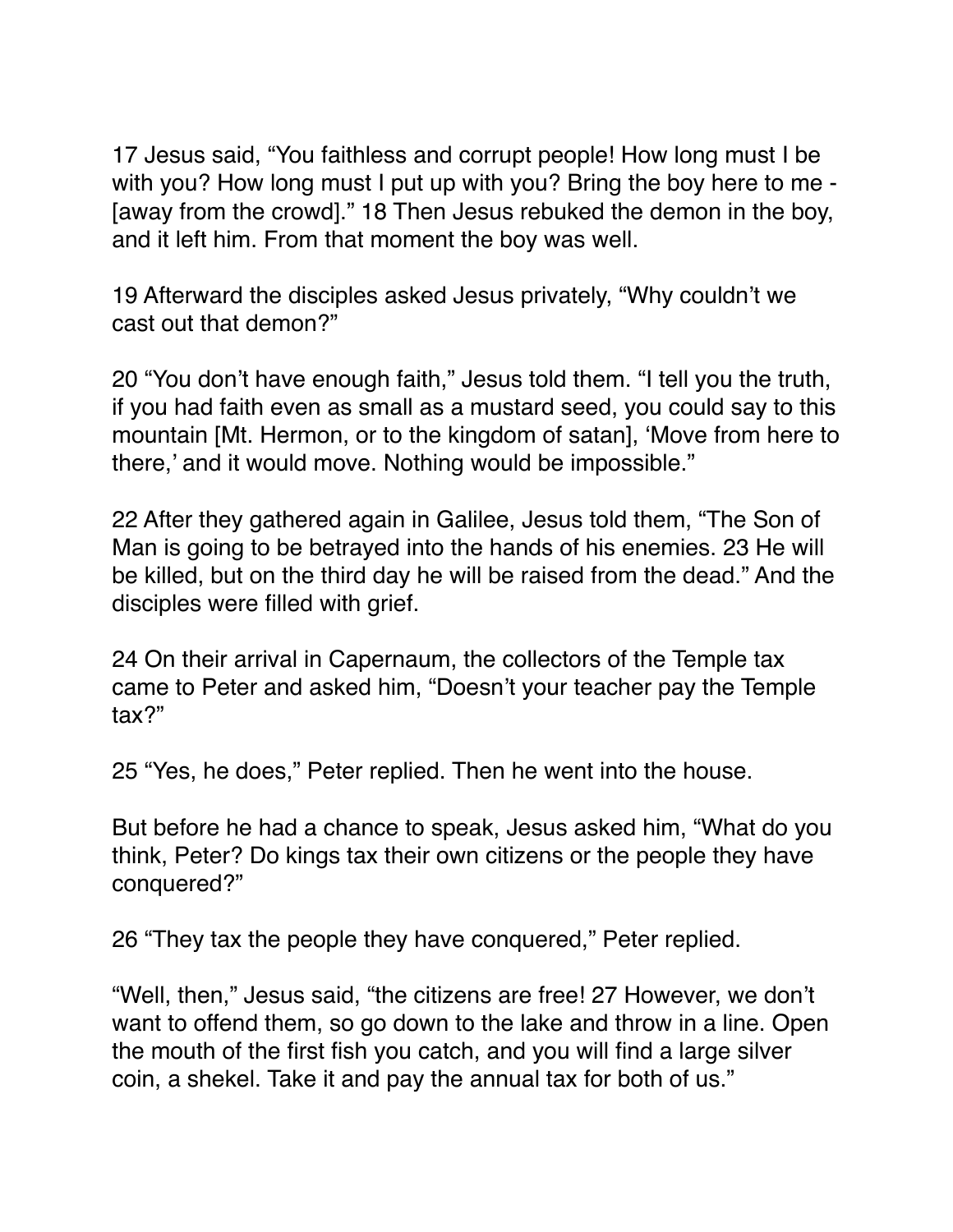## MATTHEW 18

## Church Discipline

Person put back under satan's authority: he can put him to death, though not lose his salvation. I Cor. 5:1-5; Christ puts believers to sleep: I Thes. 4:13-15; I Cor. 11- results of our sinfulness; I John 5 - "sin unto death" = whatever sin caused him to be excommunicated of the church and under satan's authority.

Binding and Loosing in Church Discipline punishing or not punishing

"whatsoever you ask" [two or three = the witnesses for someone who needs discipline.]

20 two or three gathered together  $=$  the witnesses. Jesus will stand with them and affirm their witness.

Unlimited Forgiveness 21

MATTHEW 19

When Jesus had finished saying these things, he left Galilee and went down to the region of Judea east of the Jordan River. 2 Large crowds followed him there, and he healed their sick.

3 Some Pharisees came and tried to trap him with this question: "Should a man be allowed to divorce his wife for just any reason?"

4 "Haven't you read the Scriptures?" Jesus replied. "They record that from the beginning 'God made them male and female.' " 5 And he said, "'This explains why a man leaves his father and mother and is joined to his wife, and the two are united into one.' 6 Since they are no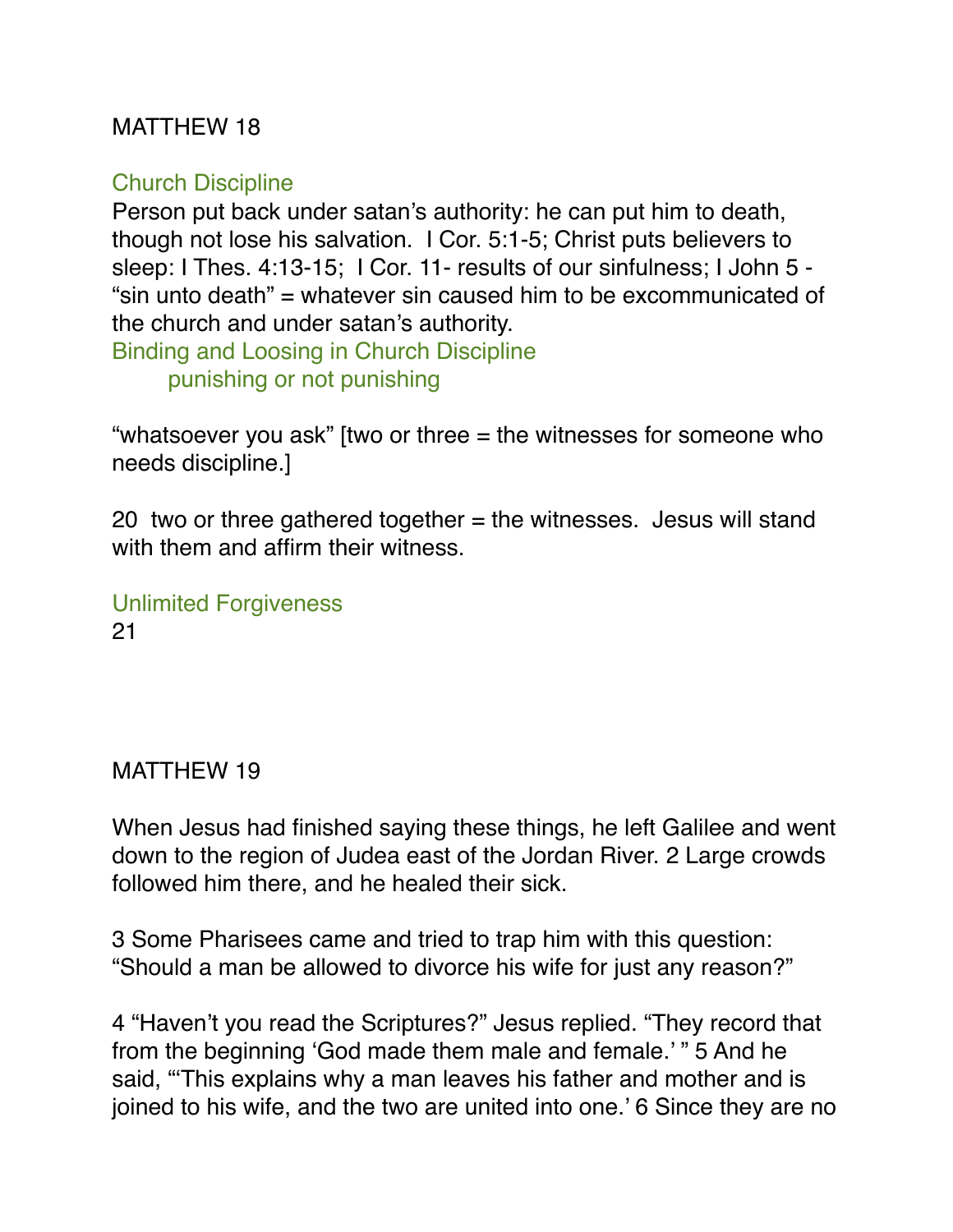longer two but one, let no one split apart what God has joined together."

7 "Then why did Moses say in the law that a man could give his wife a written notice of divorce and send her away?" they asked.

8 Jesus replied, "Moses permitted divorce only as a concession to your hard hearts, but it was not what God had originally intended. 9 And I tell you this, whoever divorces his wife and marries someone else commits adultery—unless his wife has been unfaithful."

10 Jesus' disciples then said to him, "If we cannot divorce our wives for any reason we want, it is better not to marry!"

11 "Not everyone can accept this statement," Jesus said. "Only those whom God helps. 12 Some are born as eunuchs, some have been made eunuchs by others, and some choose not to marry so they can give themselves full time to evangelism and missionary service. Let anyone accept this gift who can."

13 One day some parents brought their children to Jesus so he could lay his hands on them and pray for them. But the disciples scolded the parents for bothering him.

14 But Jesus said, "Let the children come to me. Don't stop them! For the Kingdom of Heaven belongs to those who are like these children." 15 And he placed his hands on their heads and blessed them before he left.

16 Someone came to Jesus with this question: "Teacher, what good deed must I do to have eternal life?"

17 "Why ask me about what is good?" Jesus replied. "There is only One who is good. But to answer your question—if you want to receive eternal life, keep the commandments."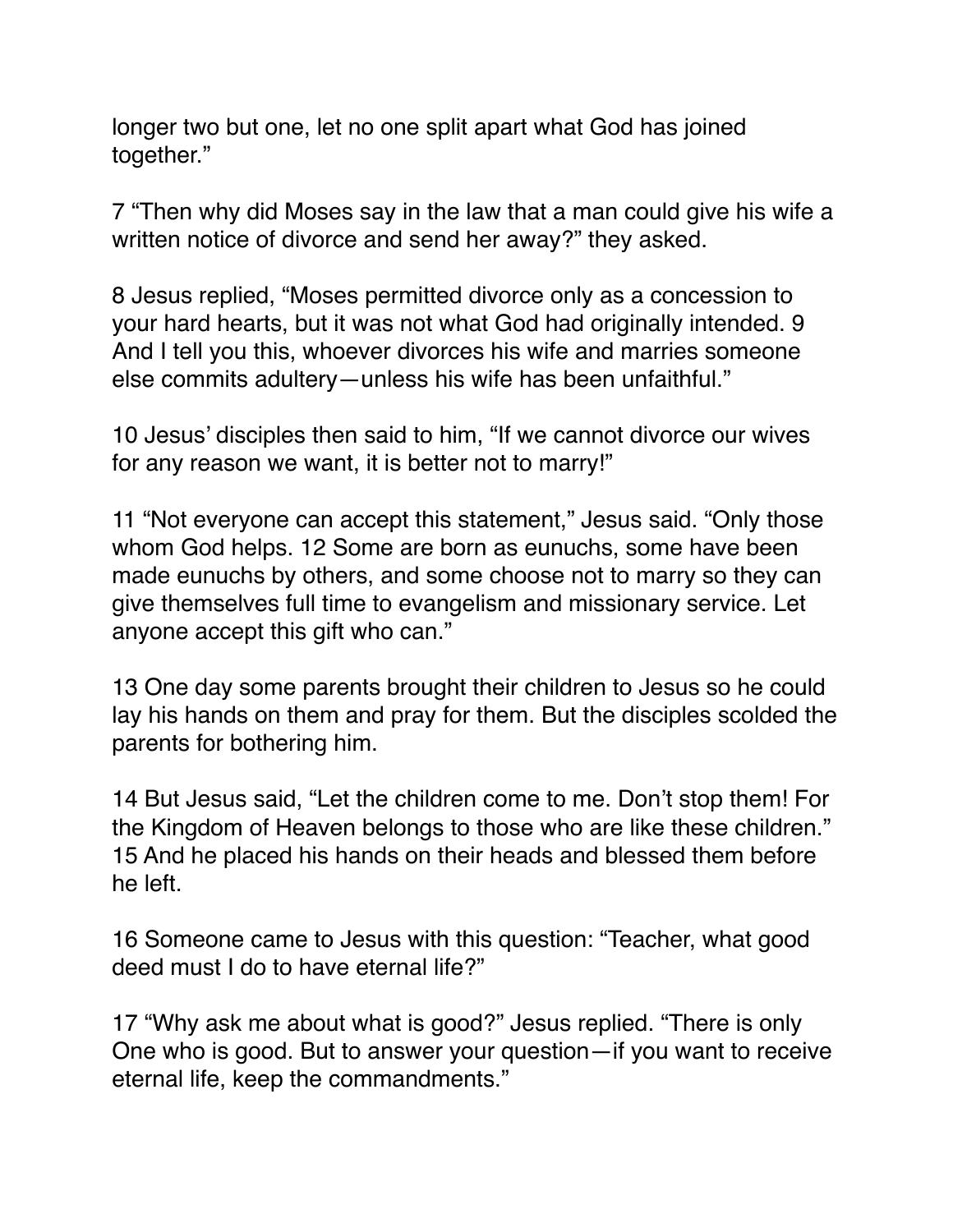18 "Which ones?" the man asked.

And Jesus replied: "'You must not murder. You must not commit adultery. You must not steal. You must not testify falsely. 19 Honor your father and mother. Love your neighbor as yourself.' "

20 "I've always obeyed all these commandments," the young man replied. "What else must I do?"

21 Jesus told him, "If you want to be perfect, go and sell all your possessions and give the money to the poor, and you will have treasure in heaven. Then come, follow me."

22 But when the young man heard this, he went away sad, for he had many possessions.

23 Then Jesus said to his disciples, "I tell you the truth, it is very hard for a rich person to enter the Kingdom of Heaven. 24 I'll say it again it is easier for a camel to go through the eye of a sewing needle than for a rich person trusting in his wealth to enter the Kingdom of God!"

25 The disciples were astounded. "Then who in the world can be saved? If the wealthy barely make it, what chance do we have!" they asked.

26 Jesus looked at them intently and said, "Humanly speaking, it is impossible. But with God everything is possible."

27 Then Peter said to him, "We've given up everything to follow you. What will we get?"

28 Jesus replied, "I assure you that when the world is made new and the Son of Man sits upon his glorious throne, you who have been my followers will also sit on twelve thrones, judging the twelve tribes of Israel. 29 And everyone who has given up houses or brothers or sisters or father or mother or children or property, for my sake, will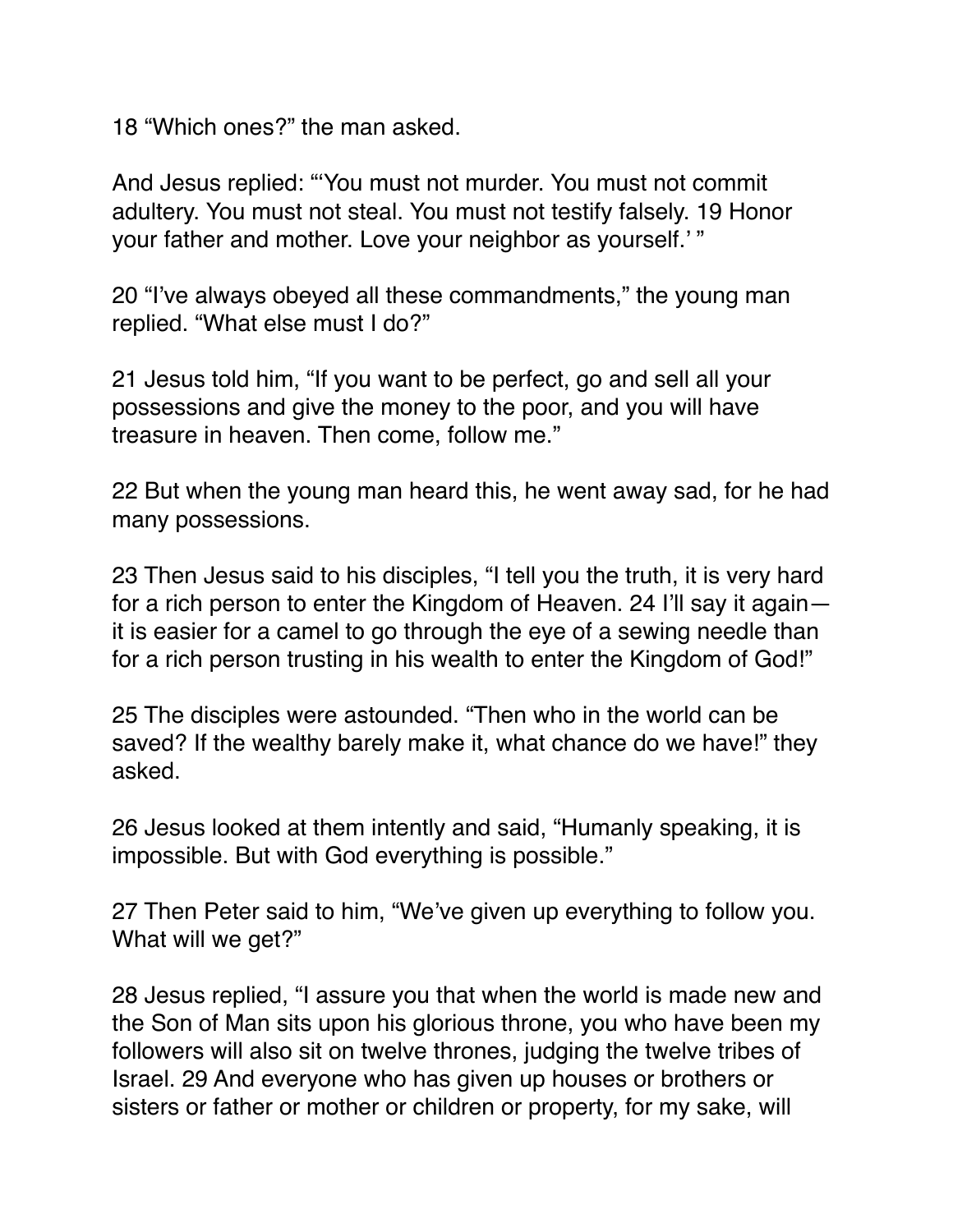receive a hundred times as much in return - in a context of persecution - and will inherit eternal life in the age to come. 30 But many who are the greatest now will be least important then, and those who seem least important now will be the greatest then.

## MATTHEW 20

"For the Kingdom of Heaven is like the landowner who went out early one morning to hire workers for his vineyard. 2 He agreed to pay the normal daily wage and sent them out to work.

3 "At nine o'clock in the morning he was passing through the marketplace and saw some people standing around doing nothing. 4 So he hired them, telling them he would pay them whatever was right at the end of the day. 5 So they went to work in the vineyard. At noon and again at three o'clock he did the same thing.

6 "At five o'clock that afternoon he was in town again and saw some more people standing around. He asked them, 'Why haven't you been working today?'

7 "They replied, 'Because no one hired us.'

"The landowner told them, 'Then go out and join the others in my vineyard.'

8 "That evening he told the foreman to call the workers in and pay them, beginning with the last workers first. 9 When those hired at five o'clock were paid, each received a full day's wage. 10 When those hired first came to get their pay, they assumed they would receive more. But they, too, were paid a day's wage. 11 When they received their pay, they protested to the owner, 12 'Those people worked only one hour, and yet you've paid them just as much as you paid us who worked all day in the scorching heat.'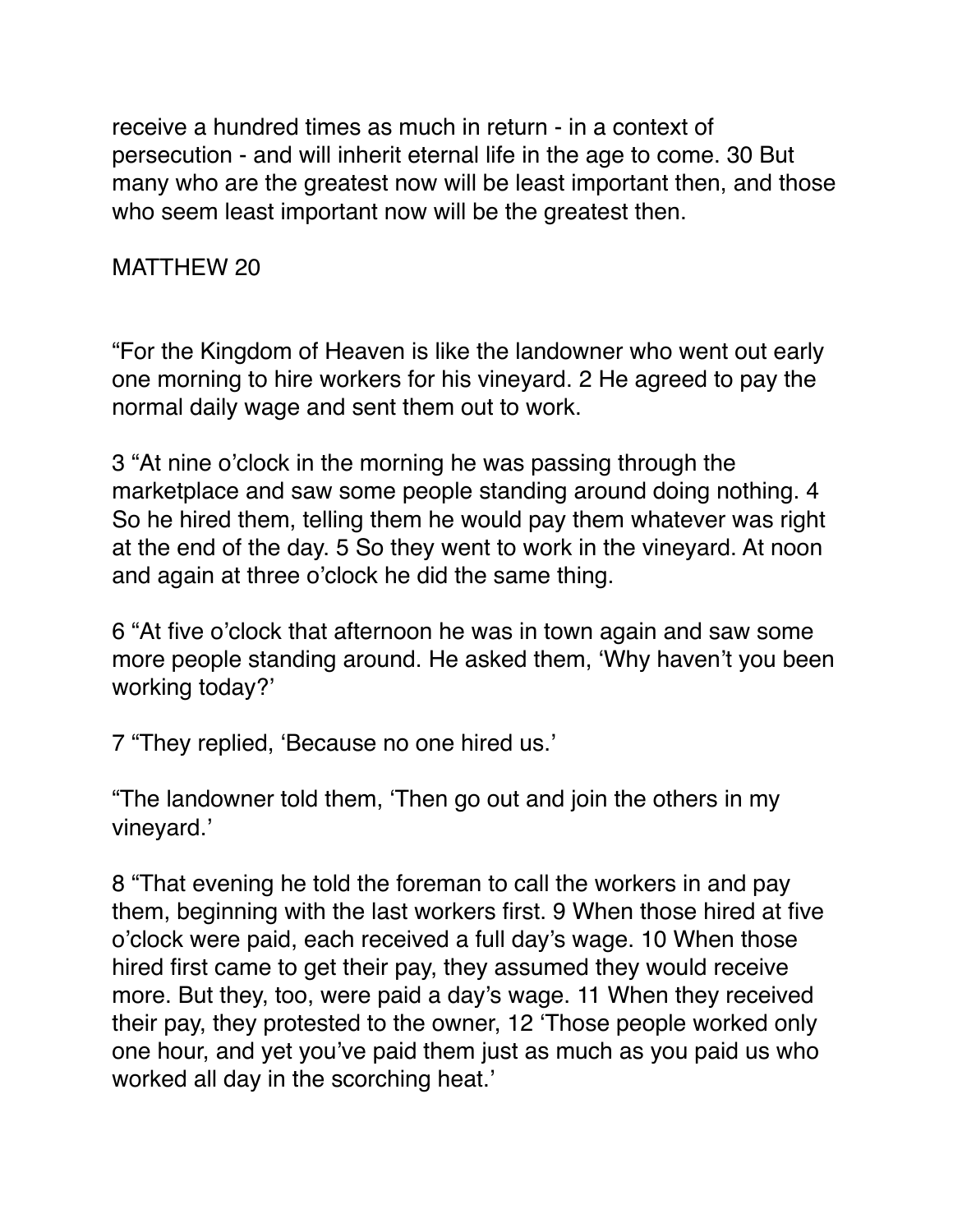13 "He answered one of them, 'Friend, I haven't been unfair! Didn't you agree to work all day for the usual wage? 14 Take your money and go. I wanted to pay this last worker the same as you. 15 Is it against the law for me to do what I want with my money? Should you be jealous because I am kind to others?'

16 "So those who are last now will be first then, and those who are first will be last."

17 As Jesus was going up to Jerusalem, he took the twelve disciples aside privately and told them what was going to happen to him. 18 "Listen," he said, "we're going up to Jerusalem, where the Son of Man will be betrayed to the leading priests and the teachers of religious law. They will sentence him to die. 19 Then they will hand him over to the Romans to be mocked, flogged with a whip, and crucified. But on the third day he will be raised from the dead."

20 Then the mother of James and John, the sons of Zebedee, failing to understand that Jesus is going to be crucified, not set up his Kingdom — came to Jesus with her sons. She knelt respectfully to ask a favor. 21 "What is your request?" he asked.

She replied, "In your Kingdom, please let my two sons sit in places of honor next to you, one on your right and the other on your left."

22 But Jesus answered by saying to them, "You don't know what you are asking! Are you able to drink from the bitter cup of suffering I am about to drink?" [referring to his crucifixion]

"Oh yes," they replied, "we are able!" [still thinking about reigning with him in his kingdom]

23 Jesus told them, "You will indeed drink from my bitter cup. But I have no right to say who will sit on my right or my left. My Father has prepared those places for the ones he has chosen."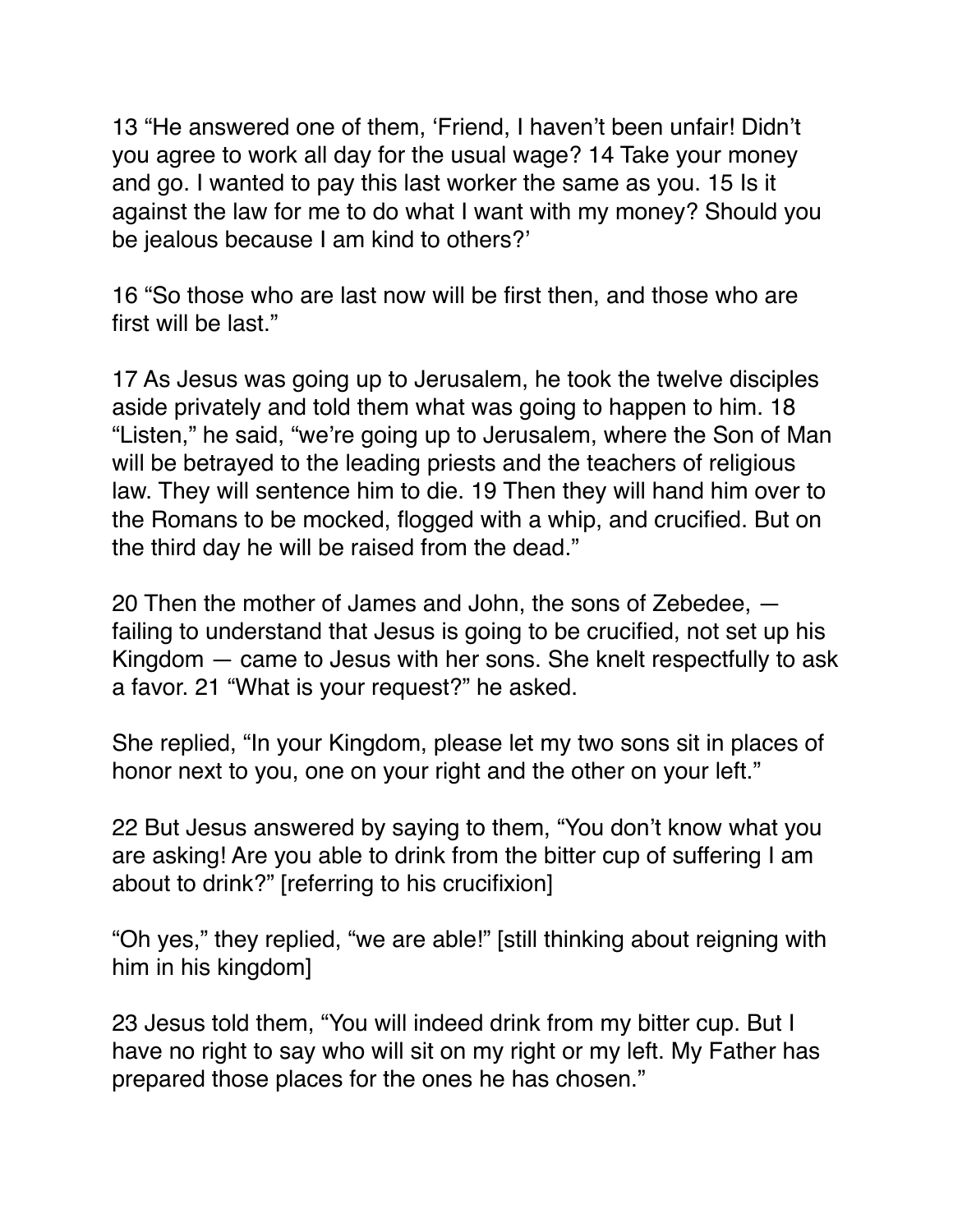24 When the ten other disciples heard what James [was martyred] and John [suffered terribly before dying of old age] had asked, they were indignant. 25 But Jesus called them together and said, "You know that the rulers in this world lord it over their people, and officials flaunt their authority over those under them. 26 But among you it will be different. Whoever wants to be a leader among you must be your servant, 27 and whoever wants to be first among you must become your slave. 28 For even the Son of Man came not to be served but to serve others and to give his life as a ransom for many."

29 As Jesus and the disciples left the town of Jericho, a large crowd followed behind. 30 Two blind men were sitting beside the road. When they heard that Jesus was coming that way, they began shouting, "Lord, Son of David, have mercy on us!"

31 "Be quiet!" the crowd yelled at them.

But they only shouted louder, "Lord, Son of David, have mercy on us!"

32 When Jesus heard them, he stopped and called, "What do you want me to do for you?"

33 "Lord," they said, "we want to see!" 34 Jesus felt sorry for them and touched their eyes. Instantly they could see! Then they followed him.

## MATTHEW 21

As Jesus and the disciples approached Jerusalem, they came to the town of Bethphage on the Mount of Olives. Jesus sent two of them on ahead. 2 "Go into the village over there," he said. "As soon as you enter it, you will see a donkey tied there, with its colt beside it. Untie them and bring them to me. 3 If anyone asks what you are doing, just say, 'The Lord needs them,' and he will immediately let you take them."

4 This took place to fulfill the prophecy that said,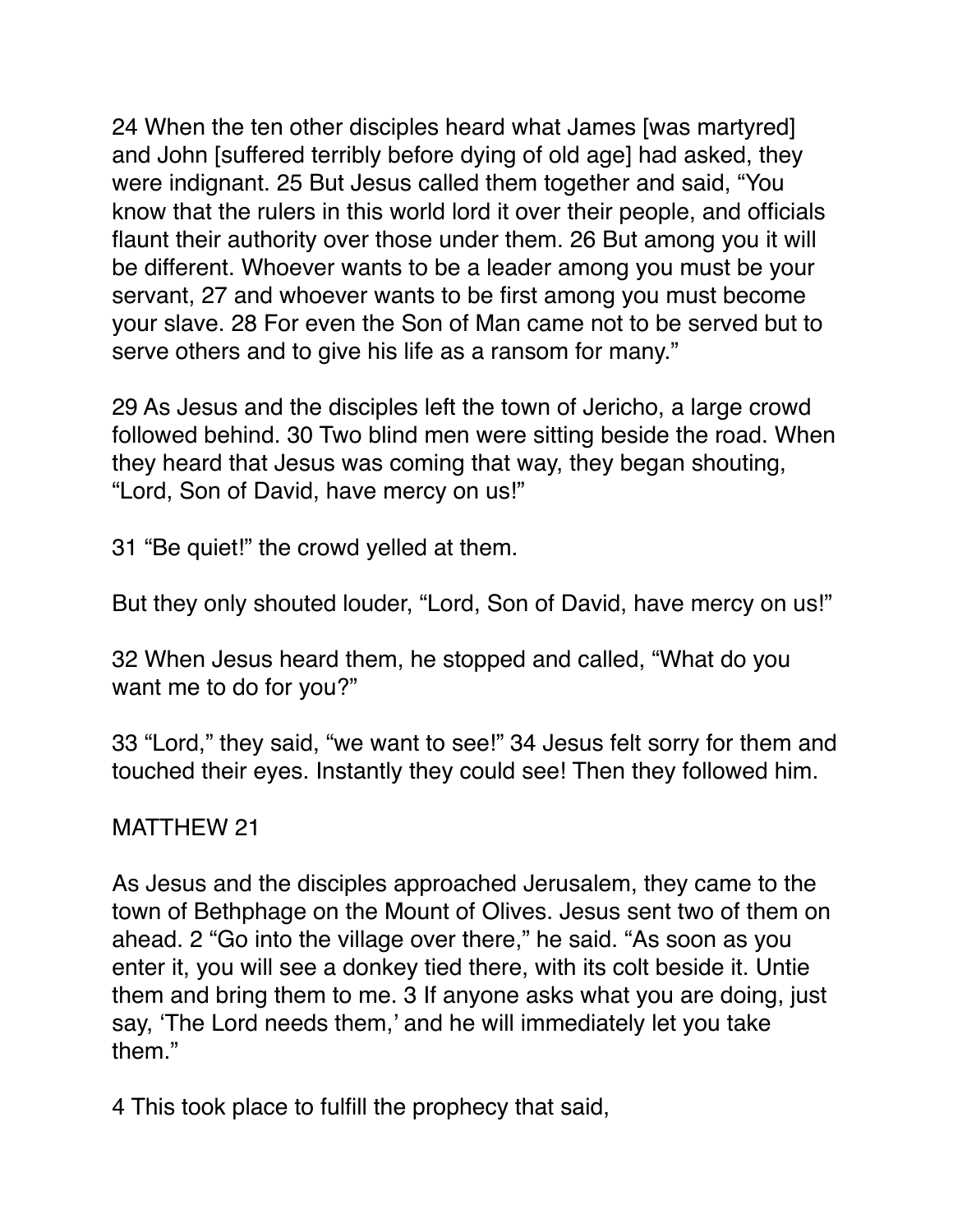5 "Tell the people of Jerusalem,

'Look, your King is coming to you.

He is humble, riding on a donkey—

riding on a donkey's colt.'"

6 The two disciples did as Jesus commanded. 7 They brought the donkey and the colt to him and threw their garments over the colt, and he sat on it.

8 Most of the crowd — anticipating that the kingdom is about to be set up — spread their garments on the road ahead of him, and others cut branches from the trees and spread them on the road. 9 Jesus was in the center of the procession, and the people all around him were shouting,

"Praise God for the Son of David!

Blessings on the one who comes in the name of the Lord!

Praise God in highest heaven!"

10 The entire city of Jerusalem was in an uproar as he entered. "Who is this?" they asked.

11 And the crowds replied, "It's Jesus, the prophet from Nazareth in Galilee."

12 Jesus entered the Temple and began to drive out all the people buying and selling animals for sacrifice. He knocked over the tables of the money changers and the chairs of those selling doves. 13 He said to them, "The Scriptures declare, 'My Temple will be called a house of prayer,' but you have turned it into a den of thieves!"

14 The blind and the lame came to him in the Temple, and he healed them. 15 The leading priests and the teachers of religious law saw these wonderful miracles and heard even the children in the Temple shouting, "Praise God for the Son of David."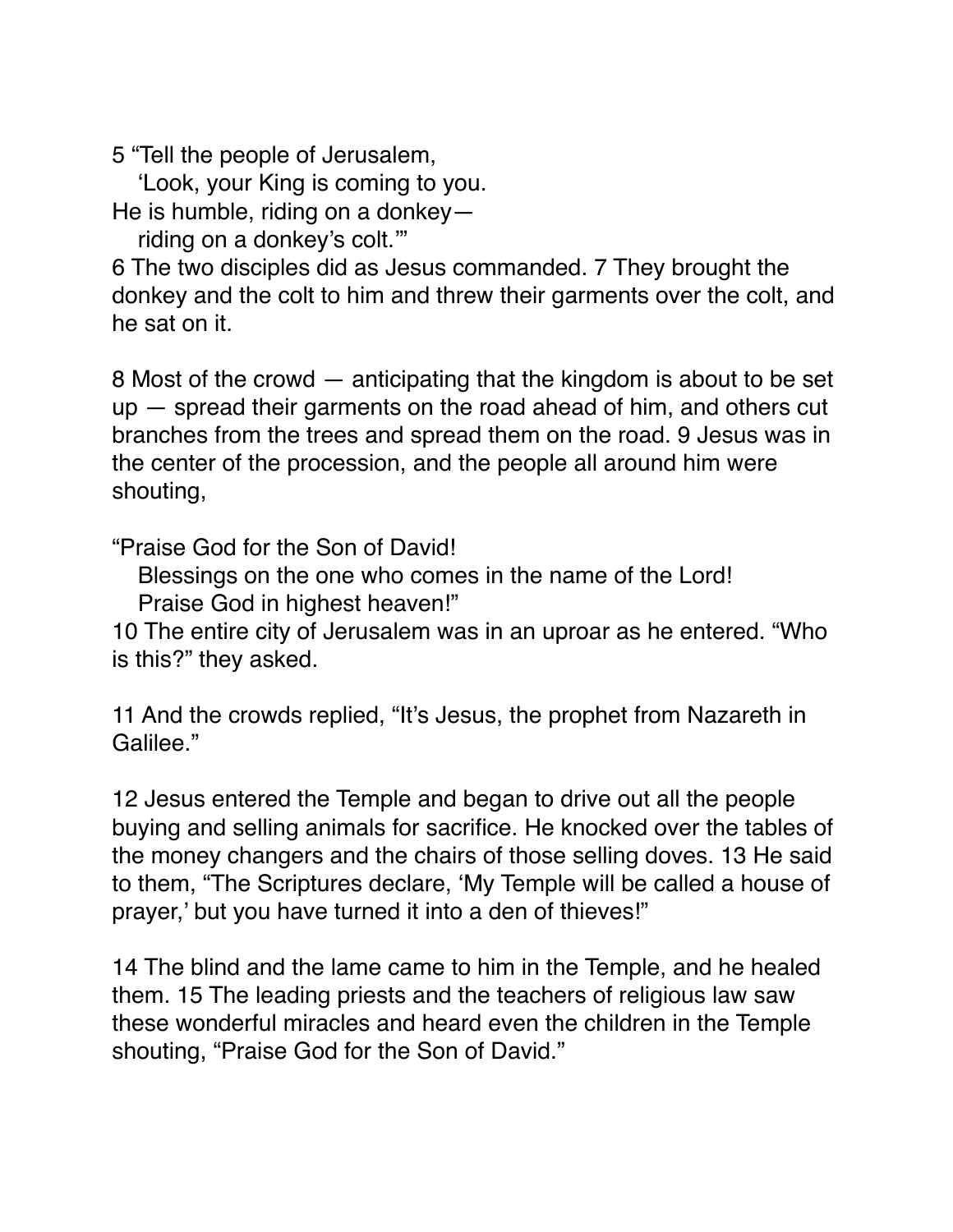But the leaders were indignant. 16 They asked Jesus, "Do you hear what these children are saying?"

"Yes," Jesus replied. "Haven't you ever read the Scriptures? For they say, 'You have taught children and infants to give you praise.' " 17 Then he returned to Bethany, where he stayed overnight.

18 In the morning, as Jesus was returning to Jerusalem, he was hungry, 19 and he noticed a fig tree beside the road. He went over to see if there were any figs, but there were only leaves. Then he said to it, "May you never bear fruit again!" And immediately the fig tree withered up.

20 The disciples were amazed when they saw this and asked, "How did the fig tree wither so quickly?"

21 Then Jesus told them, "I tell you the truth, if you have faith and don't doubt, you can do things like this and much more. You can even say to this mountain, 'May you be lifted up and thrown into the sea,' and it will happen. 22 You can pray for anything, and if you have faith, you will receive it."

23 When Jesus returned to the Temple and began teaching, the leading priests and elders came up to him. They demanded, "By what authority are you doing all these things? Who gave you the right?" *[Jesus never referred to any authority as he taught.]*

24 "I'll tell you by what authority I do these things if you answer one question," Jesus replied. 25 "Did John's authority to baptize come from heaven, or was it merely human?"

They talked it over among themselves. "If we say it was from heaven, he will ask us why we didn't believe John. 26 But if we say it was merely human, we'll be mobbed because the people believe John was a prophet." 27 So they finally replied, "We don't know."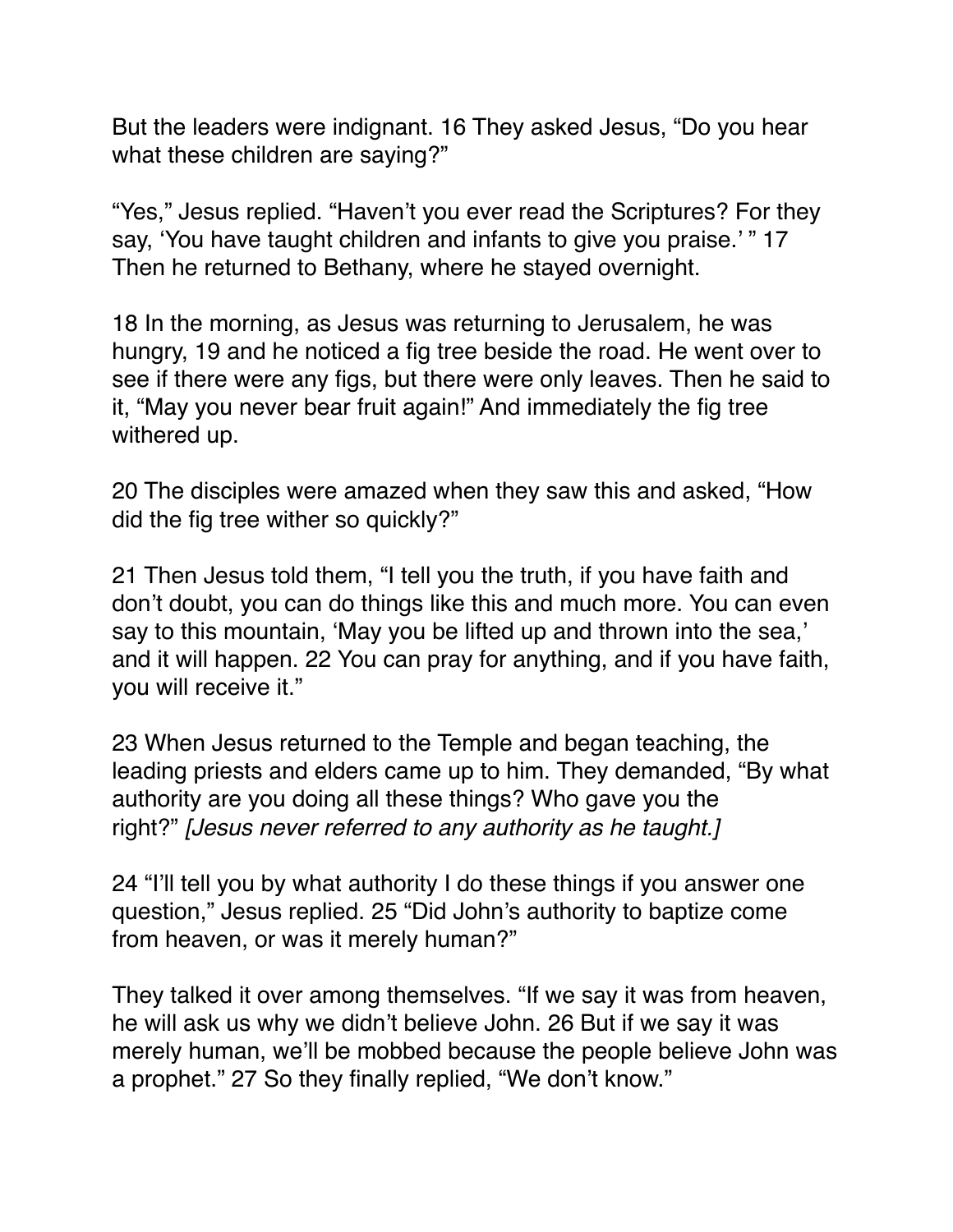And Jesus responded, "Then I won't tell you by what authority I do these things.

### Salvation is Proven by Obedience

28 "But what do you think about this? A man with two sons told the older boy, 'Son, go out and work in the vineyard today.' 29 The son answered, 'No, I don't want to,' but later he changed his mind and went anyway. 30 Then the father told the other son, 'You go,' and he said, 'Yes, sir, I will.' But he didn't go.

31 "Which of the two obeyed his father?"

They replied, "The first."

Then Jesus explained his meaning: "I tell you the truth, corrupt tax collectors and prostitutes will get into the Kingdom of God before you do. 32 For John the Baptist came and showed you the right way to live, but you didn't believe him, while tax collectors and prostitutes did. And even when you saw this happening, you refused to believe him and repent of your sins.

33 "Now listen to another story. A certain landowner planted a vineyard, built a wall around it, dug a pit for pressing out the grape juice, and built a lookout tower. Then he leased the vineyard to tenant farmers and moved to another country. 34 At the time of the grape harvest, he sent his servants to collect his share of the crop. 35 But the farmers grabbed his servants, beat one, killed one, and stoned another. 36 So the landowner sent a larger group of his servants to collect for him, but the results were the same.

37 "Finally, the owner sent his son, thinking, 'Surely they will respect my son.'

38 "But when the tenant farmers saw his son coming, they said to one another, 'Here comes the heir to this estate. Come on, let's kill him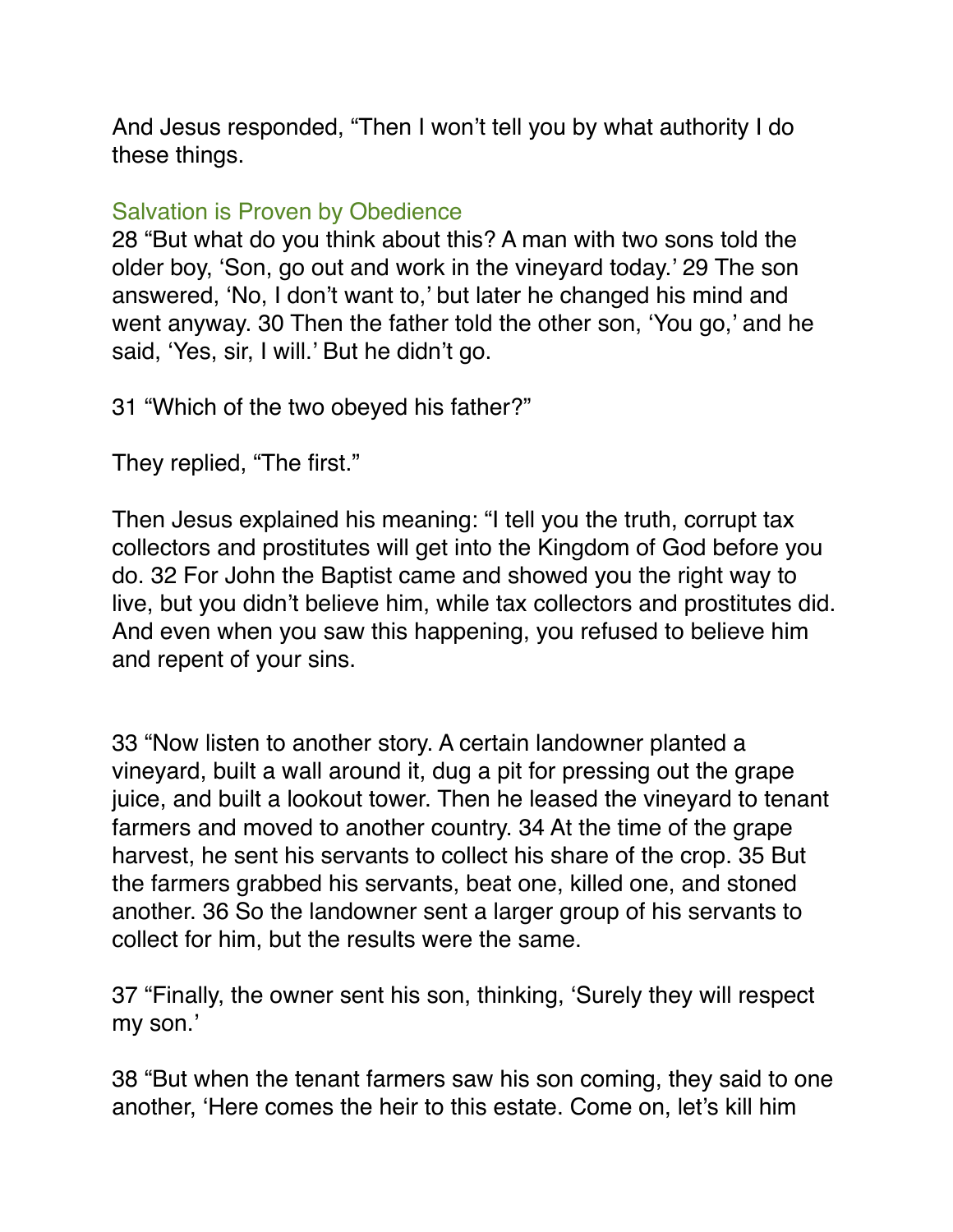and get the estate for ourselves!' 39 So they grabbed him, dragged him out of the vineyard, and murdered him.

40 "When the owner of the vineyard returns," Jesus asked, "what do you think he will do to those farmers?"

41 The religious leaders replied, "He will put the wicked men to a horrible death and lease the vineyard to others who will give him his share of the crop after each harvest."

42 Then Jesus asked them, "Didn't you ever read this in the Scriptures? Psalm 118:22-23

'The stone that the builders rejected has now become the cornerstone. This is the Lord's doing, and it is wonderful to see.'

43 I tell you, the Kingdom of God will be taken away from you [the present leadership of Israel that has led the Nation to commit the unpardonable sin] and given to a nation [others in Israel] that will produce the proper fruit. 44 Anyone who stumbles over that stone will be broken to pieces, and it will crush anyone it falls on."

45 When the leading priests and Pharisees heard this parable, they realized he was telling the story against them—they were the wicked farmers. 46 They wanted to arrest him, but they were afraid of the crowds, who considered Jesus to be a prophet.

#### MATTHEW 22

Jesus also told them other parables. He said, 2 "The Kingdom of Heaven can be illustrated by the story of a king who prepared a great wedding feast for his son. 3 When the banquet was ready, he sent his servants to notify those who were invited. But they all refused to come!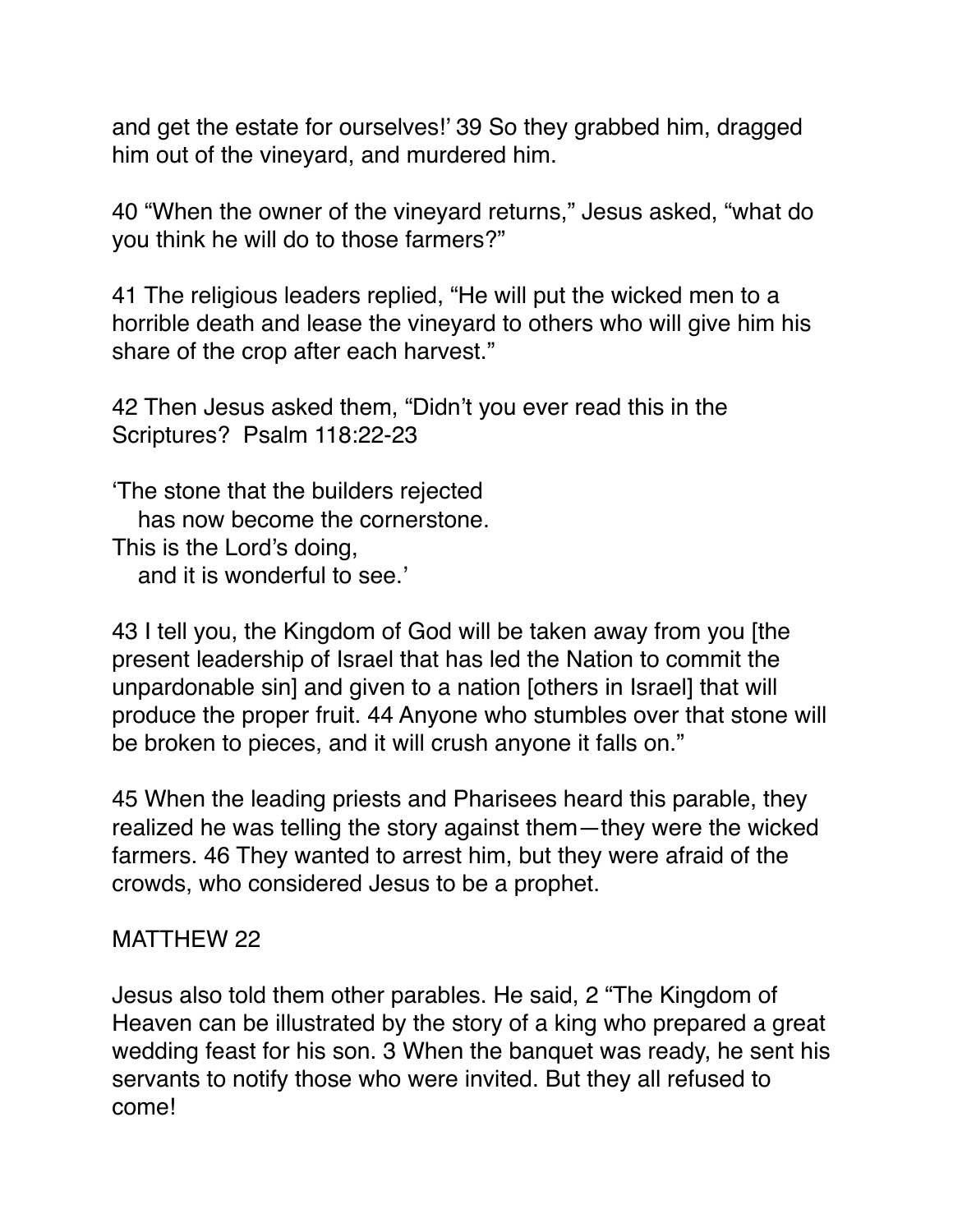4 "So he sent other servants to tell them, 'The feast has been prepared. The bulls and fattened cattle have been killed, and everything is ready. Come to the banquet!' 5 But the guests he had invited ignored them and went their own way, one to his farm, another to his business. 6 Others seized his messengers and insulted them and killed them.

7 "The king was furious, and he sent out his army to destroy the murderers and burn their town. 8 And he said to his servants, 'The wedding feast is ready, and the guests I invited aren't worthy of the honor. 9 Now go out to the street corners and invite everyone you see.' 10 So the servants brought in everyone they could find, good and bad alike, and the banquet hall was filled with guests.

11 "But when the king came in to meet the guests, he noticed a man who wasn't wearing the proper clothes for a wedding. 12 'Friend,' he asked, 'how is it that you are here without wedding clothes [symbol of salvation]?' But the man had no reply. 13 Then the king said to his aides, 'Bind his hands and feet and throw him into the outer darkness, where there will be weeping and gnashing of teeth.'

14 "For many are called, but few are chosen."

## A Question of Politics to Trap Jesus

15 Then the Pharisees met together to plot how to trap Jesus into saying something for which he could be arrested. 16 They sent some of their disciples, along with the supporters of Herod, to meet with him. "Teacher," they said, "we know how honest you are. You teach the way of God truthfully. You are impartial and don't play favorites. 17 Now tell us what you think about this: Is it right to pay taxes to Caesar or not?"

18 But Jesus knew their evil motives. "You hypocrites!" he said. "Why are you trying to trap me? 19 Here, show me the coin used for the tax." When they handed him a Roman coin, 20 he asked, "Whose picture and title are stamped on it?"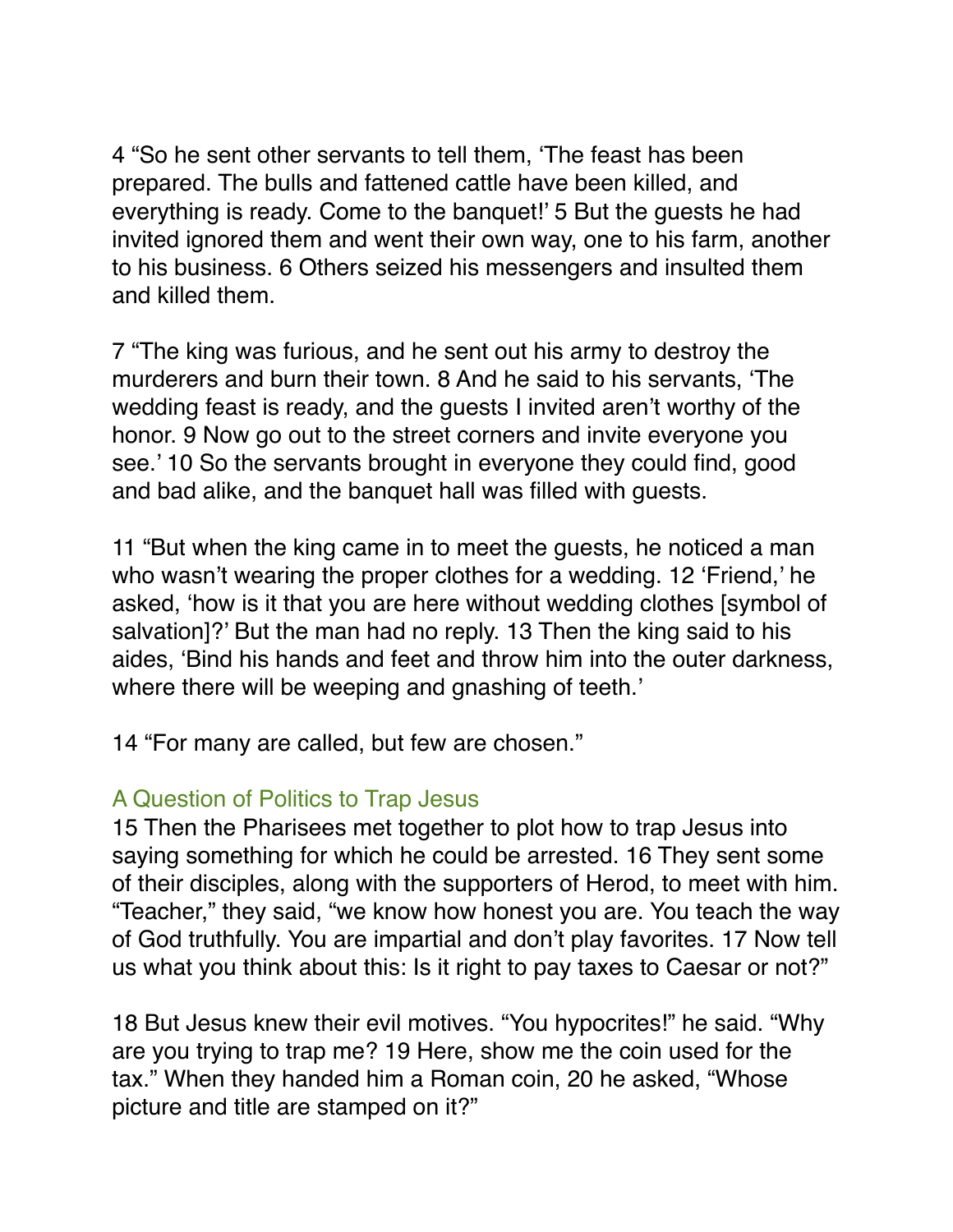21 "Caesar's," they replied.

"Well, then," he said, "give to Caesar what belongs to Caesar, and give to God what belongs to God."

*[Note: the reason for the money exchangers in the temple was to exchange Roman coins — with images of the Caesars on one side and, often, deities on the other — with acceptable coins to pay the temple tax.]*

22 His reply amazed them, and they went away.

## A Religious Attack to Trap Jesus

23 That same day Jesus was approached by some Sadducees religious leaders who say there is no resurrection from the dead. They posed this question: 24 "Teacher, Moses said, 'If a man dies without children, his brother should marry the widow and have a child who will carry on the brother's name.' 25 Well, suppose there were seven brothers. The oldest one married and then died without children, so his brother married the widow. 26 But the second brother also died, and the third brother married her. This continued with all seven of them. 27 Last of all, the woman also died. 28 So tell us, whose wife will she be in the resurrection? For all seven were married to her."

29 Jesus replied, "Your mistake is that you don't know the Scriptures \*, and you don't know the power of God. 30 For when the dead rise, they will neither marry nor be given in marriage. In this respect they will be like the angels in heaven.

*[\*Note: The Sadducess believe only doctrine taken from the books of Moses, so Jesus does not quote any other OT passages dealing with the resurrection.]*

31 "But now, as to whether there will be a resurrection of the dead haven't you ever read about this in the Scriptures? Long after Abraham, Isaac, and Jacob had died, God said, 32 'I am [not "I *was"* ]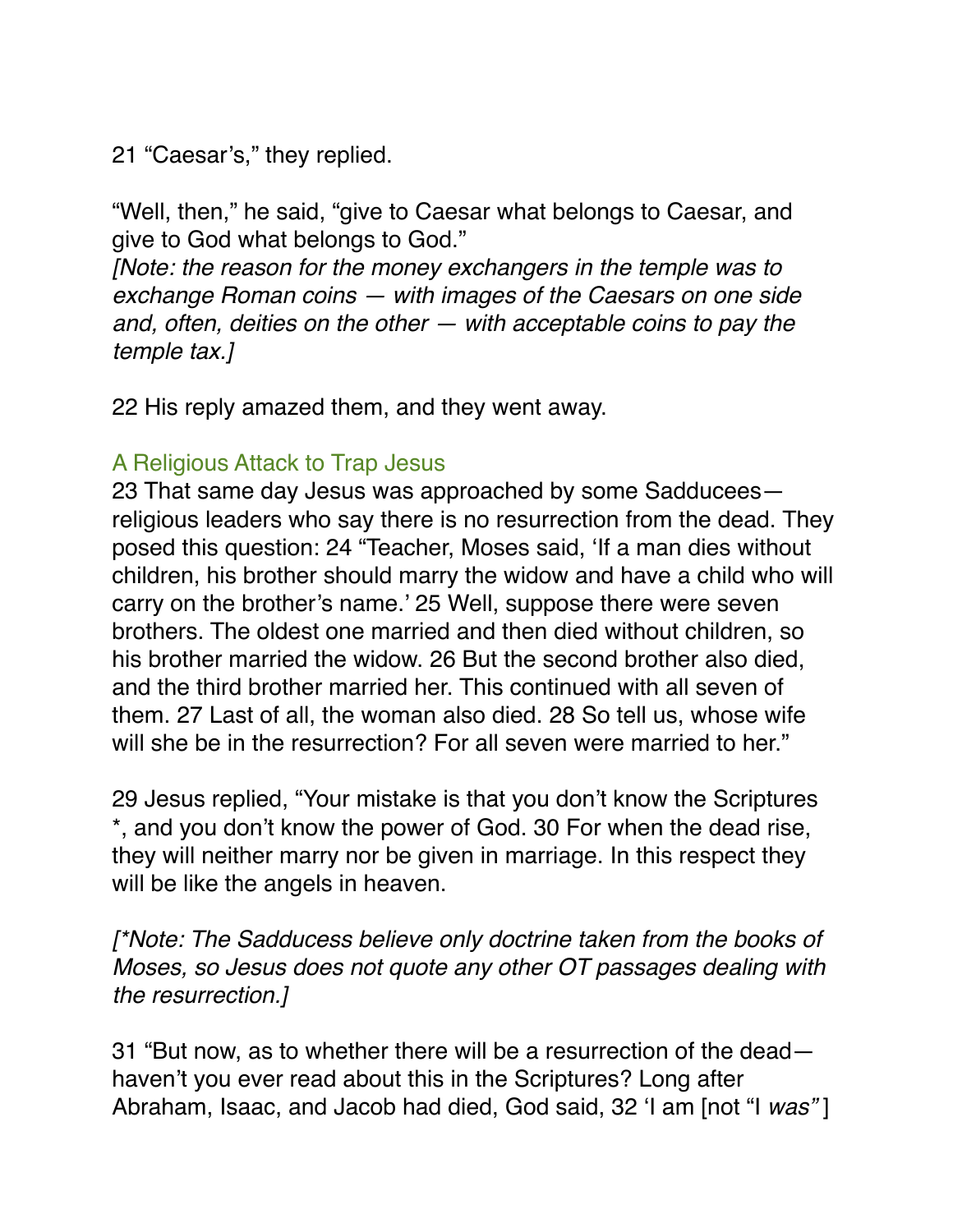the God of Abraham, the God of Isaac, and the God of Jacob.' So he is the God of the living, not the dead." *[Exodus 3:6. Every promise God makes to anybody must be fulfilled to that individual. God keeps his promises to the patriarchs by raising them back up to life. The fact that God made promises to the patriarchs, shows that God must raise them to life.]*

33 When the crowds heard him, they were astounded at his teaching.

# Jesus Attacked with a Theological Question

34 But when the Pharisees heard that he had silenced the Sadducees with his reply, they met together to question him again. 35 One of them, an expert in religious law, tried to trap him with this question: 36 "Teacher, which is the most important commandment in the law of Moses?"

37 Jesus replied, "'You must love the Lord your God with all your heart, all your soul, and all your mind.' 38 This is the first and greatest commandment. 39 A second is equally important: 'Love your neighbor as yourself.' 40 The entire law and all the demands of the prophets are based on these two commandments."

41 Then, surrounded by the Pharisees, Jesus asked them a question: 42 "What do you think about the Messiah? Whose son is he?"

They replied, "He is the son of David."

43 Jesus responded, "Then why does David, speaking under the inspiration of the Spirit, call the Messiah 'my Lord'? For David said,

44 'Jehovah said to my Lord,

Sit in the place of honor at my right hand

 until I humble your enemies beneath your feet.' Psalm 110:1[?] 45 Since David called the Messiah 'my Lord,' how can the Messiah be his son?"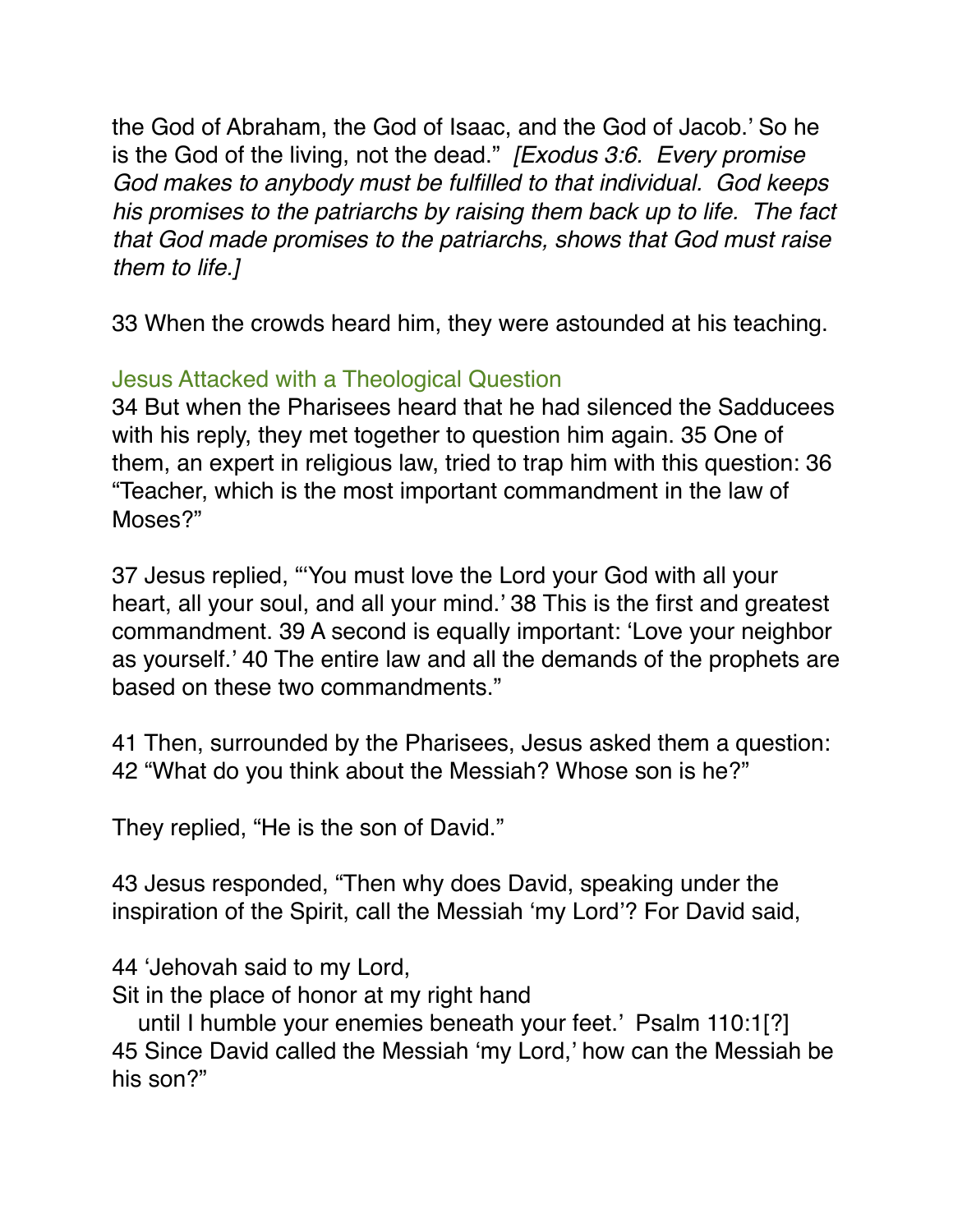[Note: As to his deity, he is David's Lord. As to his humanity, he is David's son.]

46 No one could answer him. And after that, no one dared to ask him any more questions.

#### MATTHEW 23

Jesus' Denunciation of the Jewish Leaders of Israel Then Jesus said to the crowds and to his disciples,

A. 2 "The teachers of religious law and the Pharisees are the official interpreters of the law of Moses. 3 So practice and obey whatever they tell you, but don't follow their example. For they don't practice what they teach.

B. 4 They crush people with unbearable religious demands and never lift a finger to ease the burden.

C. 5 "Everything they do is for show. On their arms they wear extra large prayer boxes with Scripture verses inside, and they wear robes with extra long tassels. 6 And they love to sit at the head table at banquets and in the seats of honor in the synagogues. 7 They love to receive respectful greetings as they walk in the marketplaces, and to be called 'Rabbi.'

D. 8 "Don't let anyone call you 'Rabbi,' for you have only one teacher, and all of you are equal as brothers and sisters. 9 And don't address anyone here on earth as 'Father,' for only God in heaven is your Father. 10 And don't let anyone call you 'Teacher,' for you have only one teacher, the Messiah. 11 The greatest among you must be a servant. 12 But those who exalt themselves will be humbled, and those who humble themselves will be exalted.

13 "What sorrow awaits you teachers of religious law and you Pharisees. Hypocrites! For you shut the door of the Kingdom of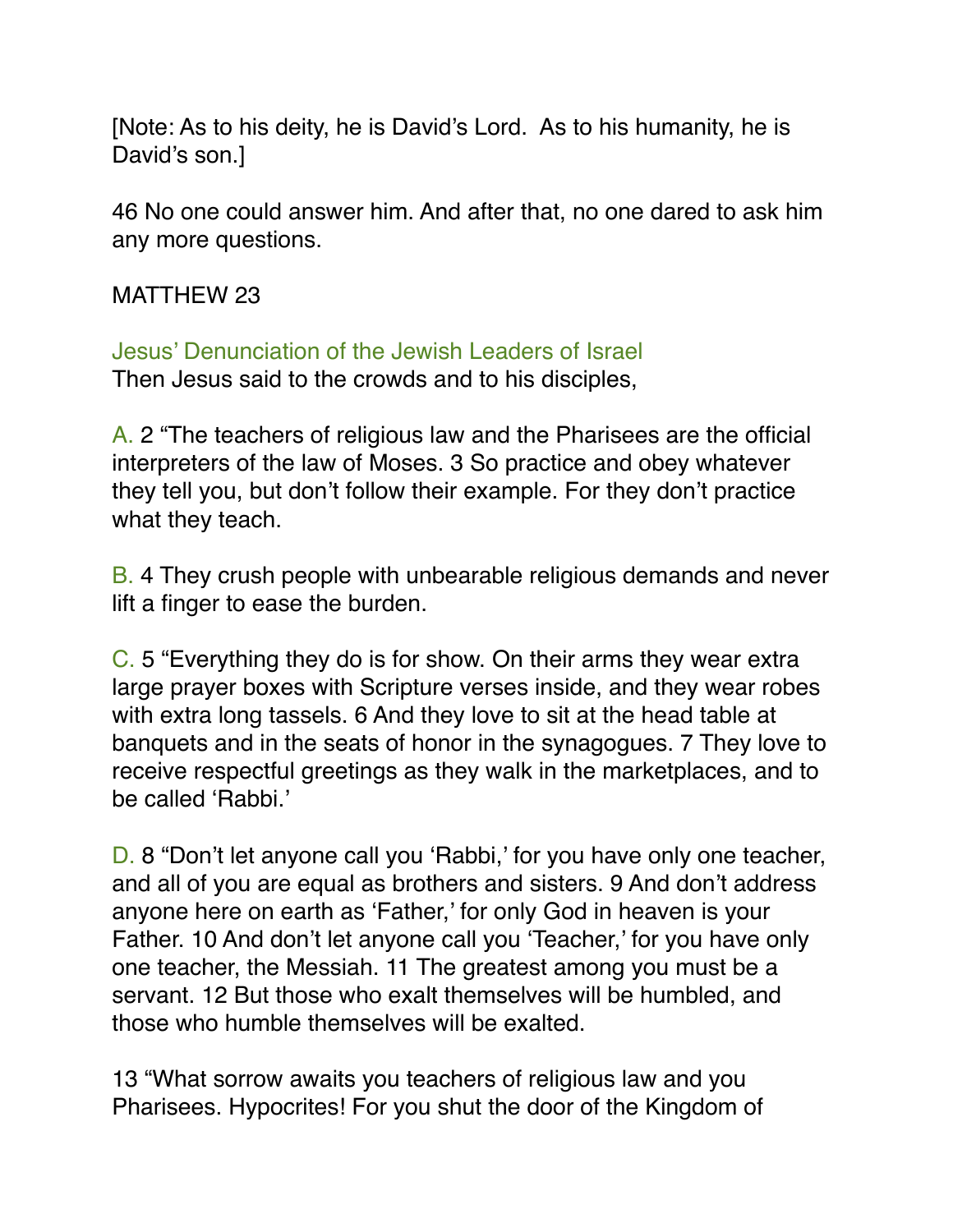Heaven in people's faces. You won't go in yourselves, and you don't let others enter either.

15 "What sorrow awaits you teachers of religious law and you Pharisees. Hypocrites! For you cross land and sea to make one convert, and then you turn that person into twice the child of hell you yourselves are!

16 "Blind guides! What sorrow awaits you! For you say that it means nothing to swear 'by God's Temple,' but that it is binding to swear 'by the gold in the Temple.' 17 Blind fools! Which is more important—the gold or the Temple that makes the gold sacred? 18 And you say that to swear 'by the altar' is not binding, but to swear 'by the gifts on the altar' is binding. 19 How blind! For which is more important—the gift on the altar or the altar that makes the gift sacred? 20 When you swear 'by the altar,' you are swearing by it and by everything on it. 21 And when you swear 'by the Temple,' you are swearing by it and by God, who lives in it. 22 And when you swear 'by heaven,' you are swearing by the throne of God and by God, who sits on the throne.

23 "What sorrow awaits you teachers of religious law and you Pharisees. Hypocrites! For you are careful to tithe even the tiniest income from your herb gardens, but you ignore the more important aspects of the law—justice, mercy, and faith. You should tithe, yes, but do not neglect the more important things. 24 Blind guides! You strain your water so you won't accidentally swallow a gnat, but you swallow a camel!

25 "What sorrow awaits you teachers of religious law and you Pharisees. Hypocrites! For you are so careful to clean the outside of the cup and the dish, but inside you are filthy—full of greed and selfindulgence! 26 You blind Pharisee! First wash the inside of the cup and the dish, and then the outside will become clean, too.

27 "What sorrow awaits you teachers of religious law and you Pharisees. Hypocrites! For you are like whitewashed tombs—beautiful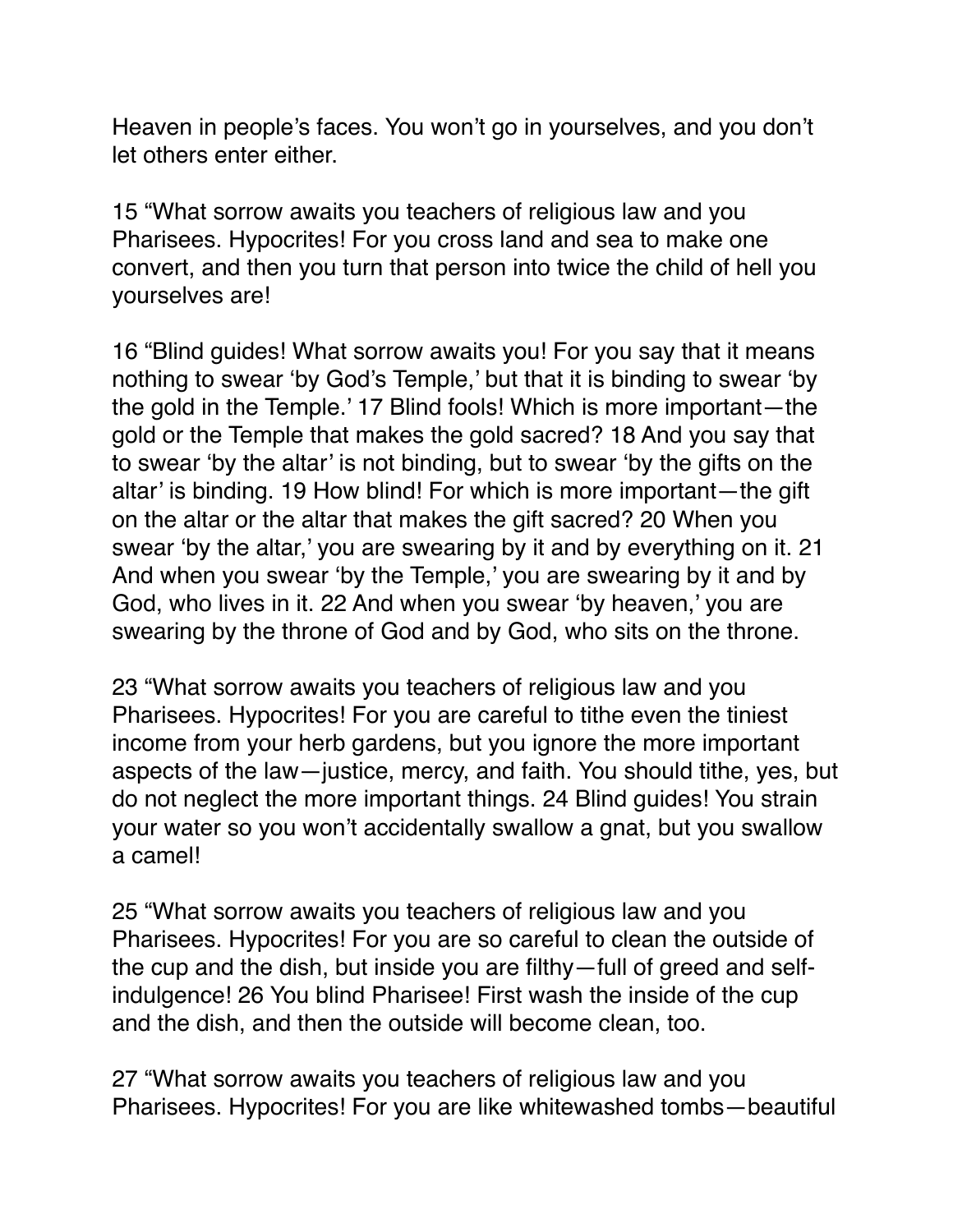on the outside but filled on the inside with dead people's bones and all sorts of impurity. 28 Outwardly you look like righteous people, but inwardly your hearts are filled with hypocrisy and lawlessness.

29 "What sorrow awaits you teachers of religious law and you Pharisees. Hypocrites! For you build tombs for the prophets your ancestors killed, and you decorate the monuments of the godly people your ancestors destroyed. 30 Then you say, 'If we had lived in the days of our ancestors, we would never have joined them in killing the prophets.'

31 "But in saying that, you testify against yourselves that you are indeed the descendants of those who murdered the prophets. 32 Go ahead and finish what your ancestors started. 33 Snakes! Sons of vipers! How will you escape the judgment of hell?

34 "Therefore, I am sending you prophets and wise men and teachers of religious law. But you will kill some by crucifixion, and you will flog others with whips in your synagogues, chasing them from city to city. 35 As a result, you will be held responsible for the murder of all godly people of all time—from the murder of righteous Abel to the murder of Zechariah son of Berekiah, whom you killed in the Temple between the sanctuary and the altar. 36 I tell you the truth, this judgment will fall on this very generation - which is guilty of the unpardonable sin.

#### Jesus' Final Words to that Generation of Jews

37 "O Jerusalem, Jerusalem, the city that kills the prophets and stones God's messengers! How often I have wanted to gather your children together as a hen protects her chicks beneath her wings, but you wouldn't let me. 38 And now, look, your house is abandoned and desolate. 39 For I tell you this, you will never see me again until you say, 'Blessed is the one who comes in the name of the Lord!' "

*[Note: The key pre-condition to Jesus' Second Coming: the Jewish Nation must ask for Him to come back. This is why satan tries so hard*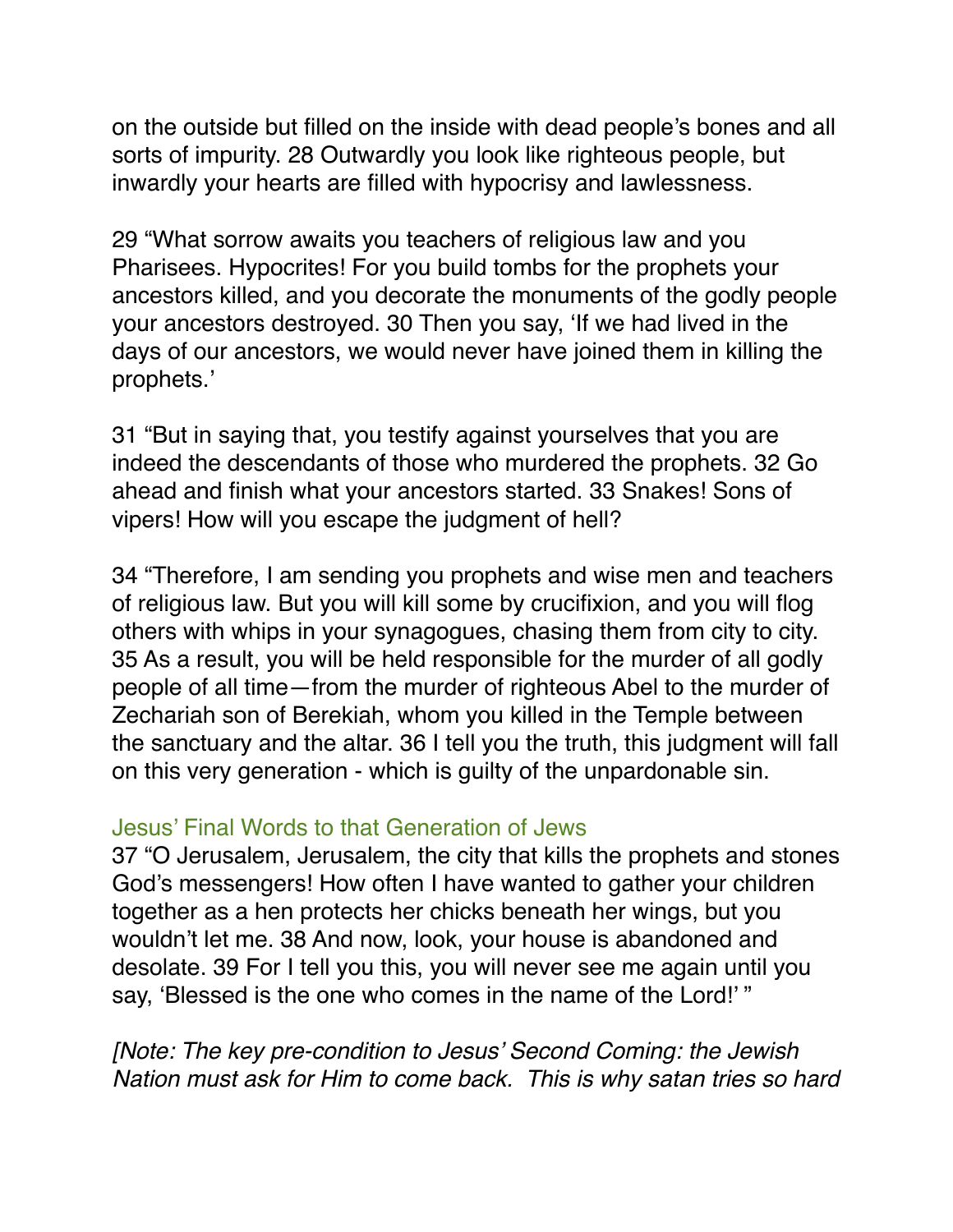*throughout history - including the second half of the Tribulation - to eliminate the Jews.]*

#### MATTHEW 24

As Jesus was leaving the Temple grounds, his disciples pointed out to him the various Temple buildings. 2 But he responded, "Do you see all these buildings? I tell you the truth, they will be completely demolished. Not one stone will be left on top of another!" *[Note: Fire melted the gold which flowed down between the stones, necessitating a complete razing of the structures by the Romans to get at the gold.]*

3 Later, Jesus sat on the Mount of Olives. His disciples came to him privately and said, "Tell us, when will all this happen? What sign will signal your return and the end of the world?"

4 Jesus told them, "Don't let anyone mislead you, 5 for many will come in my name, claiming, 'I am the Messiah.' They will deceive many. 6 And you will hear of wars and threats of wars, but don't panic. Yes, these things must take place, but the end won't follow immediately. 7 Nation will go to war against nation [or world war], and kingdom against kingdom [or city against city: civil war]. There will be famines and earthquakes in many parts of the world. 8 But all this is only the first of the birth pains, with more to come.

9 "Then you will be arrested, persecuted, and killed. You will be hated all over the world because you are my followers. 10 And many will turn away from me and betray and hate each other. 11 And many false prophets will appear and will deceive many people. 12 Sin will be rampant everywhere, and the love of many will grow cold. 13 But the one who endures to the end will be saved. 14 And the Good News about the Kingdom will be preached throughout the whole world, so that all nations will hear it; and then the end will come.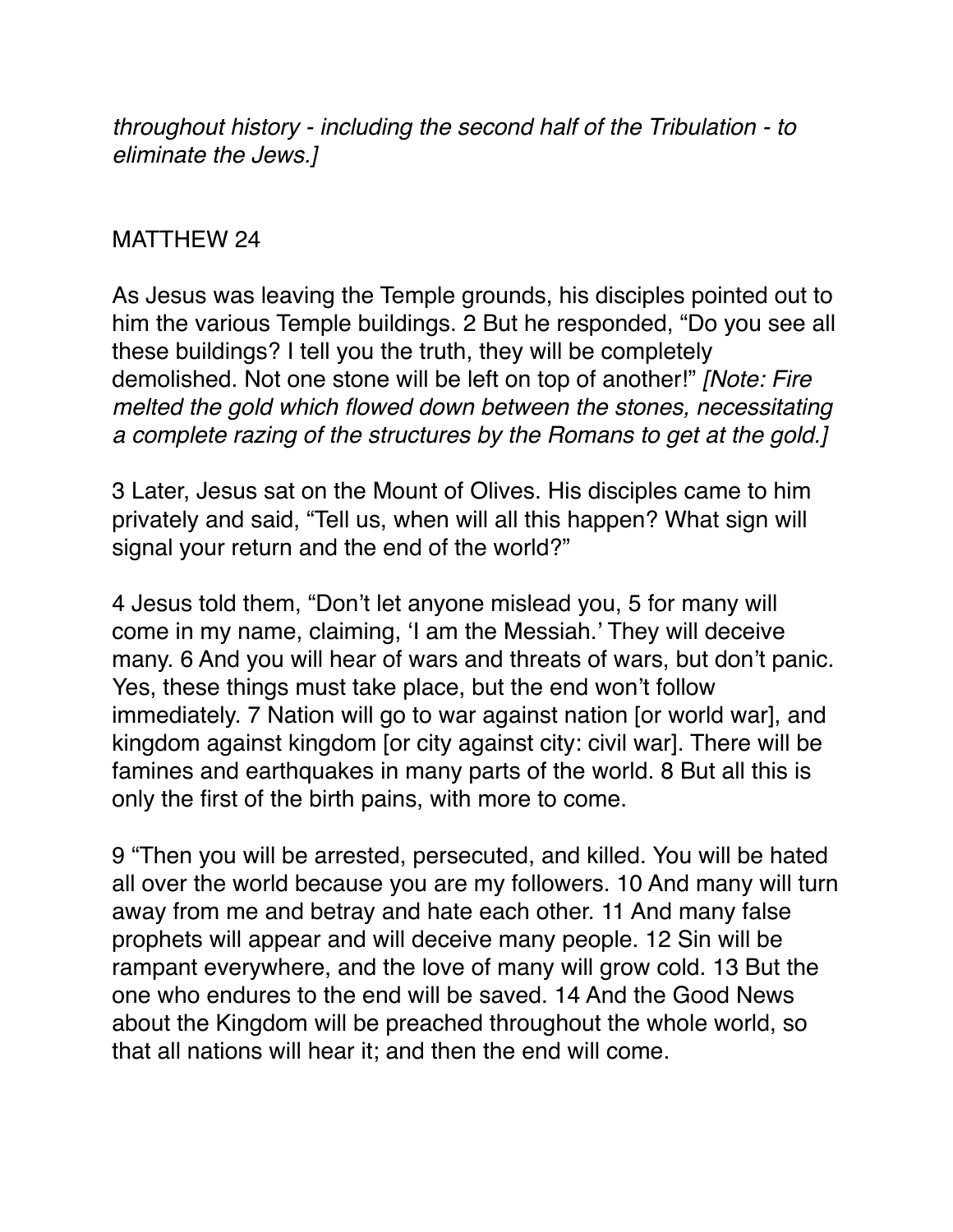15 "The day is coming when you will see what Daniel the prophet spoke about—the sacrilegious object that causes desecration standing in the Holy Place." (Reader, pay attention!) 16 "Then those in Judea must flee to the hills. 17 A person out on the deck of a roof must not go down into the house to pack. 18 A person out in the field must not return even to get a coat. 19 How terrible it will be for pregnant women and for nursing mothers in those days. 20 And pray that your flight will not be in winter or on the Sabbath. 21 For there will be greater anguish than at any time since the world began. And it will never be so great again. 22 In fact, unless that time of calamity is shortened, not a single person will survive. But it will be shortened for the sake of God's chosen ones.

23 "Then if anyone tells you, 'Look, here is the Messiah,' or 'There he is,' don't believe it. 24 For false messiahs and false prophets will rise up and perform great signs and wonders so as to deceive, if possible, even God's chosen ones. 25 See, I have warned you about this ahead of time.

26 "So if someone tells you, 'Look, the Messiah is out in the desert,' don't bother to go and look. Or, 'Look, he is hiding here,' don't believe it! 27 For as the lightning flashes in the east and shines to the west, so it will be when the Son of Man comes. 28 Just as the gathering of vultures shows there is a carcass nearby, so these signs indicate that the end is near.

29 "Immediately after the anguish of those days,

the sun will be darkened,

 the moon will give no light, the stars will fall from the sky,

and the powers in the heavens will be shaken.

30 And then at last, the sign that the Son of Man is coming will appear in the heavens, and there will be deep mourning among all the peoples of the earth. And they will see the Son of Man coming on the clouds of heaven with power and great glory. 31 And he will send out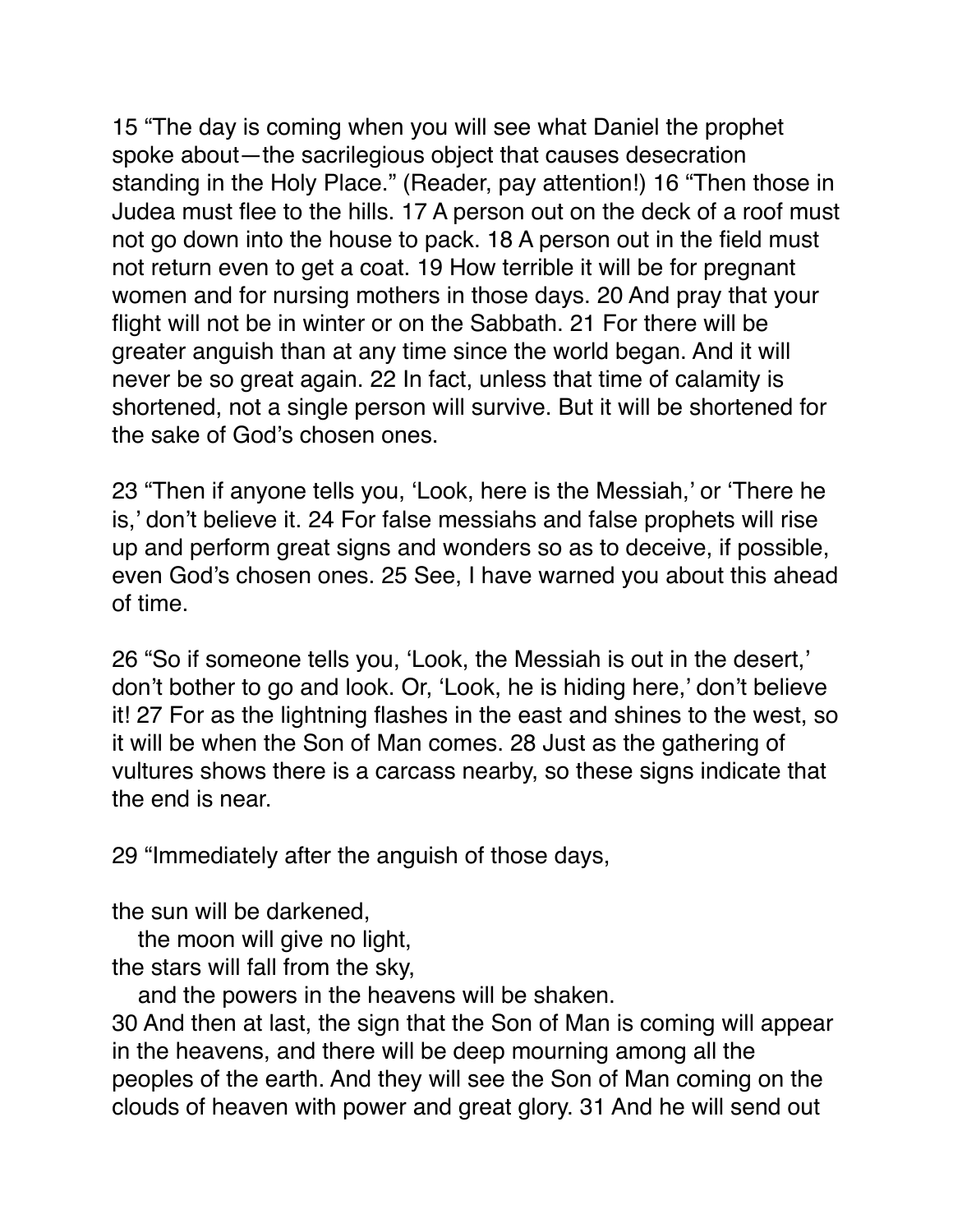his angels with the mighty blast of a trumpet, and they will gather his chosen ones from all over the world—from the farthest ends of the earth and heaven.

32 "Now learn a lesson from the fig tree. When its branches bud and its leaves begin to sprout, you know that summer is near. 33 In the same way, when you see all these things, you can know his return is very near, right at the door. 34 I tell you the truth, the generation that sees these things will not pass from the scene until all these things take place. 35 Heaven and earth will disappear, but my words will never disappear.

36 "However, no one knows the day or hour when these things will happen, not even the angels in heaven or the Son himself. Only the Father knows.

37 "When the Son of Man returns, it will be like it was in Noah's day. 38 In those days before the flood, the people were enjoying banquets and parties and weddings right up to the time Noah entered his boat. 39 People didn't realize what was going to happen until the flood came and swept them all away. That is the way it will be when the Son of Man comes.

40 "Two men will be working together in the field; one will be taken, the other left. 41 Two women will be grinding flour at the mill; one will be taken, the other left.

42 "So you, too, must keep watch! For you don't know what day your Lord is coming. 43 Understand this: If a homeowner knew exactly when a burglar was coming, he would keep watch and not permit his house to be broken into. 44 You also must be ready all the time, for the Son of Man will come when least expected.

45 "A faithful, sensible servant is one to whom the master can give the responsibility of managing his other household servants and feeding them. 46 If the master returns and finds that the servant has done a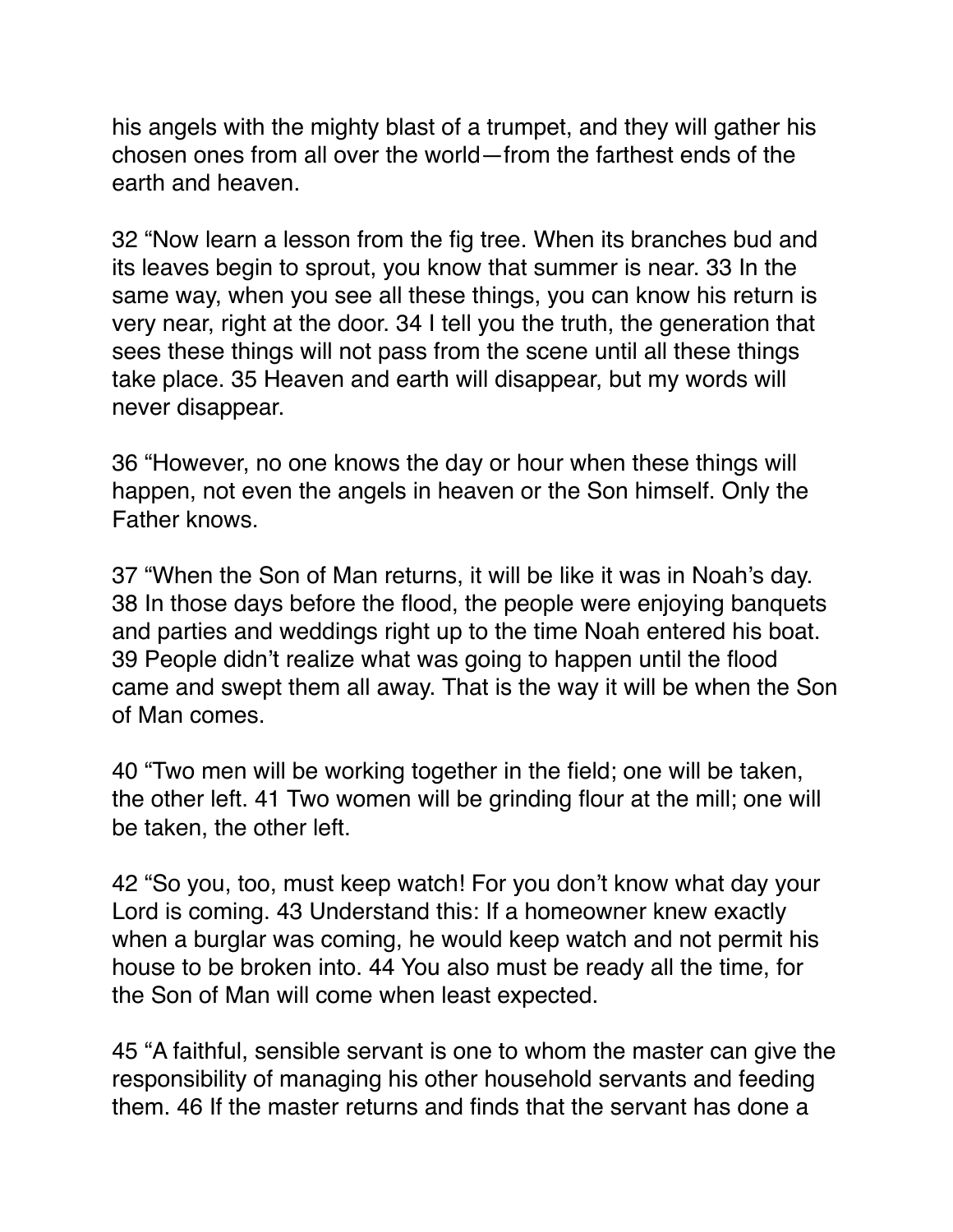good job, there will be a reward. 47 I tell you the truth, the master will put that servant in charge of all he owns. 48 But what if the servant is evil and thinks, 'My master won't be back for a while,' 49 and he begins beating the other servants, partying, and getting drunk? 50 The master will return unannounced and unexpected, 51 and he will cut the servant to pieces and assign him a place with the hypocrites. In that place there will be weeping and gnashing of teeth.

# MATTHEW 25

25 "At that time, the Kingdom of Heaven will be like ten bridesmaids who took their lamps and went to meet the bridegroom. 2 Five of them were foolish, and five were wise. 3 The five who were foolish didn't take enough olive oil for their lamps, 4 but the other five were wise enough to take along extra oil. 5 When the bridegroom was delayed, they all became drowsy and fell asleep.

6 "At midnight they were roused by the shout, 'Look, the bridegroom is coming! Come out and meet him!'

7 "All the bridesmaids got up and prepared their lamps. 8 Then the five foolish ones asked the others, 'Please give us some of your oil because our lamps are going out.'

9 "But the others replied, 'We don't have enough for all of us. Go to a shop and buy some for yourselves.'

10 "But while they were gone to buy oil, the bridegroom came. Then those who were ready went in with him to the marriage feast, and the door was locked. 11 Later, when the other five bridesmaids returned, they stood outside, calling, 'Lord! Lord! Open the door for us!'

12 "But he called back, 'I don't know you!'

13 "So you, too, must keep watch! For you do not know the day or hour of my return.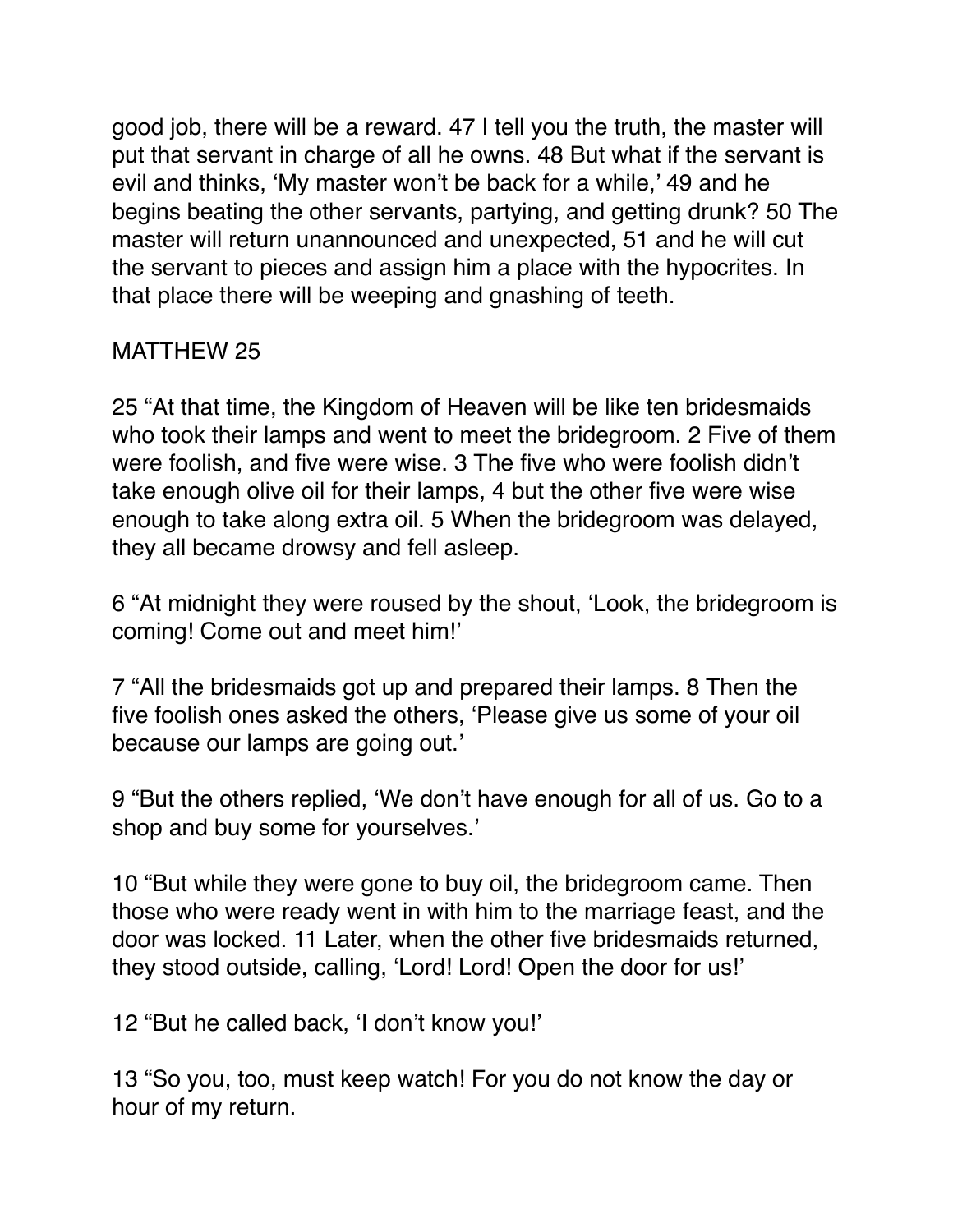14 "Again, the Kingdom of Heaven can be illustrated by the story of a man going on a long trip. He called together his servants and entrusted his money to them while he was gone. 15 He gave five bags of silver to one, two bags of silver to another, and one bag of silver to the last—dividing it in proportion to their abilities. He then left on his trip.

16 "The servant who received the five bags of silver began to invest the money and earned five more. 17 The servant with two bags of silver also went to work and earned two more. 18 But the servant who received the one bag of silver dug a hole in the ground and hid the master's money.

19 "After a long time their master returned from his trip and called them to give an account of how they had used his money. 20 The servant to whom he had entrusted the five bags of silver came forward with five more and said, 'Master, you gave me five bags of silver to invest, and I have earned five more.'

21 "The master was full of praise. 'Well done, my good and faithful servant. You have been faithful in handling this small amount, so now I will give you many more responsibilities. Let's celebrate together!'

22 "The servant who had received the two bags of silver came forward and said, 'Master, you gave me two bags of silver to invest, and I have earned two more.'

23 "The master said, 'Well done, my good and faithful servant. You have been faithful in handling this small amount, so now I will give you many more responsibilities. Let's celebrate together!'

24 "Then the servant with the one bag of silver came and said, 'Master, I knew you were a harsh man, harvesting crops you didn't plant and gathering crops you didn't cultivate. 25 I was afraid I would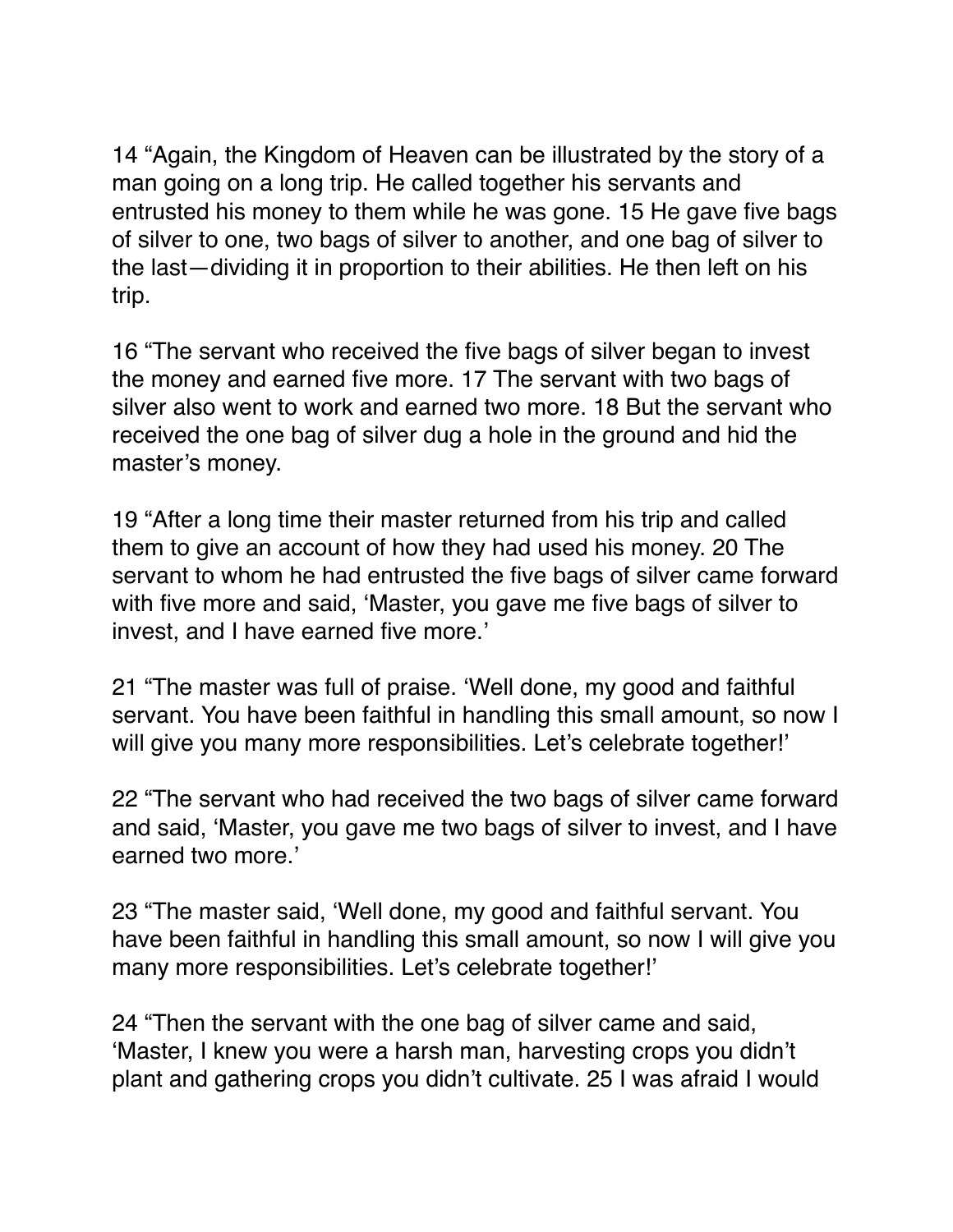lose your money, so I hid it in the earth. Look, here is your money back.'

26 "But the master replied, 'You wicked and lazy servant! If you knew I harvested crops I didn't plant and gathered crops I didn't cultivate, 27 why didn't you deposit my money in the bank? At least I could have gotten some interest on it.'

28 "Then he ordered, 'Take the money from this servant, and give it to the one with the ten bags of silver. 29 To those who use well what they are given, even more will be given, and they will have an abundance. But from those who do nothing, even what little they have will be taken away. 30 Now throw this useless servant into outer darkness, where there will be weeping and gnashing of teeth.'

31 "But when the Son of Man comes in his glory, and all the angels with him, then he will sit upon his glorious throne. 32 All the nations will be gathered in his presence, and he will separate the people as a shepherd separates the sheep from the goats. 33 He will place the sheep at his right hand and the goats at his left.

34 "Then the King will say to those on his right, 'Come, you who are blessed by my Father, inherit the Kingdom prepared for you from the creation of the world. 35 For I was hungry, and you fed me. I was thirsty, and you gave me a drink. I was a stranger, and you invited me into your home. 36 I was naked, and you gave me clothing. I was sick, and you cared for me. I was in prison, and you visited me.'

37 "Then these righteous ones will reply, 'Lord, when did we ever see you hungry and feed you? Or thirsty and give you something to drink? 38 Or a stranger and show you hospitality? Or naked and give you clothing? 39 When did we ever see you sick or in prison and visit you?'

40 "And the King will say, 'I tell you the truth, when you did it to one of the least of these my brothers and sisters, you were doing it to me!'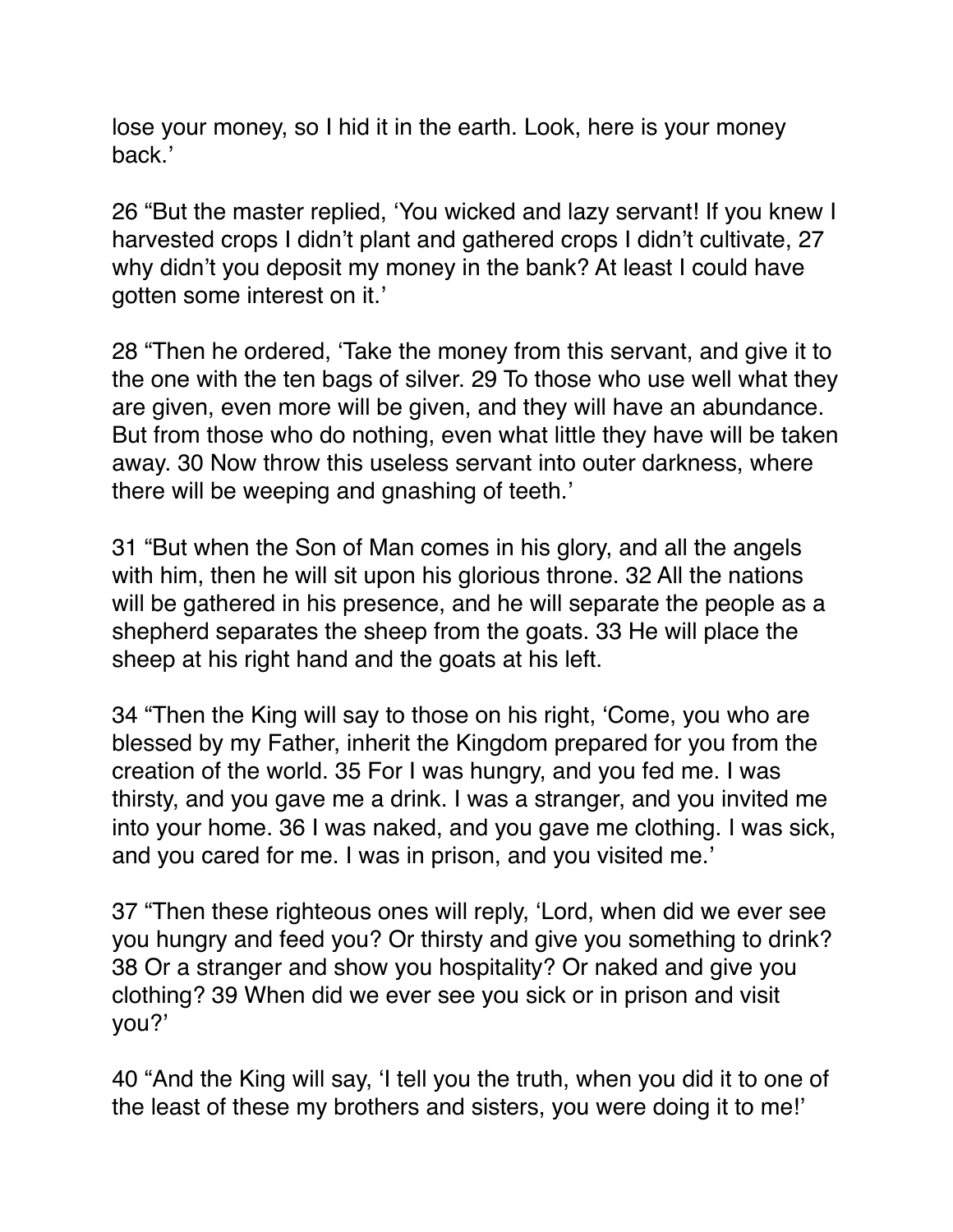41 "Then the King will turn to those on the left and say, 'Away with you, you cursed ones, into the eternal fire prepared for the devil and his demons. 42 For I was hungry, and you didn't feed me. I was thirsty, and you didn't give me a drink. 43 I was a stranger, and you didn't invite me into your home. I was naked, and you didn't give me clothing. I was sick and in prison, and you didn't visit me.'

44 "Then they will reply, 'Lord, when did we ever see you hungry or thirsty or a stranger or naked or sick or in prison, and not help you?'

45 "And he will answer, 'I tell you the truth, when you refused to help the least of these my brothers and sisters, you were refusing to help me.'

46 "And they will go away into eternal punishment, but the righteous will go into eternal life."

#### MATTHEW 26

26 When Jesus had finished saying all these things, he said to his disciples, 2 "As you know, Passover begins in two days, and the Son of Man will be handed over to be crucified."

3 At that same time the leading priests and elders were meeting at the residence of Caiaphas, the high priest, 4 plotting how to capture Jesus secretly and kill him. 5 "But not during the Passover celebration," they agreed, "or the people may riot."

6 Meanwhile, Jesus was in Bethany at the home of Simon, a man who had previously had leprosy. 7 While he was eating, a woman came in with a beautiful alabaster jar of expensive perfume and poured it over his head.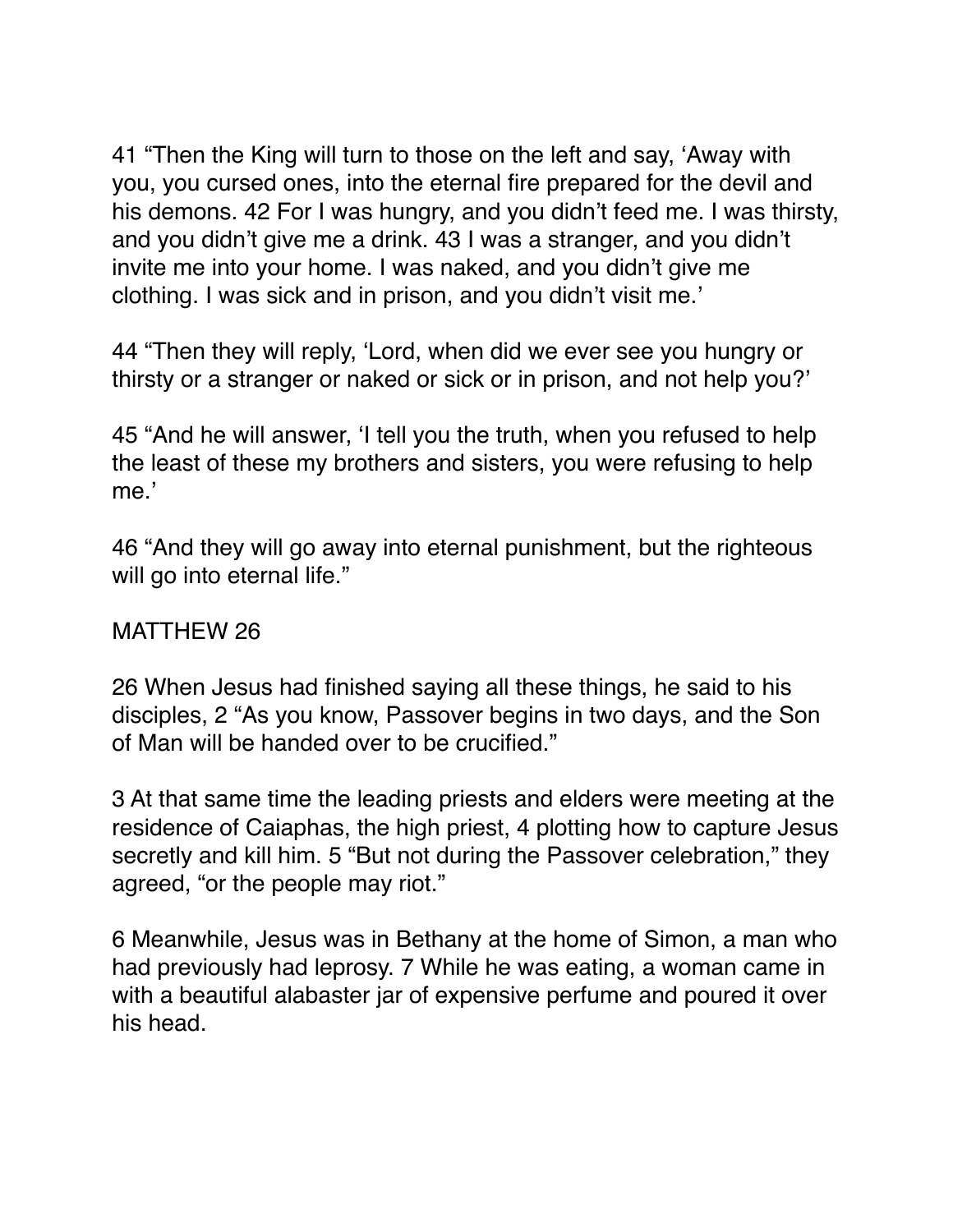8 The disciples were indignant when they saw this. "What a waste!" they said. 9 "It could have been sold for a high price and the money given to the poor."

10 But Jesus, aware of this, replied, "Why criticize this woman for doing such a good thing to me? 11 You will always have the poor among you, but you will not always have me. 12 She has poured this perfume on me to prepare my body for burial. 13 I tell you the truth, wherever the Good News is preached throughout the world, this woman's deed will be remembered and discussed." 14 Then Judas Iscariot, one of the twelve disciples, went to the leading priests 15 and asked, "How much will you pay me to betray Jesus to you?" And they gave him thirty pieces of silver. 16 From that time on, Judas began looking for an opportunity to betray Jesus.

17 On the first day of the Festival of Unleavened Bread, the disciples came to Jesus and asked, "Where do you want us to prepare the Passover meal for you?"

18 "As you go into the city," he told them, "you will see a certain man. Tell him, 'The Teacher says: My time has come, and I will eat the Passover meal with my disciples at your house.'" 19 So the disciples did as Jesus told them and prepared the Passover meal there.

20 When it was evening, Jesus sat down at the table with the Twelve. 21 While they were eating, he said, "I tell you the truth, one of you will betray me."

22 Greatly distressed, each one asked in turn, "Am I the one, Lord?"

23 He replied, "One of you who has just eaten from this bowl with me will betray me. 24 For the Son of Man must die, as the Scriptures declared long ago. But how terrible it will be for the one who betrays him. It would be far better for that man if he had never been born!"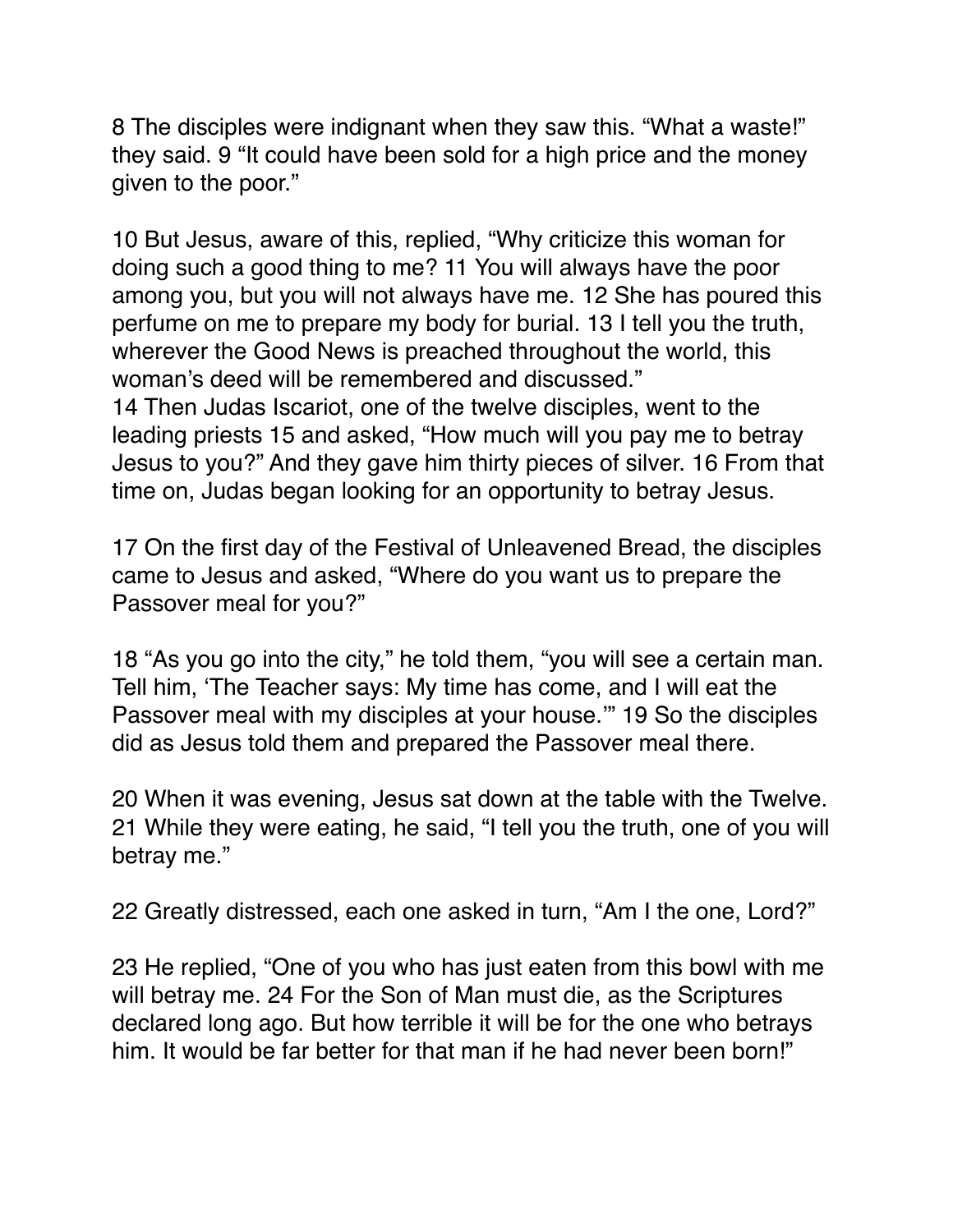25 Judas, the one who would betray him, also asked, "Rabbi, am I the one?"

And Jesus told him, "You have said it."

26 As they were eating, Jesus took some bread and blessed it. Then he broke it in pieces and gave it to the disciples, saying, "Take this and eat it, for this is my body."

27 And he took a cup of wine and gave thanks to God for it. He gave it to them and said, "Each of you drink from it, 28 for this is my blood, which confirms the covenant between God and his people. It is poured out as a sacrifice to forgive the sins of many. 29 Mark my words—I will not drink wine again until the day I drink it new with you in my Father's Kingdom."

30 Then they sang a hymn and went out to the Mount of Olives.

31 On the way, Jesus told them, "Tonight all of you will desert me. For the Scriptures say,

'God will strike the Shepherd,

and the sheep of the flock will be scattered.'

32 But after I have been raised from the dead, I will go ahead of you to Galilee and meet you there."

33 Peter declared, "Even if everyone else deserts you, I will never desert you."

34 Jesus replied, "The fact is, Peter—this very night, before the rooster crows, you will deny three times that you even know me."

35 "No!" Peter insisted. "Even if I have to die with you, I will never deny you!" And all the other disciples vowed the same.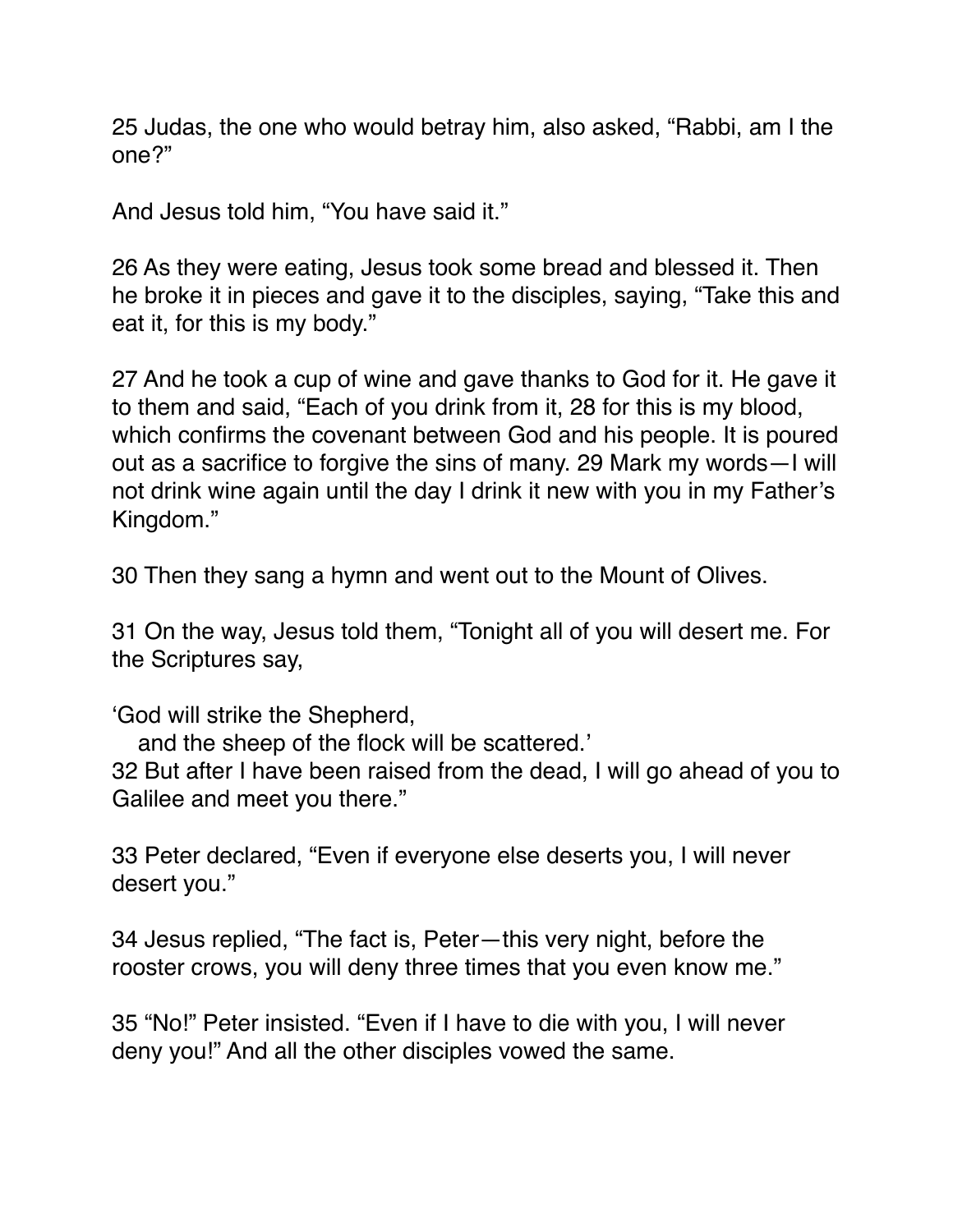36 Then Jesus went with them to the olive grove called Gethsemane, and he said, "Sit here while I go over there to pray." 37 He took Peter and Zebedee's two sons, James and John, and he became anguished and distressed. 38 He told them, "My soul is crushed with grief to the point of death. Stay here and keep watch with me."

39 He went on a little farther and bowed with his face to the ground, praying, "My Father! If it is possible, let this cup of separation from you be taken away from me. Yet I want your will to be done, not mine."

40 Then he returned to the disciples and found them asleep. He said to Peter, "Couldn't you watch with me even one hour? 41 Keep watch and pray, so that you will not give in to temptation. For the spirit is willing, but the body is weak!"

42 Then Jesus left them a second time and prayed, "My Father! If this cup cannot be taken away unless I drink it, your will be done." 43 When he returned to them again, he found them sleeping, for they couldn't keep their eyes open.

44 So he went to pray a third time, saying the same things again. 45 Then he came to the disciples and said, "Go ahead and sleep. Have your rest. But look—the time has come. The Son of Man is betrayed into the hands of sinners. 46 Up, let's be going. Look, my betrayer is here!"

47 And even as Jesus said this, Judas, one of the twelve disciples, arrived with a crowd of men armed with swords and clubs. They had been sent by the leading priests and elders of the people. 48 The traitor, Judas, had given them a prearranged signal: "You will know which one to arrest when I greet him with a kiss." 49 So Judas came straight to Jesus. "Greetings, Rabbi!" he exclaimed and gave him the kiss.

50 Jesus said, "My friend, go ahead and do what you have come for."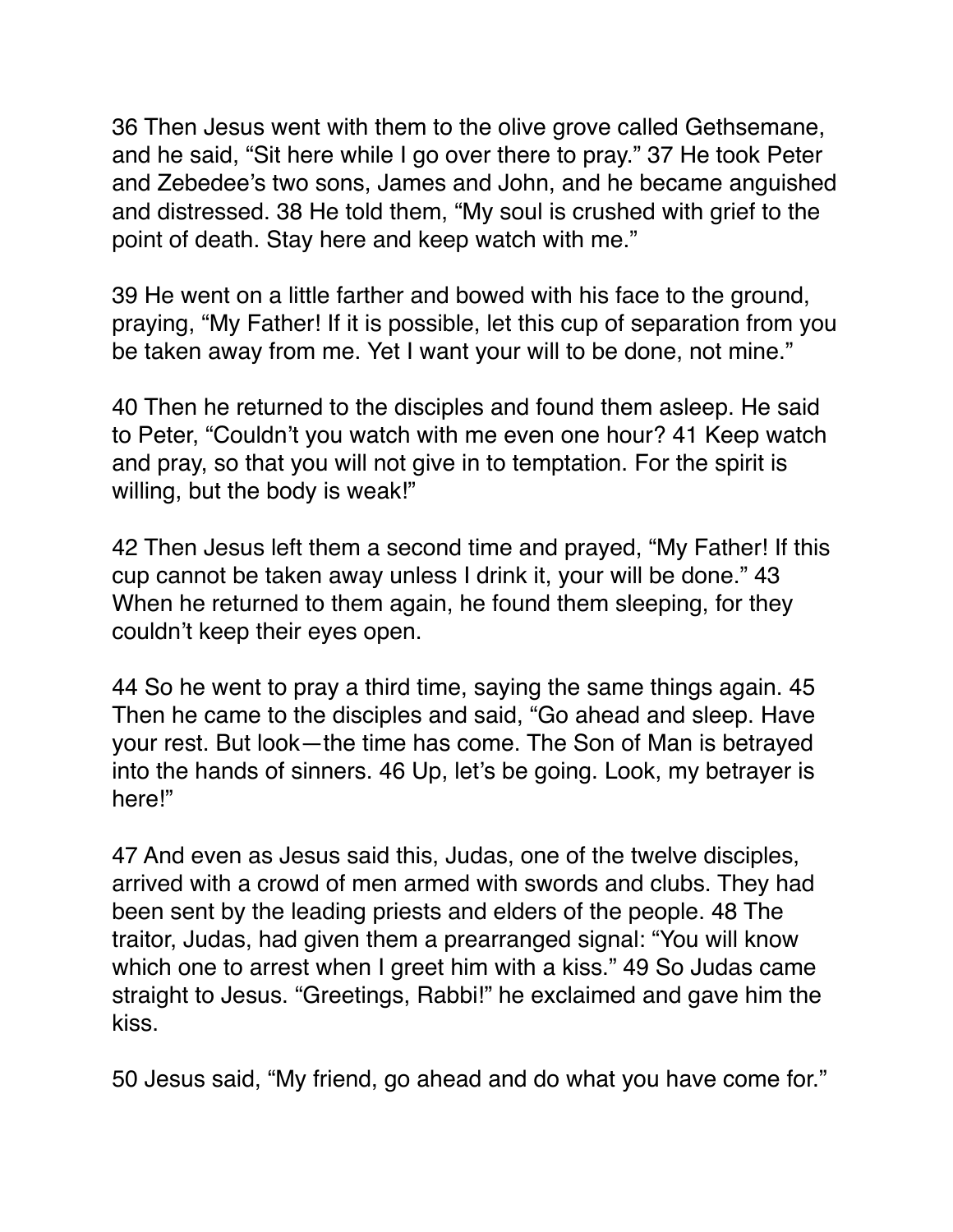Then the others grabbed Jesus and arrested him. 51 But one of the men with Jesus pulled out his knife and struck the high priest's slave, slashing off his ear.

52 "Put away your knife," Jesus told him. "Those who use the knife will die by the knife. 53 Don't you realize that I could ask my Father for thousands of angels to protect us, and he would send them instantly? 54 But if I did, how would the Scriptures be fulfilled that describe what must happen now?"

55 Then Jesus said to the crowd, "Am I some dangerous revolutionary, that you come with swords and clubs to arrest me? Why didn't you arrest me in the Temple? I was there teaching every day. 56 But this is all happening to fulfill the words of the prophets as recorded in the Scriptures." At that point, all the disciples deserted him and fled.

57 Then the people who had arrested Jesus led him to the home of Caiaphas, the high priest, where the teachers of religious law and the elders had gathered. 58 Meanwhile, Peter followed him at a distance and came to the high priest's courtyard. He went in and sat with the guards and waited to see how it would all end.

59 Inside, the leading priests and the entire high council were trying to find witnesses who would lie about Jesus, so they could put him to death. 60 But even though they found many who agreed to give false witness, they could not use anyone's testimony. Finally, two men came forward 61 who declared, "This man said, 'I am able to destroy the Temple of God and rebuild it in three days.'"

62 Then the high priest stood up and said to Jesus, "Well, aren't you going to answer these charges? What do you have to say for yourself?" 63 But Jesus remained silent. Then the high priest said to him, "I demand in the name of the living God—tell us if you are the Messiah, the Son of God."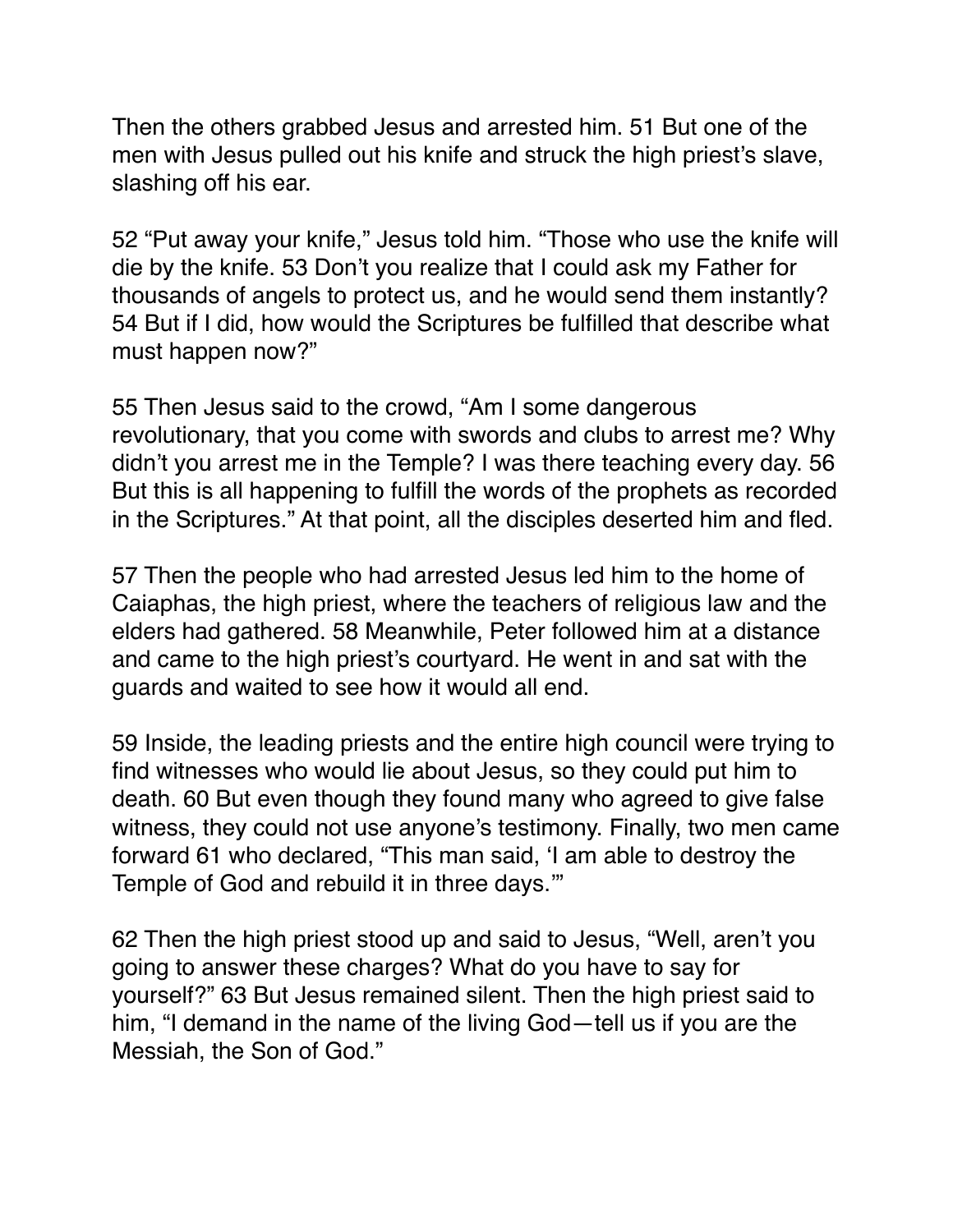64 Jesus replied, "You have said it. And in the future you will see the Son of Man seated in the place of power at God's right hand and coming on the clouds of heaven."

65 Then the high priest tore his clothing to show his horror and said, "Blasphemy! Why do we need other witnesses? You have all heard his blasphemy. 66 What is your verdict?"

"Guilty!" they shouted. "He deserves to die!"

67 Then they began to spit in Jesus' face and beat him with their fists. And some slapped him, 68 jeering, "Prophesy to us, you Messiah! Who hit you that time?"

69 Meanwhile, Peter was sitting outside in the courtyard. A servant girl came over and said to him, "You were one of those with Jesus the Galilean."

70 But Peter denied it in front of everyone. "I don't know what you're talking about," he said.

71 Later, out by the gate, another servant girl noticed him and said to those standing around, "This man was with Jesus of Nazareth."

72 Again Peter denied it, this time with an oath. "I don't even know the man," he said.

73 A little later some of the other bystanders came over to Peter and said, "You must be one of them; we can tell by your Galilean accent."

74 Then Peter cursed and swore and said, "I don't know the man!" And immediately the rooster crowed.

75 Suddenly, Jesus' words flashed through Peter's mind: "Before the rooster crows, you will deny three times that you even know me." And he went away, weeping bitterly.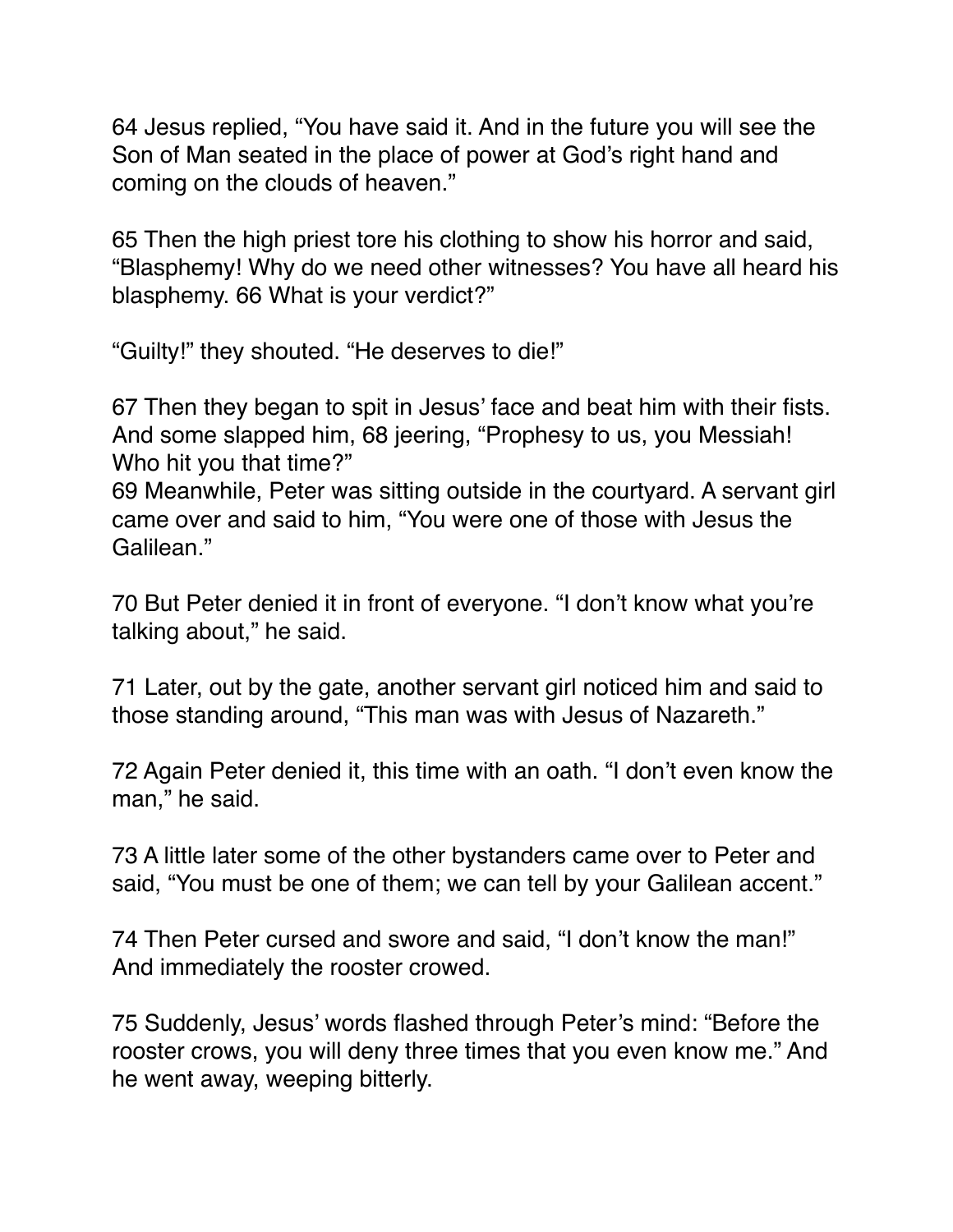## MATTHEW 27

27 Very early in the morning the leading priests and the elders of the people met again to lay plans for putting Jesus to death. 2 Then they bound him, led him away, and took him to Pilate, the Roman governor.

3 When Judas, who had betrayed him, realized that Jesus had been condemned to die, he was filled with remorse. So he took the thirty pieces of silver back to the leading priests and the elders. 4 "I have sinned," he declared, "for I have betrayed an innocent man."

"What do we care?" they retorted. "That's your problem."

5 Then Judas threw the silver coins down in the Temple and went out and hanged himself.

6 The leading priests picked up the coins. "It wouldn't be right to put this money in the Temple treasury," they said, "since it was payment for murder." 7 After some discussion they finally decided to buy the potter's field, and they made it into a cemetery for foreigners. 8 That is why the field is still called the Field of Blood. 9 This fulfilled the prophecy of Jeremiah that says,

"They took the thirty pieces of silver—

the price at which he was valued by the people of Israel,

10 and purchased the potter's field,

as the Lord directed."

11 Now Jesus was standing before Pilate, the Roman governor. "Are you the king of the Jews?" the governor asked him.

Jesus replied, "You have said it."

12 But when the leading priests and the elders made their accusations against him, Jesus remained silent. 13 "Don't you hear all these charges they are bringing against you?" Pilate demanded. 14 But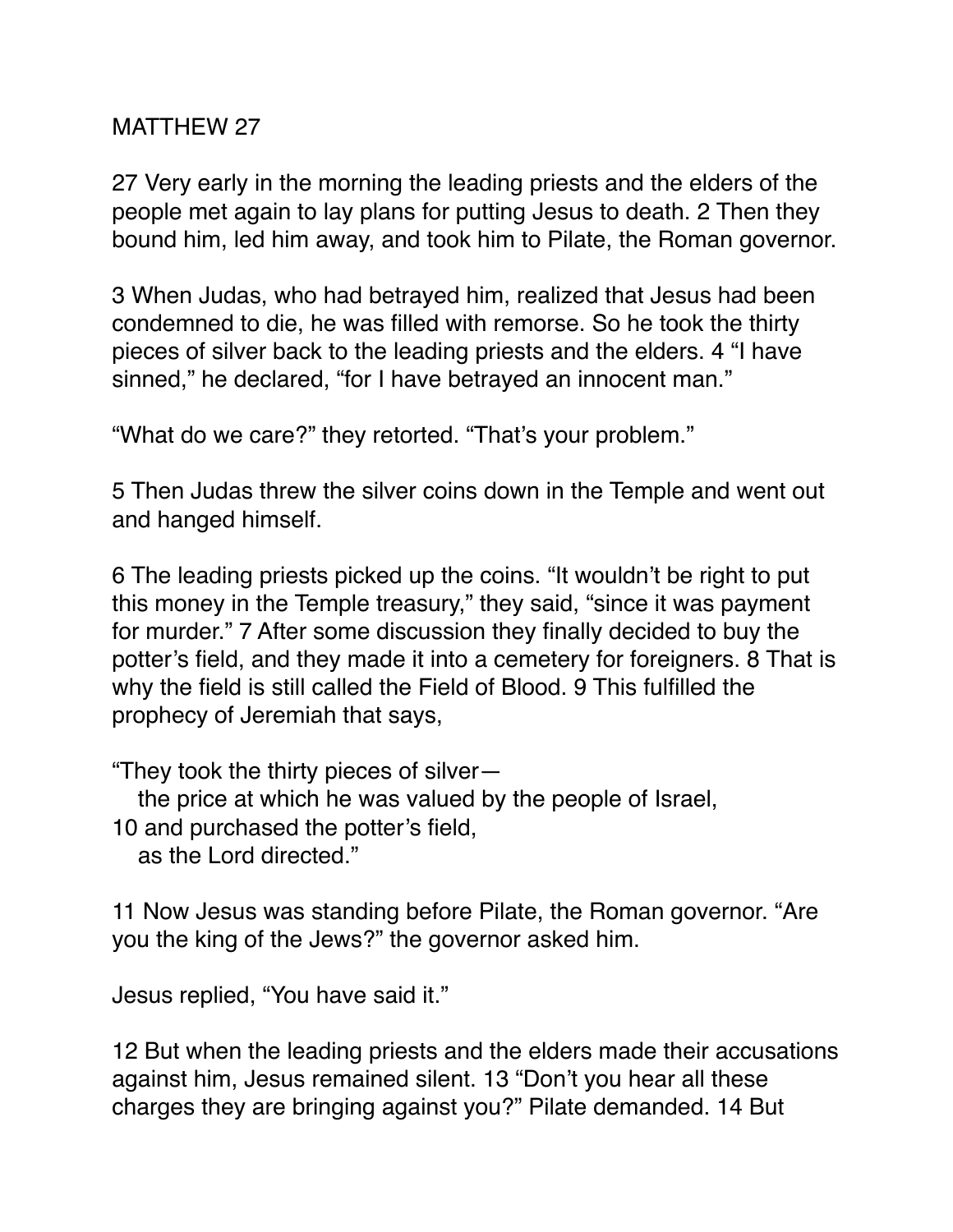Jesus made no response to any of the charges, much to the governor's surprise.

15 Now it was the governor's custom each year during the Passover celebration to release one prisoner to the crowd—anyone they wanted. 16 This year there was a notorious prisoner, a man named Barabbas. 17 As the crowds gathered before Pilate's house that morning, he asked them, "Which one do you want me to release to you—Barabbas, or Jesus who is called the Messiah?" 18 (He knew very well that the religious leaders had arrested Jesus out of envy.)

19 Just then, as Pilate was sitting on the judgment seat, his wife sent him this message: "Leave that innocent man alone. I suffered through a terrible nightmare about him last night."

20 Meanwhile, the leading priests and the elders persuaded the crowd to ask for Barabbas to be released and for Jesus to be put to death. 21 So the governor asked again, "Which of these two do you want me to release to you?"

The crowd shouted back, "Barabbas!"

22 Pilate responded, "Then what should I do with Jesus who is called the Messiah?"

They shouted back, "Crucify him!"

23 "Why?" Pilate demanded. "What crime has he committed?"

But the mob roared even louder, "Crucify him!"

24 Pilate saw that he wasn't getting anywhere and that a riot was developing. So he sent for a bowl of water and washed his hands before the crowd, saying, "I am innocent of this man's blood. The responsibility is yours!" *[Note: Washing one's hands in water does not absolve one of guilt.]*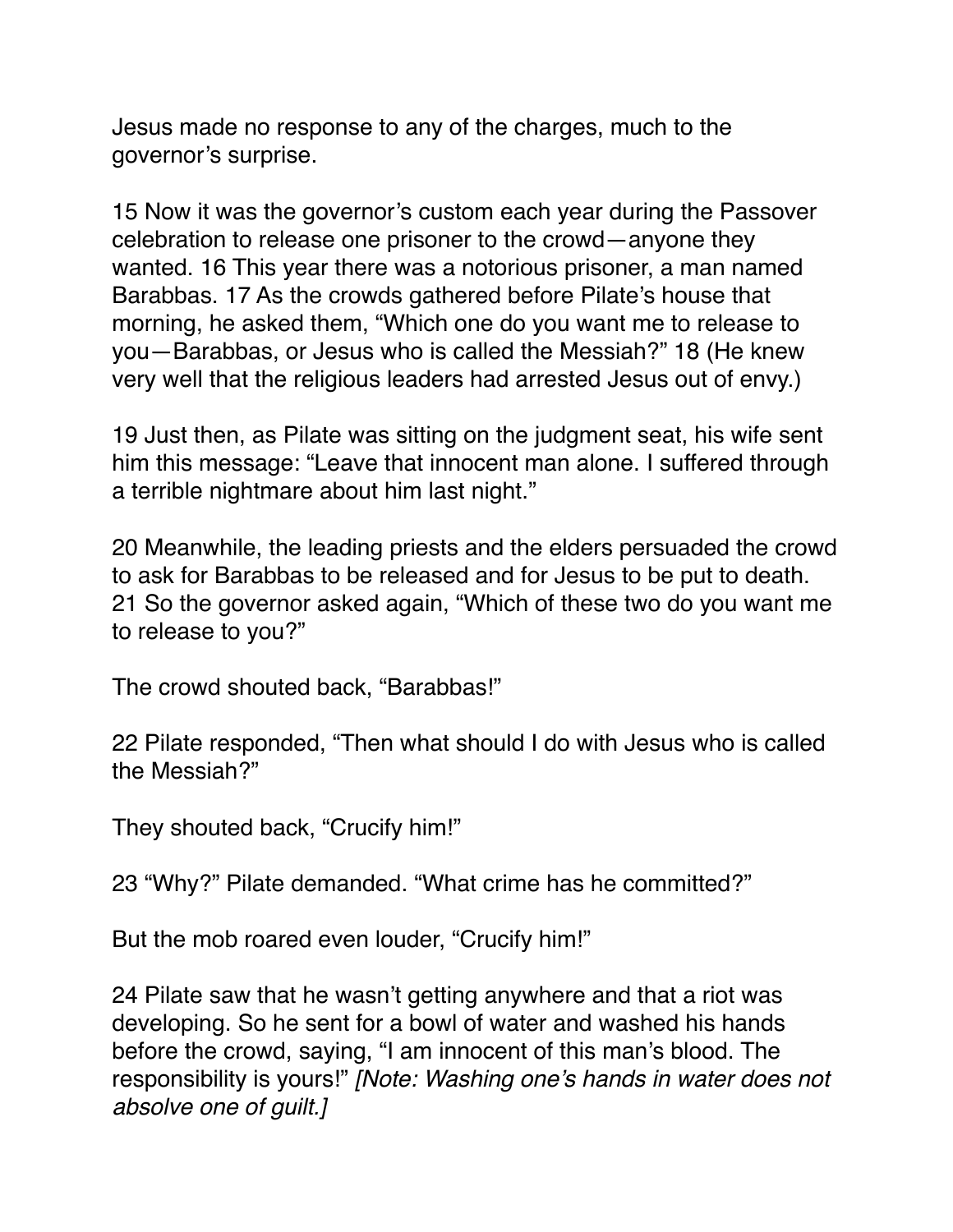25 And all the people yelled back, "We will take responsibility for his death—we and our children!" *[Note: the curse went no further than this: "we and our children". It does not carry into subsequent generations.]*

26 So Pilate released Barabbas to them. *[Note: Symbolism: The guilty one is set free because the innocent one dies in his place.]* He ordered Jesus flogged with a lead-tipped whip, then turned him over to the Roman soldiers to be crucified.

27 Some of the governor's soldiers took Jesus into their headquarters and called out the entire regiment. 28 They stripped him and put a scarlet robe on him. 29 They wove thorn branches into a crown and put it on his head, and they placed a reed stick in his right hand as a scepter. Then they knelt before him in mockery and taunted, "Hail! King of the Jews!" 30 And they spit on him and grabbed the stick and struck him on the head with it. 31 When they were finally tired of mocking him, they took off the robe and put his own clothes on him again. Then they led him away to be crucified.

32 Along the way, they came across a man named Simon, who was from Cyrene, and the soldiers forced him to carry Jesus' cross. 33 And they went out to a place called Golgotha (which means "Place of the Skull"). 34 The soldiers gave Jesus wine mixed with bitter gall, but when he had tasted it, he refused to drink it. *[Note: A stupefying drink, making one light-headed. Jesus wants all his wits about him.]*

35 After they had nailed him to the cross, the soldiers gambled for his clothes by throwing dice. 36 Then they sat around and kept guard as he hung there. 37 A sign was fastened above Jesus' head, announcing the charge against him. It read: "This is Jesus, the King of the Jews." 38 Two rebels were crucified with him, one on his right and one on his left.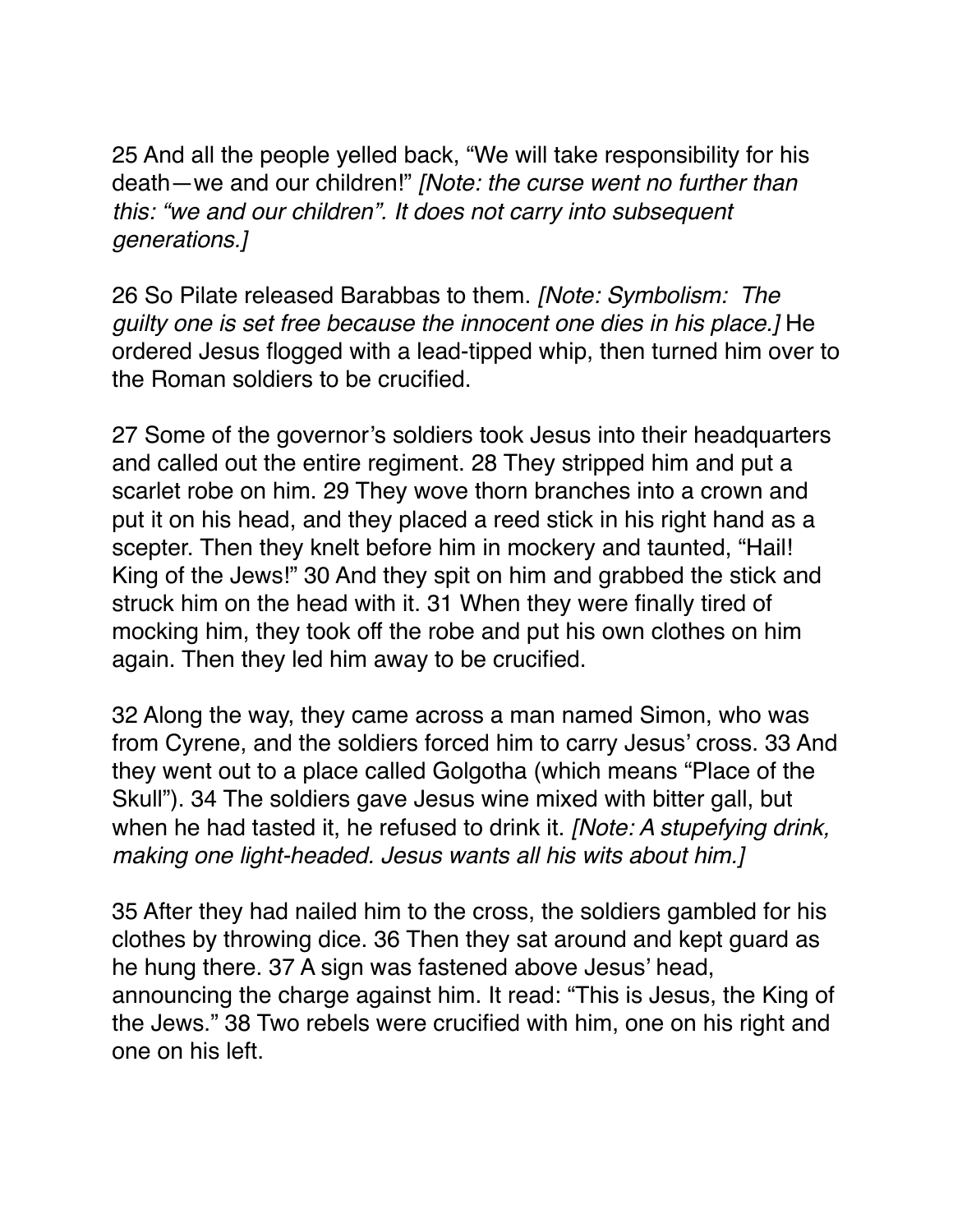39 The people passing by shouted abuse, shaking their heads in mockery. 40 "Look at you now!" they yelled at him. "You said you were going to destroy the Temple and rebuild it in three days. Well then, if you are the Son of God, save yourself and come down from the cross!"

41 The leading priests, the teachers of religious law, and the elders also mocked Jesus. 42 "He saved others," they scoffed, "but he can't save himself! So he is the King of Israel, is he? Let him come down from the cross right now, and we will believe in him! *[Note: A final satanic temptation to circumvent the crucifixion. Actually, to come down from the cross would have violated OT prophecies and thereby negated his Messianic credentials.]* 43 He trusted God, so let God rescue him now if he wants him! For he said, 'I am the Son of God.'" 44 Even the revolutionaries who were crucified with him ridiculed him in the same way.

45 At noon, darkness fell across the whole land until three o'clock. *[Note: Not a typical solar eclipse which only lasts a few minutes. This could only have been caused by a much larger heavenly body than the moon passing between the earth and the sun. Its gravitational pull on the earth would also explain the earthquake.]* 46 At about three o'clock, Jesus called out with a loud voice, "Eli, Eli, lama sabachthani?" which means "My God, my God, why have you abandoned me?" *[Note: By quoting the first verse of Psalm 22:1 he applies the rest of the Psalm to himself. This is the only time Jesus addresses God as "God" and not "Father", because he is now in a judicial, rather than paternal, relationship.]*

47 Some of the bystanders misunderstood and thought he was calling for the prophet Elijah. 48 One of them ran and filled a sponge with sour wine, holding it up to him on a reed stick so he could drink. 49 But the rest said, "Wait! Let's see whether Elijah comes to save him."

50 Then Jesus shouted out again, and he released his spirit. 51 At that moment the curtain in the sanctuary of the Temple was torn in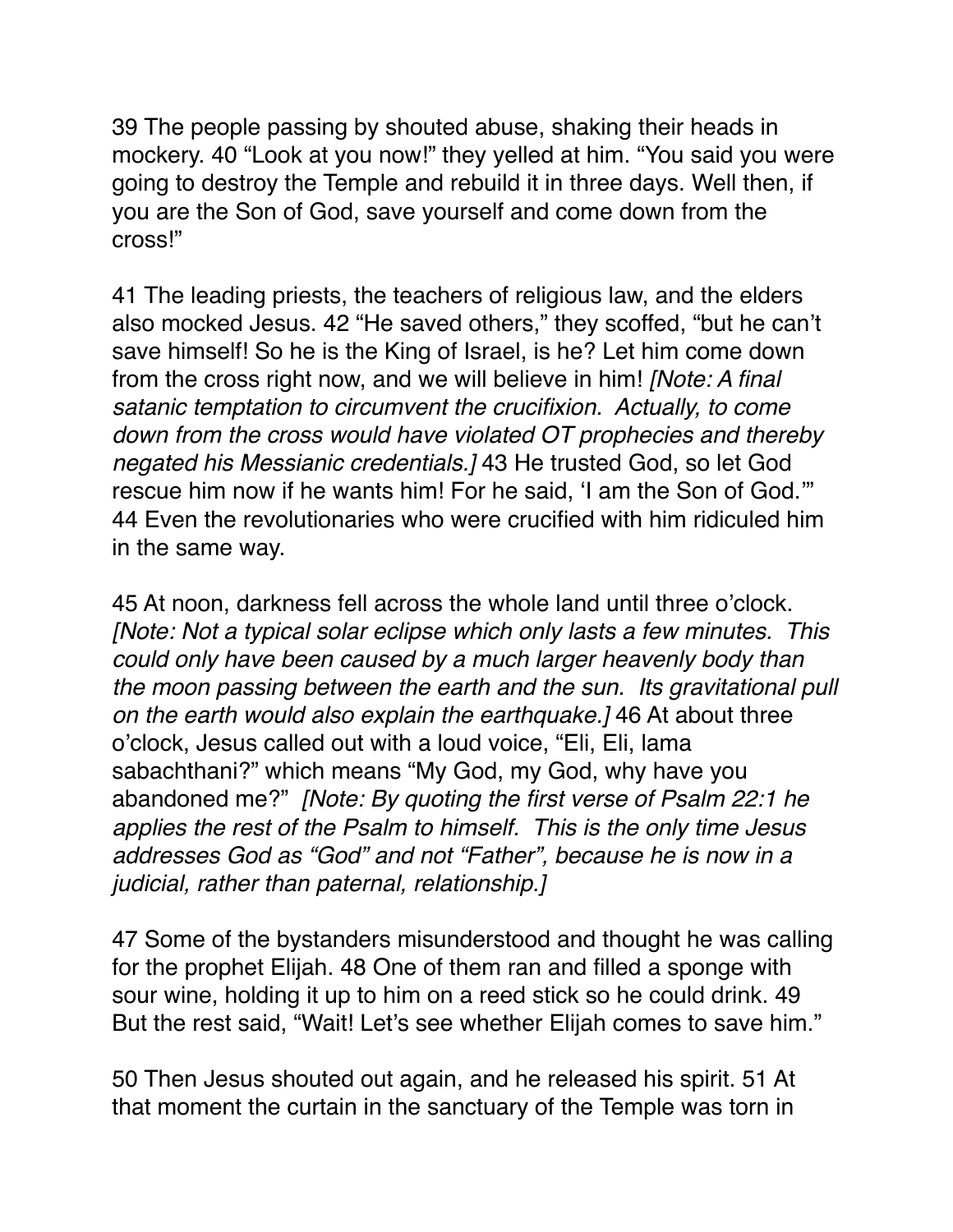two, from top to bottom. The earth shook, rocks split apart, 52 and tombs opened. The bodies of many godly men and women who had died were raised from the dead, back to natural life. 53 They left their tombs after Jesus' resurrection, went into the holy city of Jerusalem, and appeared to many people.

54 The Roman officer and the other soldiers at the crucifixion were terrified by the earthquake and all that had happened. They said, "This man truly was the Son of God!"

55 And many women who had come from Galilee with Jesus to care for him were watching from a distance. 56 Among them were Mary Magdalene, Mary (the mother of James and Joseph), and the mother of James and John, the sons of Zebedee.

57 As evening approached, Joseph, a rich man from Arimathea who had become a follower of Jesus, 58 went to Pilate and asked for Jesus' body. And Pilate issued an order to release it to him. 59 Joseph took the body and wrapped it in a long sheet of clean linen cloth. 60 He placed it in his own new tomb, which had been carved out of the rock. Then he rolled a great stone across the entrance and left. 61 Both Mary Magdalene and the other Mary were sitting across from the tomb and watching.

62 The next day, on the Sabbath, the leading priests and Pharisees went to see Pilate. 63 They told him, "Sir, we remember what that deceiver once said while he was still alive: 'After three days I will rise from the dead.' 64 So we request that you seal the tomb until the third day. This will prevent his disciples from coming and stealing his body and then telling everyone he was raised from the dead! If that happens, we'll be worse off than we were at first."

65 Pilate replied, "Take guards and secure it the best you can." 66 So they sealed the tomb and posted guards to protect it.

MATTHEW 28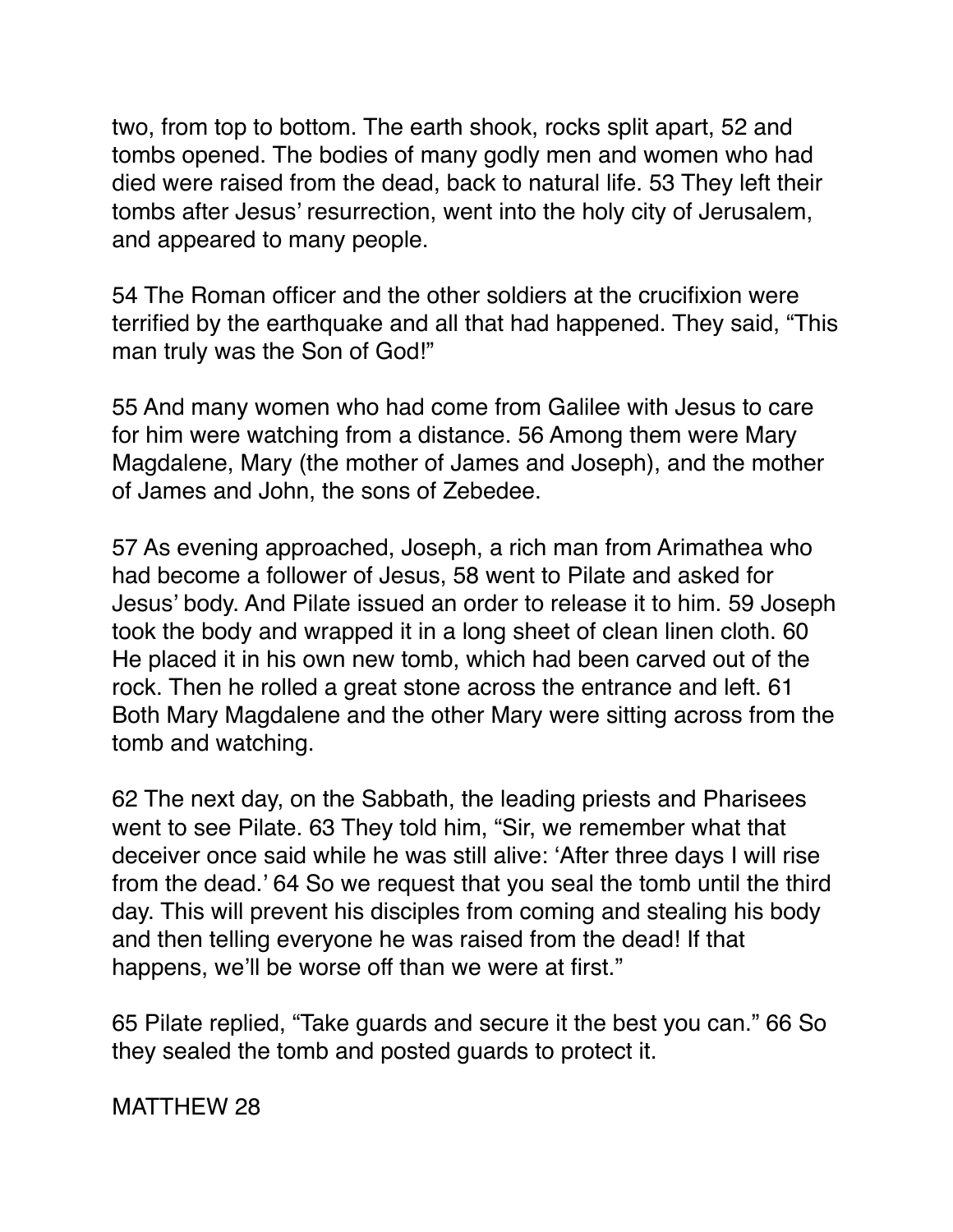Early on Sunday morning, as the new day was dawning, Mary Magdalene and the other Mary went out to visit the tomb.

2 Suddenly there was a great earthquake! For an angel of the Lord came down from heaven, rolled aside the stone, and sat on it. 3 His face shone like lightning, and his clothing was as white as snow. 4 The guards shook with fear when they saw him, and they fell into a dead faint.

5 Then the angel spoke to the women. "Don't be afraid!" he said. "I know you are looking for Jesus, who was crucified. 6 He isn't here! He is risen from the dead, just as he said would happen. Come, see where his body was lying.

7 And now, go quickly and tell his disciples that he has risen from the dead, and he is going ahead of you to Galilee. You will see him there.

Remember what I have told you."

8 The women ran quickly from the tomb. They were very frightened but also filled with great joy, and they rushed to give the disciples the angel's message. 9 And as they went, Jesus met them and greeted them. And they ran to him, grasped his feet, and worshiped him. 10 Then Jesus said to them, "Don't be afraid! Go tell my brothers to leave for Galilee, and they will see me there."

11 As the women were on their way, some of the guards went into the city and told the leading priests what had happened. 12 A meeting with the elders was called, and they decided to give the soldiers a large bribe. 13 They told the soldiers, "You must say, 'Jesus' disciples came during the night while we were sleeping, and they stole his body.' 14 If the governor hears about it, we'll stand up for you so you won't get in trouble." 15 So the guards accepted the bribe and said what they were told to say. Their story spread widely among the Jews, and they still tell it today.